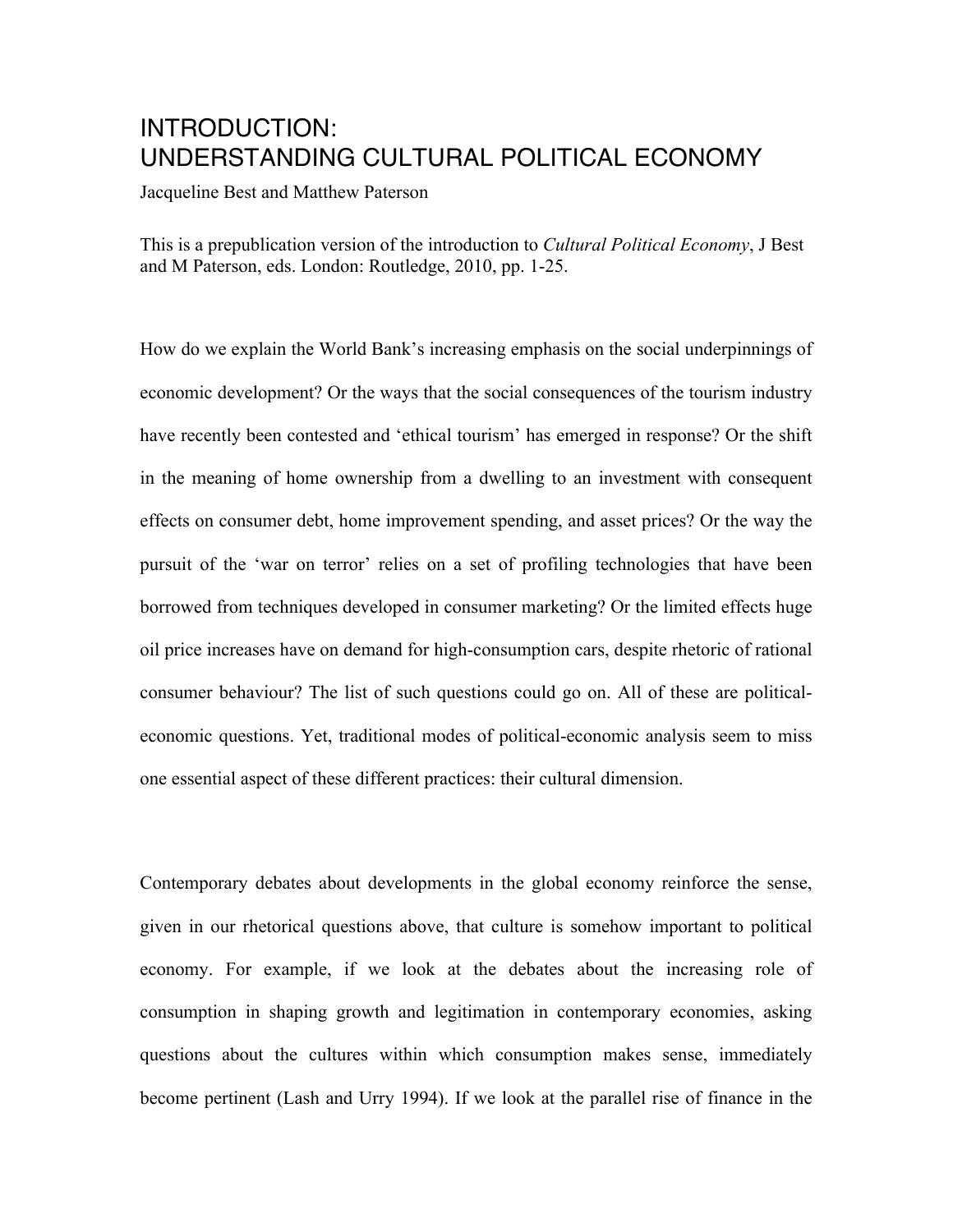global economy, it is becoming apparent that underneath the spectacle of 'global finance' lies a set of daily practices of borrowers and savers, and the reshaping of individuals as 'investing subjects' (e.g. Harmes 2001; Aitken 2005). If we look at the political shift to neoliberalism, it is increasingly clear that this shift has operated through a series of cultural conflicts, not least the deployment of consumerism to undermine the power of labour and legitimize the neoliberal project (Gamble 1988; Frank 2001; Hall and Jacques 1989).

As we will elaborate later on, these three shifts – to consumption, to financialisation, to neoliberalism – have been central to making the global economy work the way it currently does. In our reading of these changes, there are distinct limits to understanding them narrowly through the categories provided by political economy, conventionally understood. These shifts cannot be reduced to the 'rational pursuit of self-interest', given that their complex cultural underpinnings reveal that what count as 'self-interest' and 'rationality' are themselves being constantly redefined. Although the language of class might be invoked to understand the political strategies of neoliberal politicians, such an analytic approach quickly reaches its limits in understanding these phenomena. A focus on institutions, as common in institutionalist economics and rationalist political economy, might be able to describe these as processes of institutional change but would struggle to get to grips with the power of the intangibles entailed in the desires that produced, for example, the fragmentation of consumer markets. Political economy, as conventionally understood, whether in neoclassical, public choice, institutionalist, statist, or Marxist terms, thus fails to fully explain its object because it abstracts political economy from its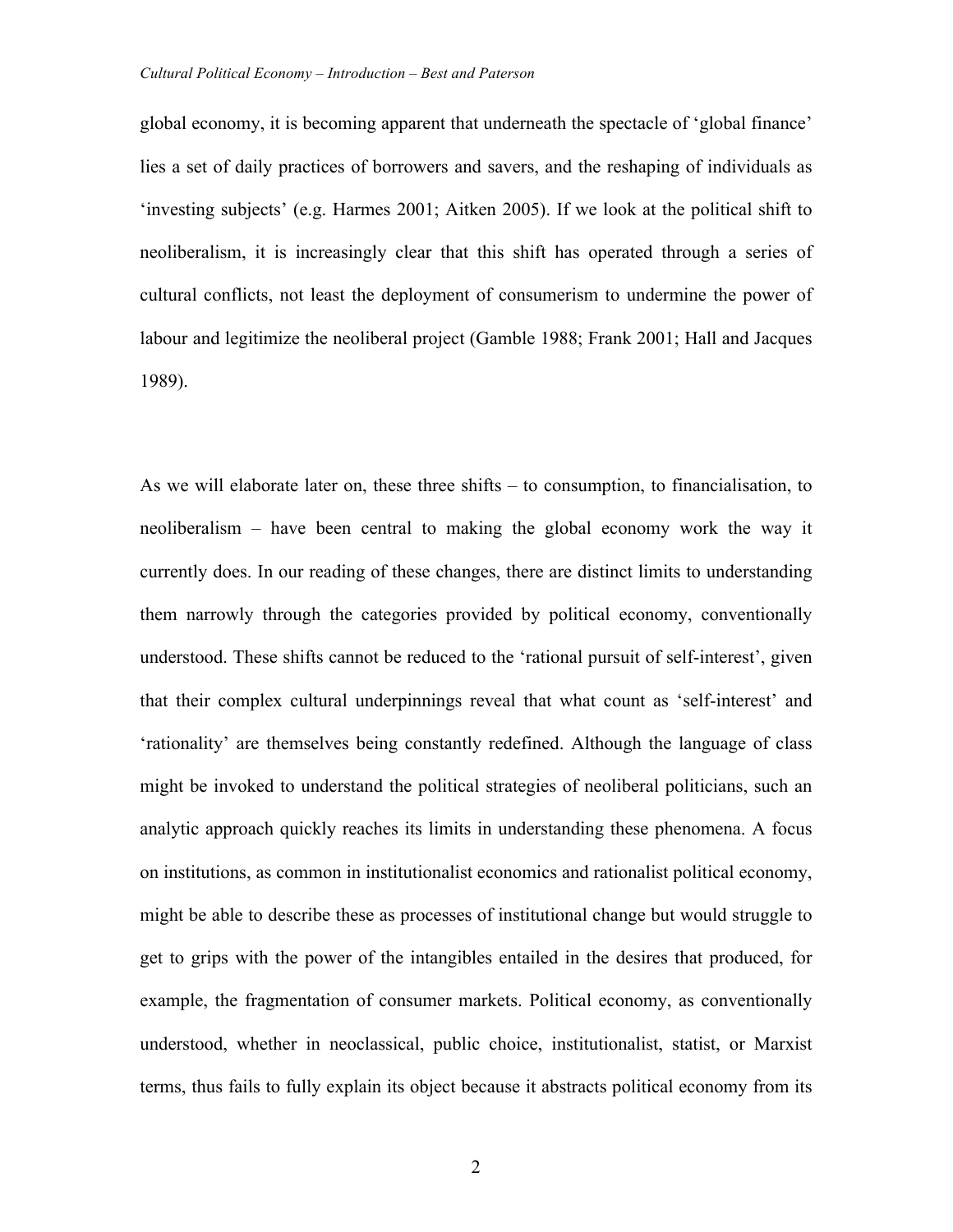cultural constitution. Whatever culture might mean (and we attempt to elaborate our sense of this below), the contributors to this volume share a conviction that thinking about it will help us to better understand political-economic processes. At the same time, of course, incorporating culture will in all likelihood transform our understanding of what political economy itself *is*.

### **Why Cultural Political Economy?**

Our contention in this book is that to understand the phenomena described above, and many more, we need a conceptual category and analytic approach that we are calling 'cultural political economy'. The need to combine culture with political economy is by no means an entirely novel claim, and has been recognised in many different contexts. In several academic disciplines – notably anthropology, geography and sociology – as well as in many concrete political situations, our attention has recently been drawn to the cultural dimensions of the economy, the economic aspects of culture, and the political character of both. This attention reminds us that modern societies – and the disciplines that attempt to understand them – have been founded precisely on the rhetorical *separation* of these aspects of social life.

Karl Polanyi's well-known narrative of the 'disembedding' of markets is a classic account of this separation. For Polanyi, before the advent of market society, economic practices were closely connected to social norms, organised around the principles of reciprocity, redistribution and subsistence production (1944: Ch. 4). For the self-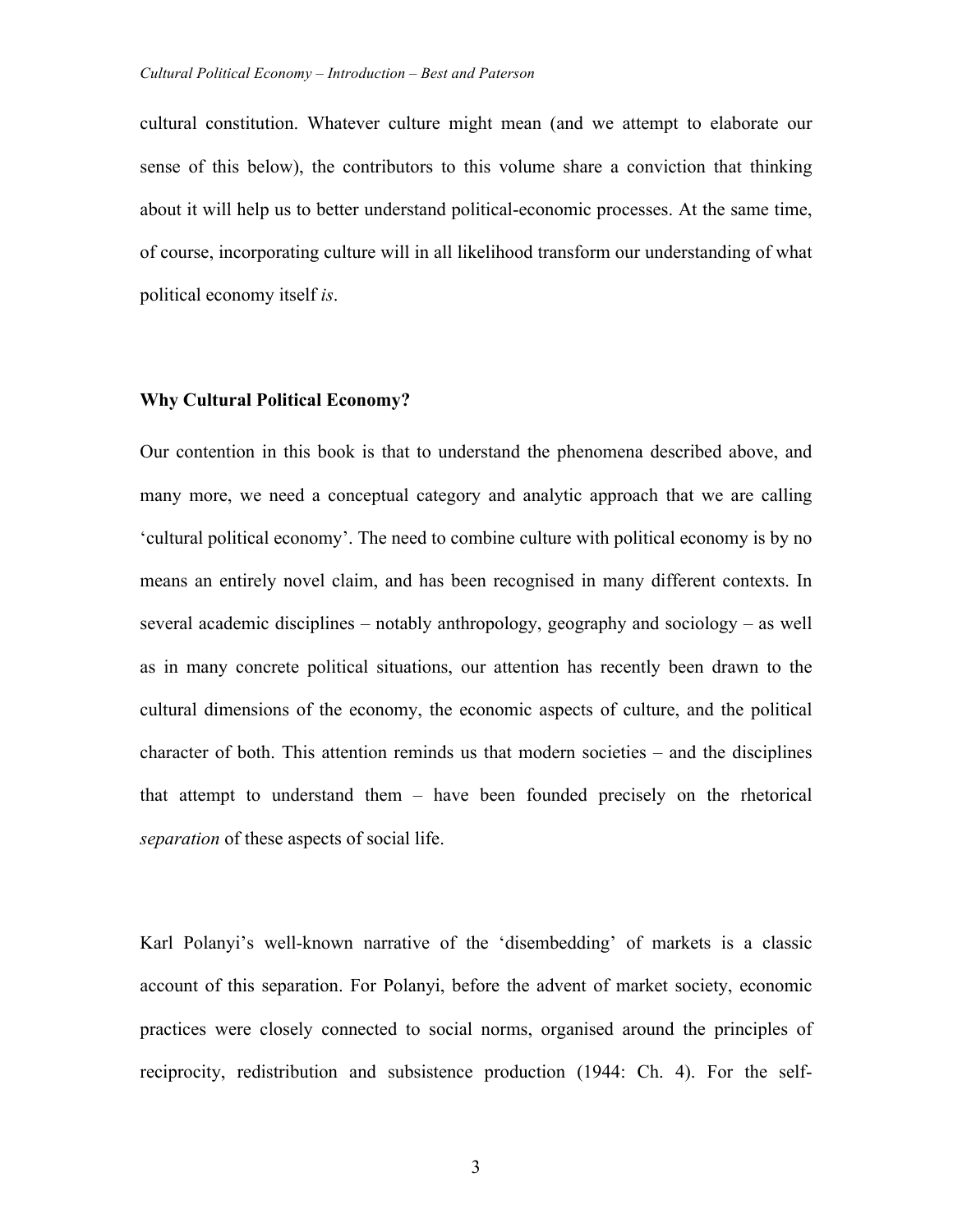regulating market economy to be born, such traditional practices had to be uprooted and social relations subjected to the logic of the market. As Albert Hirschman has demonstrated, this was morally as well as socially disruptive, as religious constraints on charging interest had to be overcome, and notions of a 'just price' replaced with a concept of market value (Hirschman 1978). The free market economy that was the ultimate product of this slow and painful process – our own contemporary economy – is a disembedded one, in which the economic sphere confronts the social, political and cultural realms as an autonomous and self-regulating entity. At least in theory, in such an economy, prices are not determined based on a complex web of social relations but are instead set through the automatic play of supply and demand, as buyers and sellers each seek their pursue their own rational self-interest and in doing unwittingly produce a coherent and self-regulating economic system.

To maintain this careful distinction between culture, politics and economics, enormous effort is expended to purify each – by insisting on the a-cultural character of the economy, for example. At the same time, this effort is constantly destabilised in practice, for example through the invocation of cultural themes – such as family values, a particular work ethic, or gender norms – in support of various political-economic projects. This process occurs not only in academic debates; politicians, business managers, World Bank Presidents and NGO activists are themselves engaged in this complicated process of purification and destabilisation of the boundary between economy, culture and politics. In a very real sense, then, Polanyi was simply wrong. The 'disembedding' of markets never in fact detached markets from culture, they rather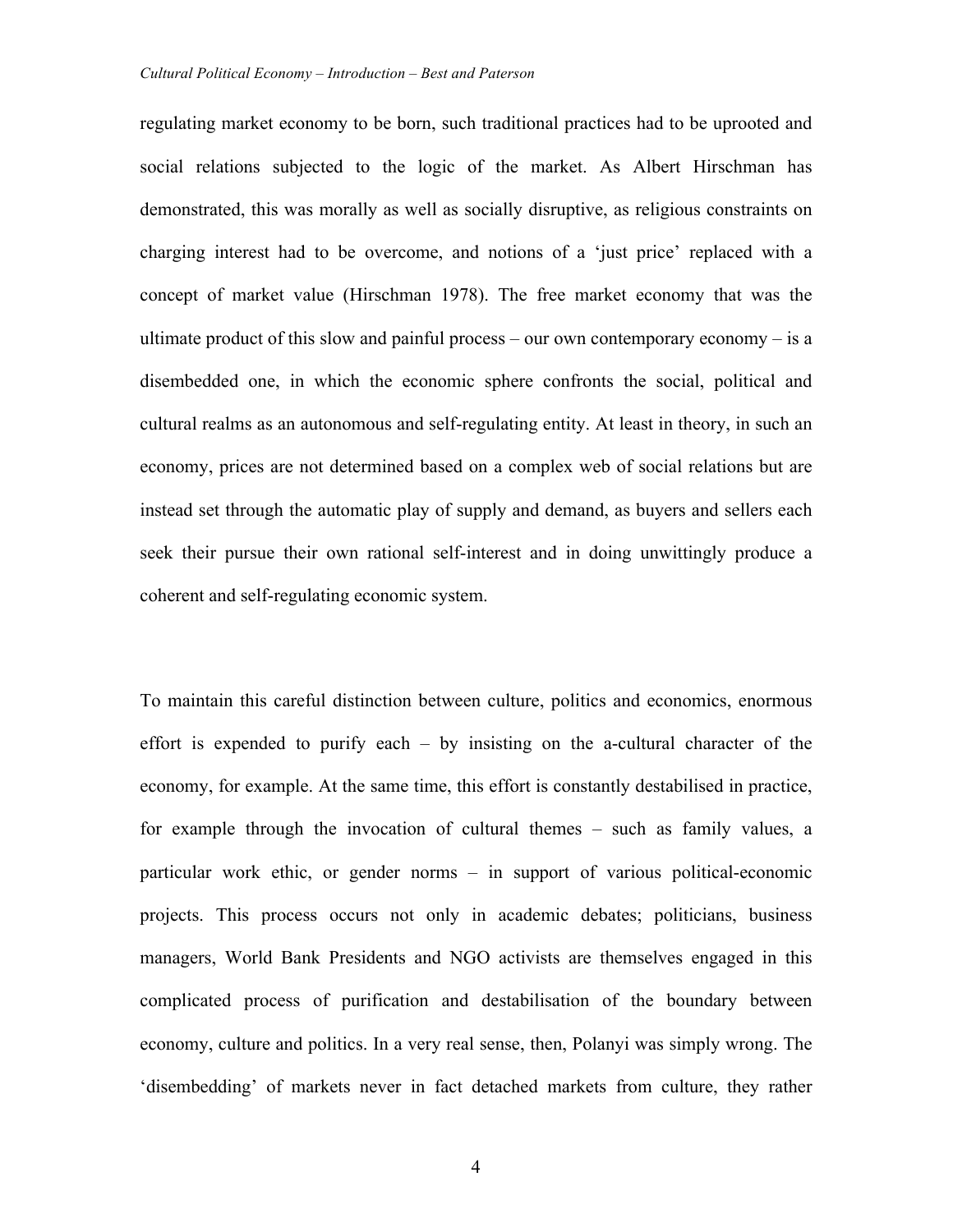reconstituted what the content of that culture was. The idea of a 'free market economy' may serve certain ideological purposes, but it is never in fact able to realize its utopia of a culture-free economy.

The legacy of this problem of separation and the destabilisation of the boundaries which result from it can be seen in the three specific academic debates we take as points of departure for the book, and whose weaknesses we aim to address throughout the volume. These can be crudely summarized as a lack of politics in cultural economy debates, a lack of economy in culturally-inflected international/political theory, and a lack of culture in international political economy.

At the most general level, we are motivated by a desire to contribute to the revitalization of political economy itself. We are not alone in observing the detour taken from the 1890s onwards by the discipline of economics, and in regretting that discipline's rejection of important elements of the classical political economy of Smith, Ricardo and Marx. Rediscovering the cultural component of political economy is one means of trying to enrich debates about the central practices of contemporary life that have been deadened by the insistence that 'the economy' can be analysed without reference to the specific sorts of people which inhabit and produce it (its cultures), the forms of power embedded in it (its politics), and the normative questions which animate both it 'in itself' and reactions to it.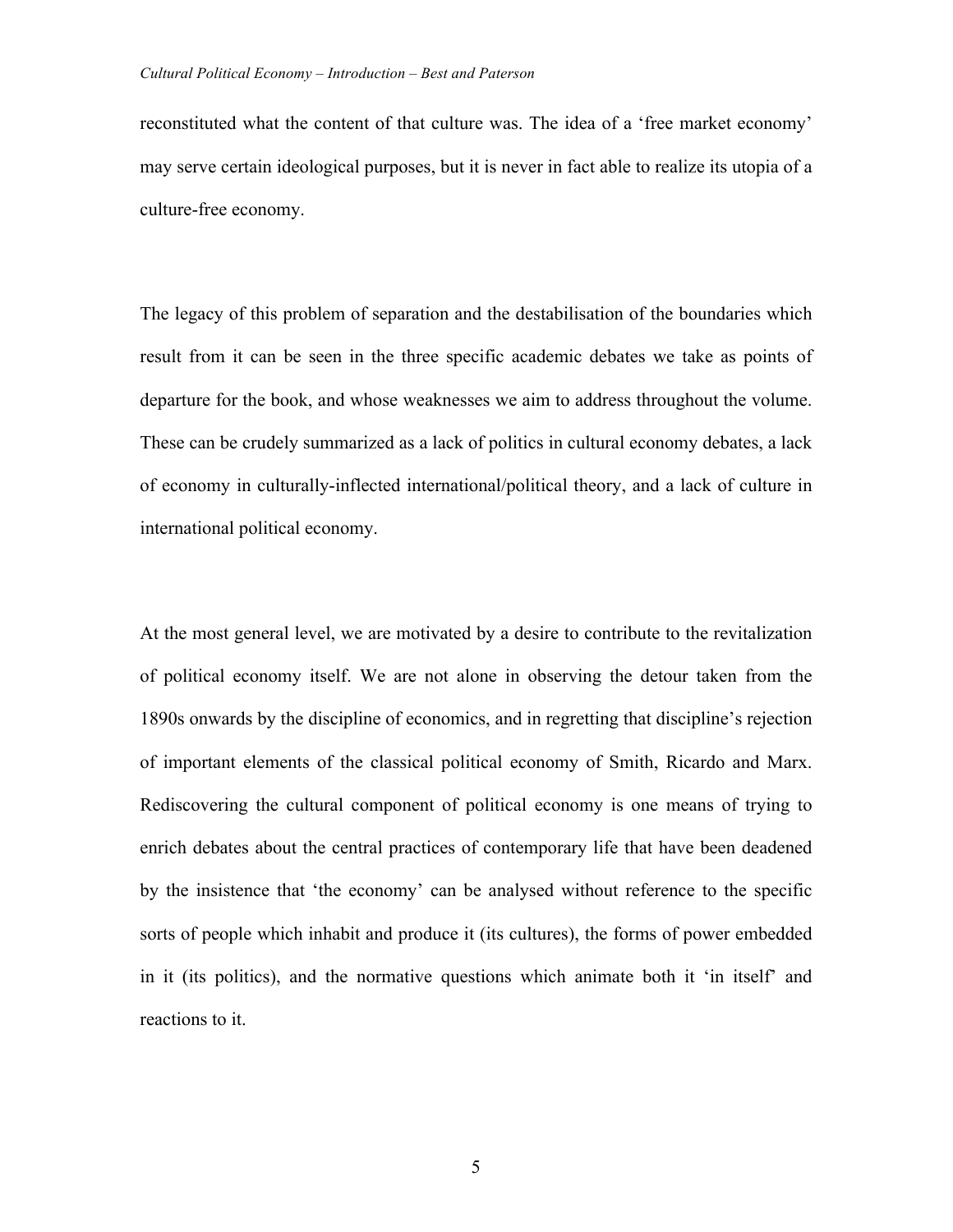One specific and prominent attempt to revive political economy can be seen in the emerging sociological and geographical literature on 'cultural economy' (du Gay and Pryke 2002; Ray and Sayer 1999; Amin and Thrift 2004; MacKenzie 2006). These scholars share both a belief in the crucial significance of economic life in determining differential life chances of people across the globe, and a rejection of the ability of orthodox models of economic life to fully capture the nature and dynamics of the economy. They also insist that various aspects of culture – in its broad sense of the meanings that we give social life and material objects, and the concrete practices that they enable and depend on for their sustenance – are important determinants of concrete economic forms of life. As du Gay and Pryke put it, 'this particular understanding of economics as "culture" focuses attention on the practical ways in which "economically relevant activity" is performed and enacted' (2002: 5). This body of literature has produced an extremely rich set of analyses of how cultural forms constitute what the economy is (as in Callon's example of the creation of strawberry markets outlined below), and how cultural forms shape the operation of the economy in a number of concrete ways, from the gendered character of financial markets (McDowell 1997) to the evolving character of the work ethic (Heelas 2002).

Part of our goal is therefore simply to contribute both theoretically and empirically to this literature. But we also have two specific objectives in relation to it. One comes from a sense that this literature underplays the *political* in cultural political economy. There are clearly specific sorts of politics in many of these analyses, often drawn from Foucault's notion of governmentality (e.g. Miller and Rose 1990), and also often defined in relation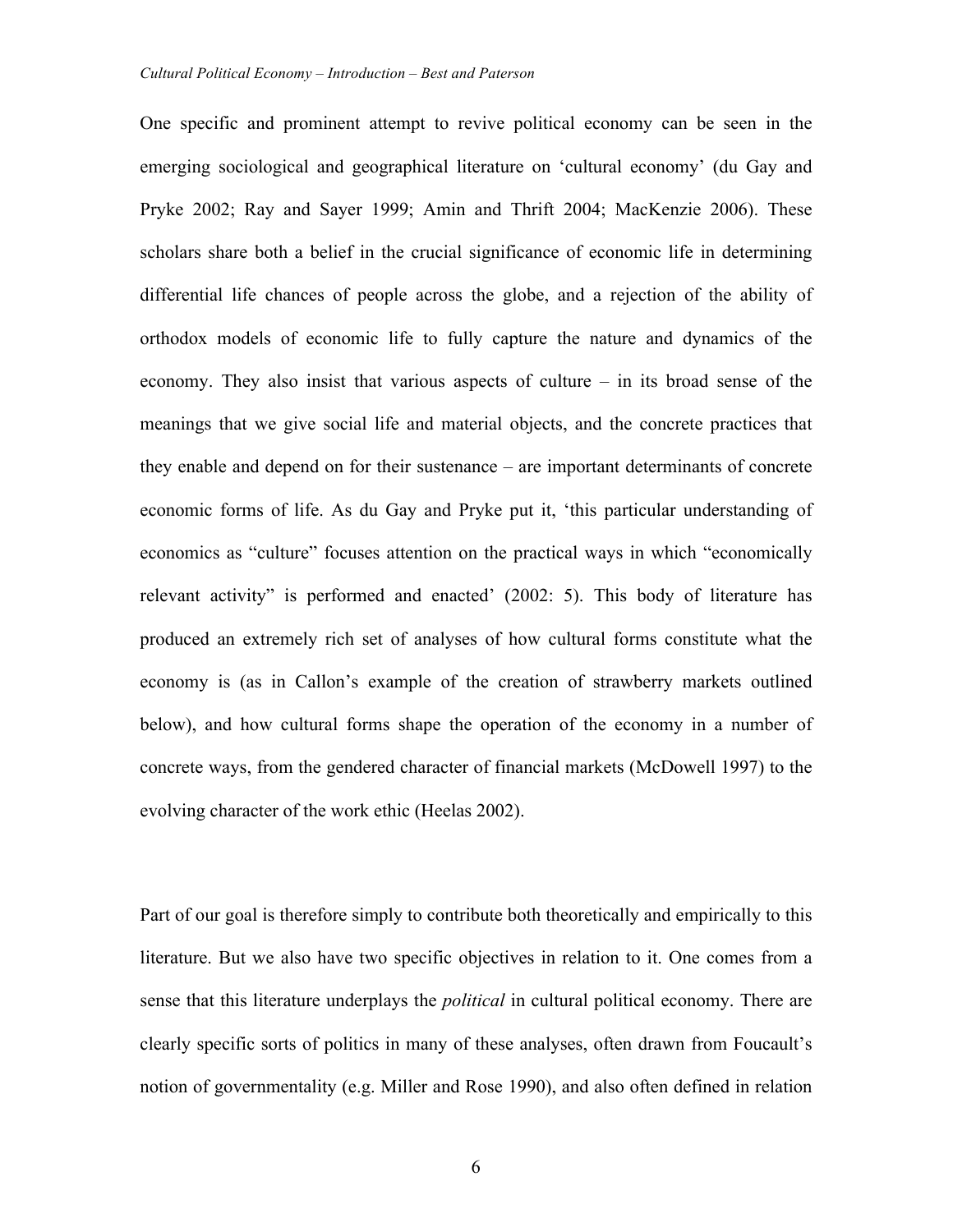to a specific 'left' politics, but we would contend that there is not a systematic account of the place of politics – questions of authority and power, and the way they are sustained and contested – in this cultural economy literature. The typology of themes in cultural economy analyses given by Amin and Thrift in the introduction to their cultural economy reader confirms this; political analyses are seriously underrepresented (Amin and Thrift 2004: xix). Second, and perhaps ironically given the centrality of writers from similar backgrounds to earlier debates about 'globalisation' (Robertson 1992; Appadurai 1990), we would also suggest that this literature underplays the specifically *global* dimensions to contemporary political-economic life. For example, the du Gay and Pryke volume (2002) draws almost exclusively on analyses from the United Kingdom. To be sure, this in part arises out of an insistence that all cultures are first and foremost local, and certainly there is much in these analyses that either highlights processes which are global in scope or that points to the multicultural character of local cultural economies, due to patterns of global migration. But, as the HSBC ads we discuss below show powerfully, the cultural character of contemporary political economy is decidedly global, both in that there are a set of shared meanings across the globe which enable similar marketing strategies to operate everywhere (even while those strategies highlight cultural difference as a particular marketing ploy) and that specific management cultures become globalised through the strategies of a firm like HSBC.

This emphasis on the political and the global clearly comes from the disciplinary background of most contributors to this volume. But debates in Political Science, in particular within International Relations (IR) and International Political Economy (IPE),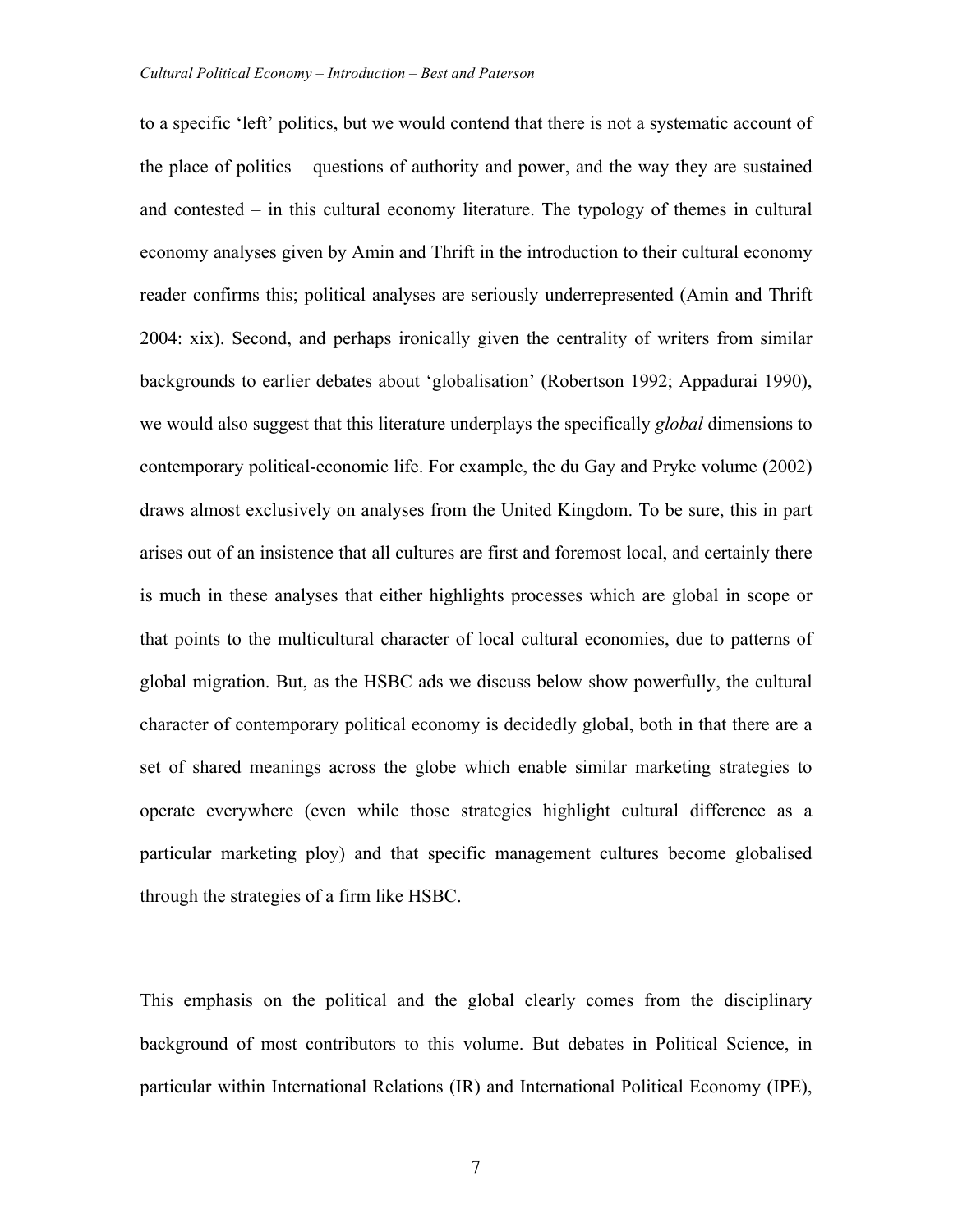have largely failed to engage this emerging cultural economy literature. Over the past years, IR has witnessed a 'cultural turn', involving a focus on identity (Albert et al 2001; Campbell 1998; Walker 1993; Connolly 1991), ideas (Kratochwil 1995; Onuf 1998), or governmentality (Larner and Walters 2004; Hindess 1997; Dean 1999; Rose 1993, 1996; Sending and Neumann 2006). Where this culturally-inflected IR has focused on empirical questions, it has tended to emphasize the security domain. The growing literature on securitization, for example, explores the role of language and identity in constituting particular kinds of problems as security threats (Buzan, 1983; Waever, 1993; Huysmans, 2006). Only rarely (e.g. Shapiro 1993; Rosow et al 1994; Murphy and Rojas 1995; de Goede 2005; 2006) does this cultural turn in IR extend to the economic dimensions of global politics. This project therefore seeks to both engage with this literature and to push it in new directions by working to develop a coherent conception of the cultural constitution of the political economy. In doing so, we hope not only to encourage cultural IR scholars to extend their analyses to the economic dimensions of global politics, but also to reflect on the ways in which the economic is already implicated in other aspects of international life – to consider, for example, how practices of securitization both depend on and obscure the economic conditions of their production, as de Goede and Amoore point out in their chapter.

On the other hand, there is a rich and sophisticated critical literature in IPE that has yet to engage fully with the question of culture in relation to its problems, concepts and analyses. For example, constructivists in IPE (Blyth 2002; McNamara 1998) have usefully extended constructivist IR to the economic realm but have tended to rely on a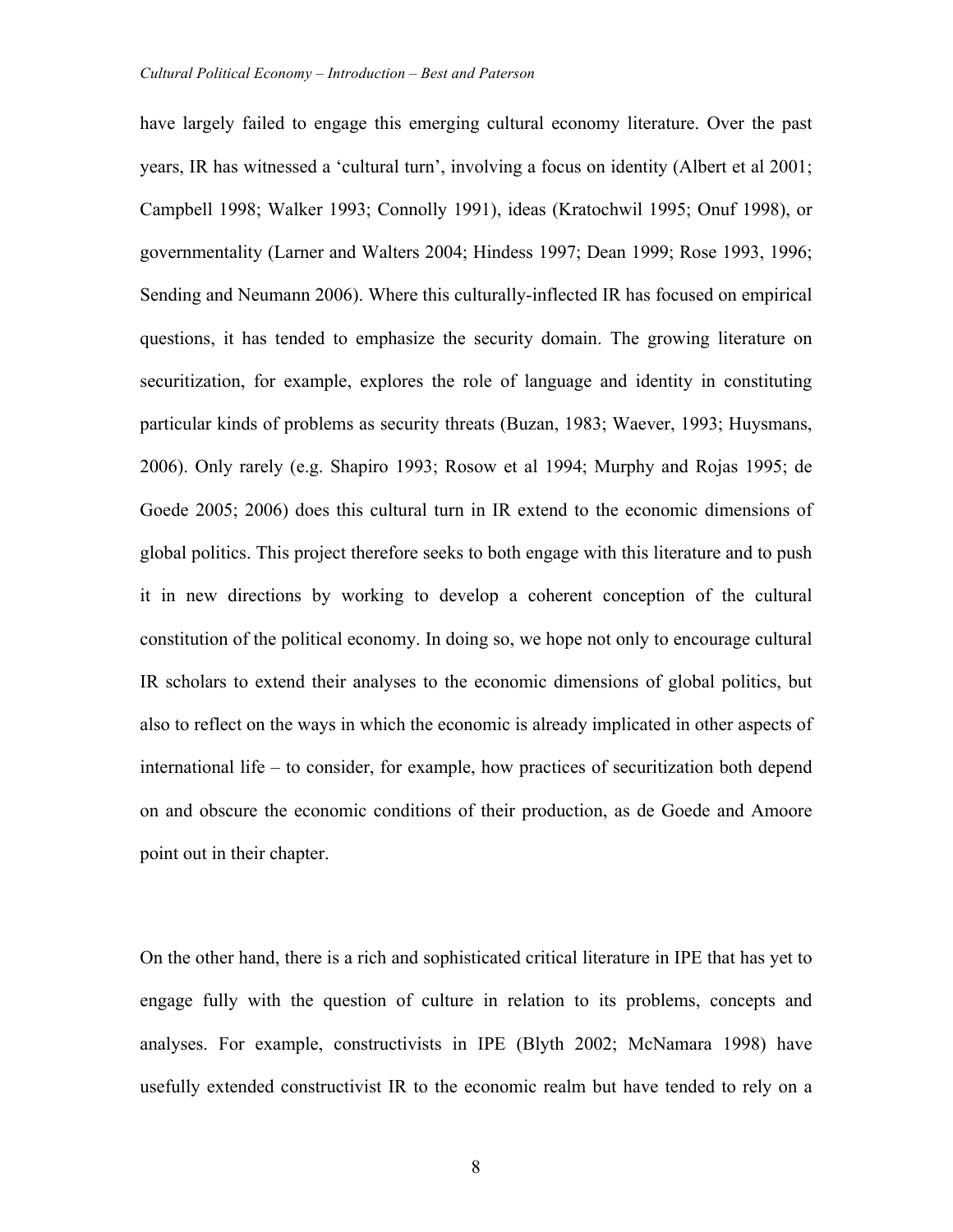narrow notion of 'culture' as 'ideas' or 'norms'. There also exists a growing literature on the role of 'organisational culture' in explaining international organisations' adoption and diffusion of ideas and norms (Barnett and Finnemore 2004; Weaver and Leiteritz 2005; Park 2006). Although these studies provide useful ethnographic studies of institutions like the IMF and World Bank, they still focus primarily on norms and ideas, ignoring the role of habits and practices; moreover, although they provide useful insights into the culture of economic institutions, they do not take the next crucial step and examine the cultural constitution of the economy more broadly.

Our emphasis on the ways in which culture is implicated in everyday economic practices also clearly contributes to a growing literature on the everyday politics of international political economy (Hobson and Seabrooke 2007; Harmes 2001; Langley 2008). At the same time, by emphasizing the cultural character of these day-to-day practices, we also hope to deepen the theoretical foundations of such analyses. Finally, neo-Gramscians and other Marxists (Jessop and Sum 2001; Cox 1987; Gill 1995) have invoked the notion of hegemony in global politics, opening up some space to talk about the cultural conditions of capitalism. Yet, their continued emphasis on class has tended to reduce the question of culture to one of the means by which capitalist domination is reproduced and resisted; this remains one possible answer to the questions of cultural political economy, but we would want to leave open the possibility of more open-ended interrogations of the phenomenon.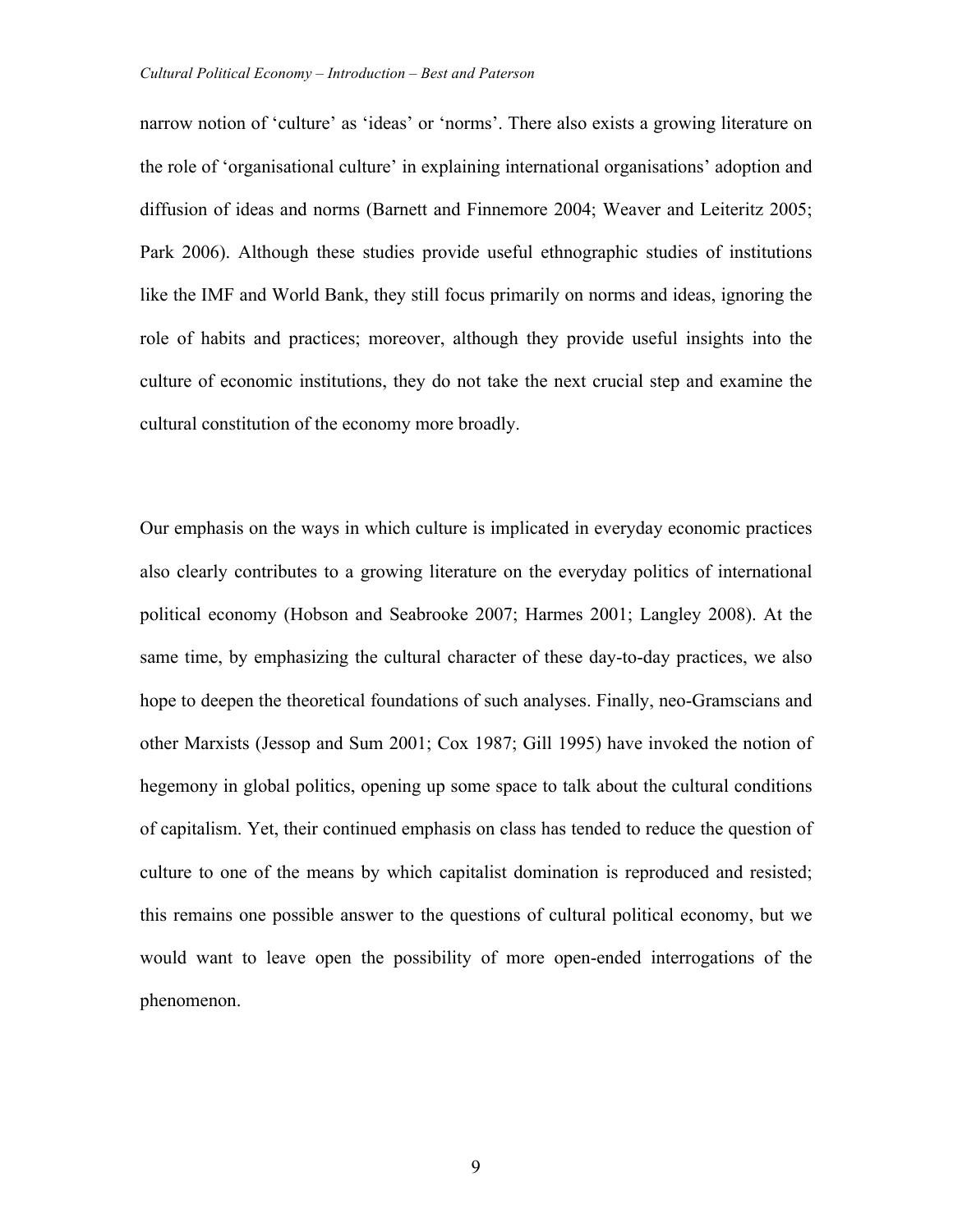By developing the concept of cultural political economy, the ambition of this project is to bring the culturally-inflected IR and critically attuned IPE literatures into conversation with each other and with the cultural economy literature, to fill the gaps in each, and to develop a more robust conception of the cultural dynamics of the global political economy. But while we have said so far a lot about what we think focusing on culture can add to this understanding, it remains the case that culture is a notoriously polysemic term and we should attempt to pin down the sorts of meanings it has for us in this book.

### **Theorizing Culture**

In a prominent, globally organised marketing campaign over the last few years, HSBC has self-consciously presented itself as 'the world's local bank'. Invoking a discourse that globalisation means firms must 'be local everywhere', HSBC's strategy relies on the assumption that the success of its banking operations depends on its capacity to adapt to a range of local and global cultures. The portrayal of this strategy in HSBC ads is inevitably individualistic and consumerist, interpellating the reader as someone able to use HSBC for their own purposes. But that individualism is also embedded in a broader moral and cultural context: the campaign plays expressly with questions of cultural difference, suggesting variously that 'everyone looks at the world from a different point of view'; 'the world would be a dull place if everyone agreed on everything'; 'who knows what you'll see when you see someone else's point of view'; and 'an open mind is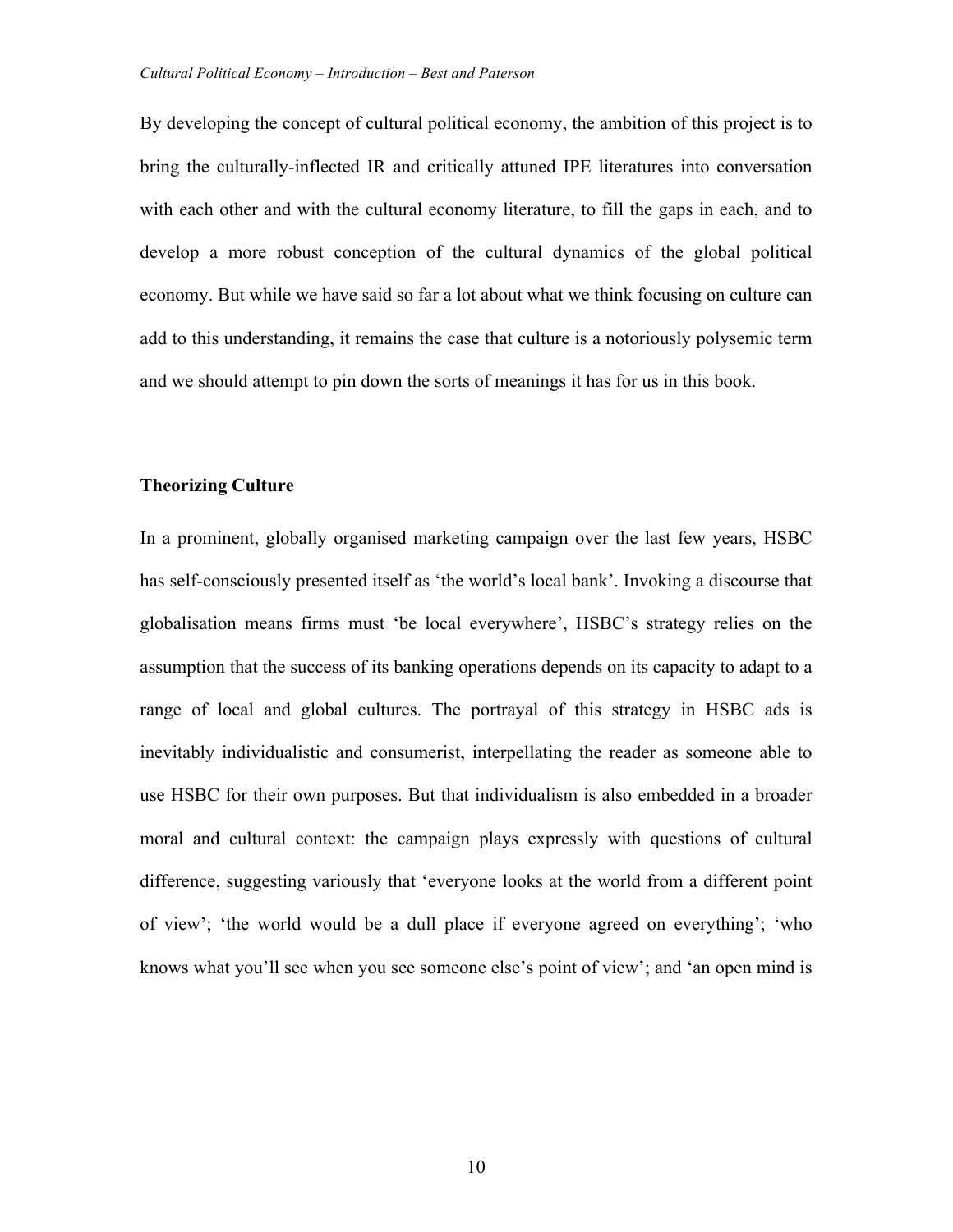the best way to look at the world'.<sup>1</sup> Thus the reader of the ads is exhorted to participate in a celebration of diversity and difference through their association with HSBC, avoiding the trap of allowing the process of globalisation to produce homogeneity and dullness.

There are of course limits to what one can say from one set of ads, as well as clear dangers in suggesting that 'culture' is really (only) about these sorts of images and thus particular sphere of social life. We accept these limits and dangers, but want however to suggest that there is something worthwhile in exploring this particular marketing strategy by HSBC. Our interest in these ads is not based on HSBC's use of graphic cultural images in the service of its business interests, but rather on the ways in which the campaign displays bankers' own understanding that they require cultural knowledge in order to do business well. In the examples shown here, the assumption is that the person reading the ad will think that HSBC is a better bank because it can tailor its investments according to the cultures of those it invests in. The ad works because it makes assumptions about the cultural significance the reader of the ad ascribes to values such as diversity and difference. So culture is not defined here as a specific sphere of social life, but rather as integral to all social practices. Fundamental to HSBC's strategy is an understanding that the economy must be read culturally. Because the values that people ascribe to different objects and experiences work to condition how they will act economically, a bank needs to be sensitive to those varying meanings in order to operate effectively.

<sup>&</sup>lt;sup>1</sup> These ads can be viewed and downloaded at: http://www.yourpointofview.com/hsbcads\_tv.aspx# (accessed  $18<sup>th</sup>$  August 2008).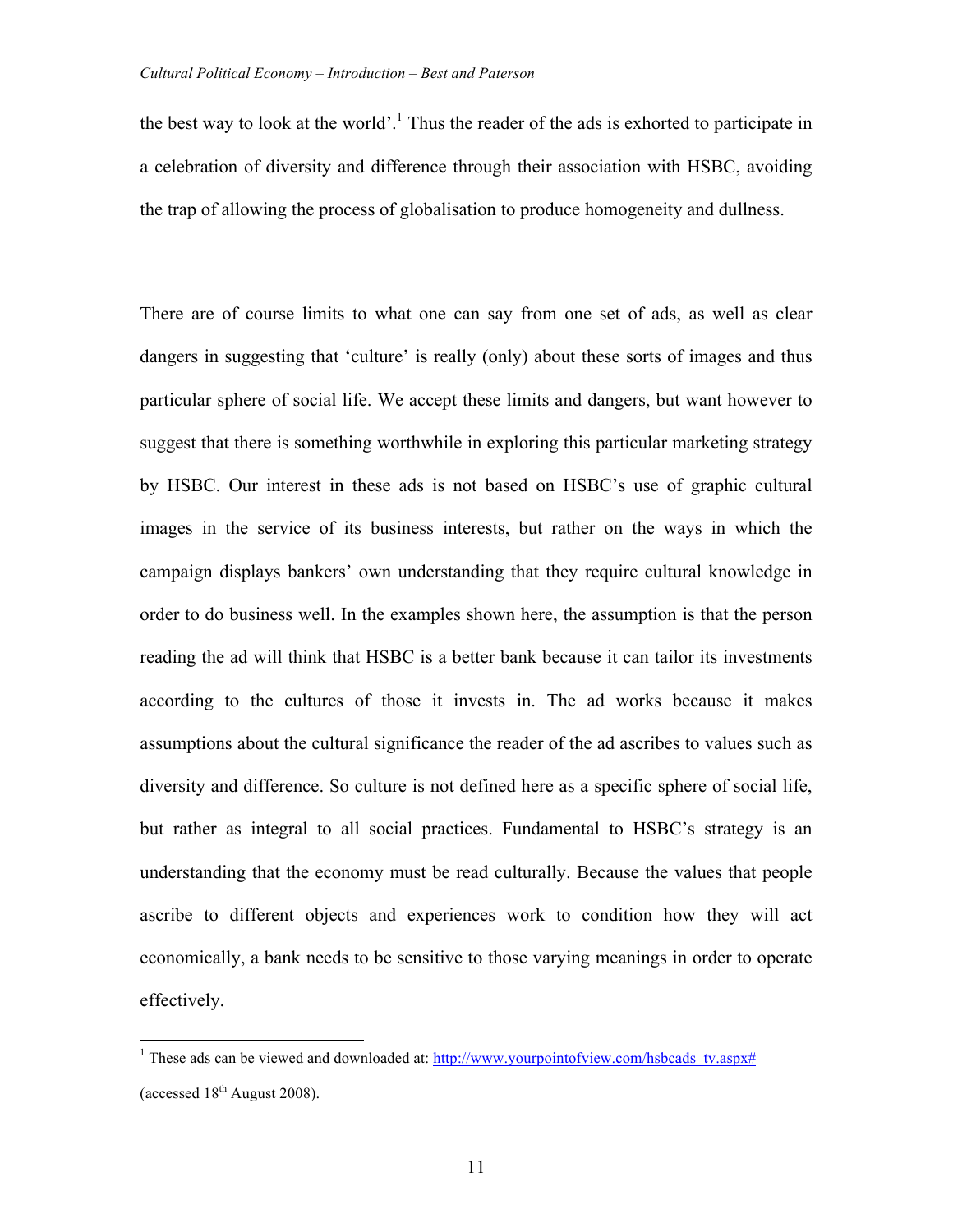Crucial here also is that the HSBC ads operate in a politically contested field where HSBC is both itself highly privileged – a large transnational bank – and able to constitute all sorts of other forms of privilege and exclusion. That the most famous ads appear exclusively in large hub airports is a clue here. More precisely, as we show below, the ads frequently operate in a register where difference is merely something to be understood, celebrated, adapted to, but at the same time an underlying hierarchy is at least implicitly acknowledged – in the various dyads, the reader is presumed to be on one side, with the privilege to judge difference from *its* 'point of view'. So the deployment of culture by economic actors is always at the same time political.

By examining the logic and assumptions underlying HSBC's campaign, we can begin to delineate some of the ways in which we can conceptualize culture for the purposes of this volume.

# *Culture as Identity and Difference*

Many of the ads in this campaign, notably displayed at the world's major airports such as Heathrow, involve the juxtaposition of two images, each reproduced twice, with a pair of judgments reversed each time. These contrasted images work precisely because of the way that they simultaneously exploit and complicate traditional assumptions about cultural difference.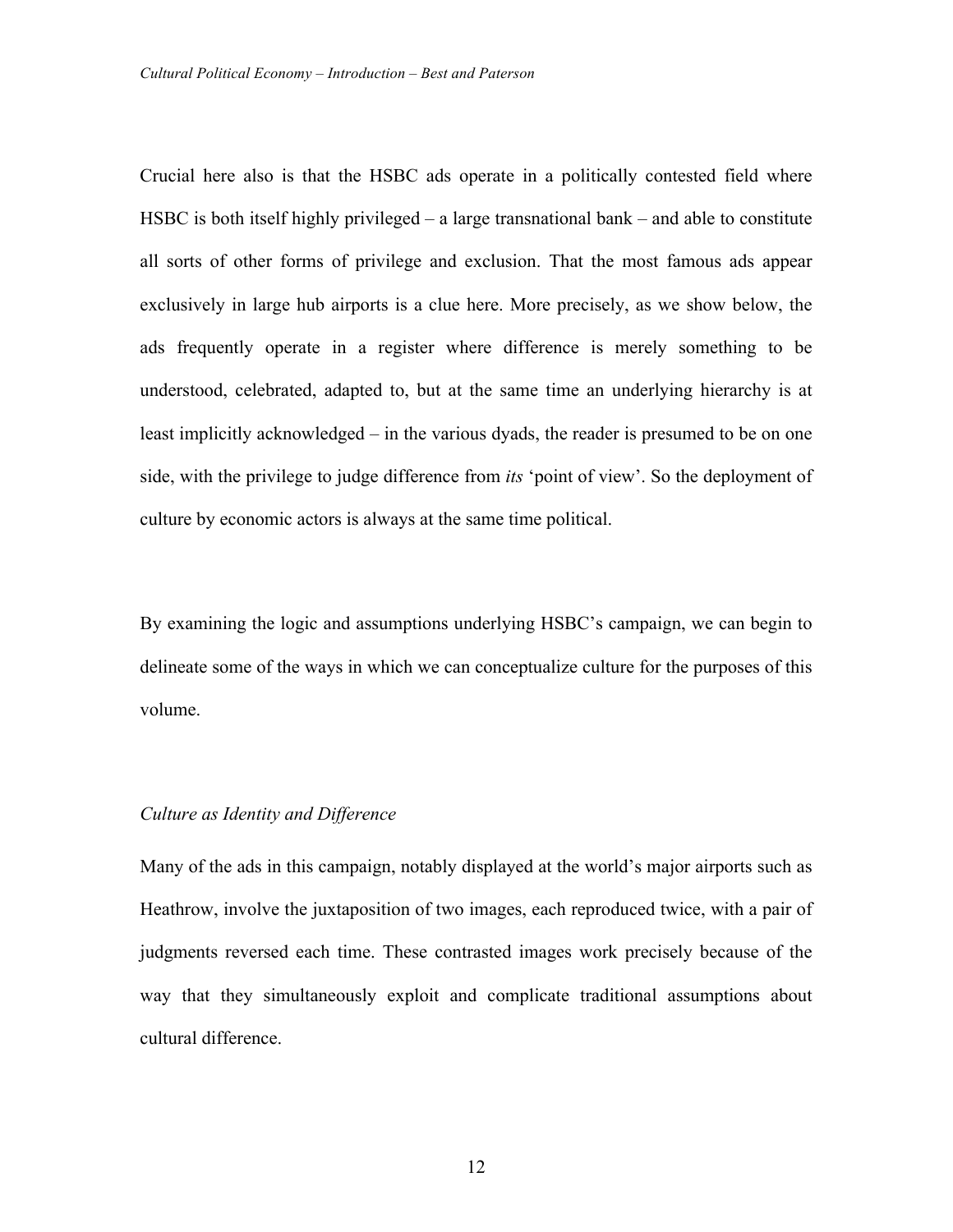In the wise/old ad (**Error! Reference source not found.**), commonplace judgments about age are overlaid with orientalist imagery. The ads rely on a series of common but contradictory prejudices: assumptions about the general wisdom of elders as well their decrepitude are combined with beliefs that East Asians are wise or backward, as well as similar judgements about Europeans. The ad also invokes a notion of progress, as the two figures can be understood as figures of modernity and backwardness. As such this ad illustrates David Blaney and Naeem Inayatullah's argument (Chapter 1, this volume) that classical political economy is founded on a hierarchical conception of time and space, in which the Third World is constructed as backward temporally and distant spatially. The relation in the ad is not simply a play on stereotypes about age and particular cultures. There is no 'equal but different' here; the presumed reader of the ad is the European in the ad itself. Other ads in the series similarly play with the notion of progress and contrast it to colonial imagery, such as the 'traditional/trendy' ad that explores the cultural meanings of tattoos, and the 'scary/reassuring' ad that examines different images of scariness (reproduced below).

# [INSERT FIGURE 1 HERE]

These ads reveal the ways in which culture is simultaneously homogenising – as one means by which people in specific settings come to develop a sense of shared identity through common interpretations of similar phenomena – and differentiating – as a means of distinguishing different cultures through the meanings they attribute to different things. The ads simultaneously reinforce notions of cultural difference and deny them: they point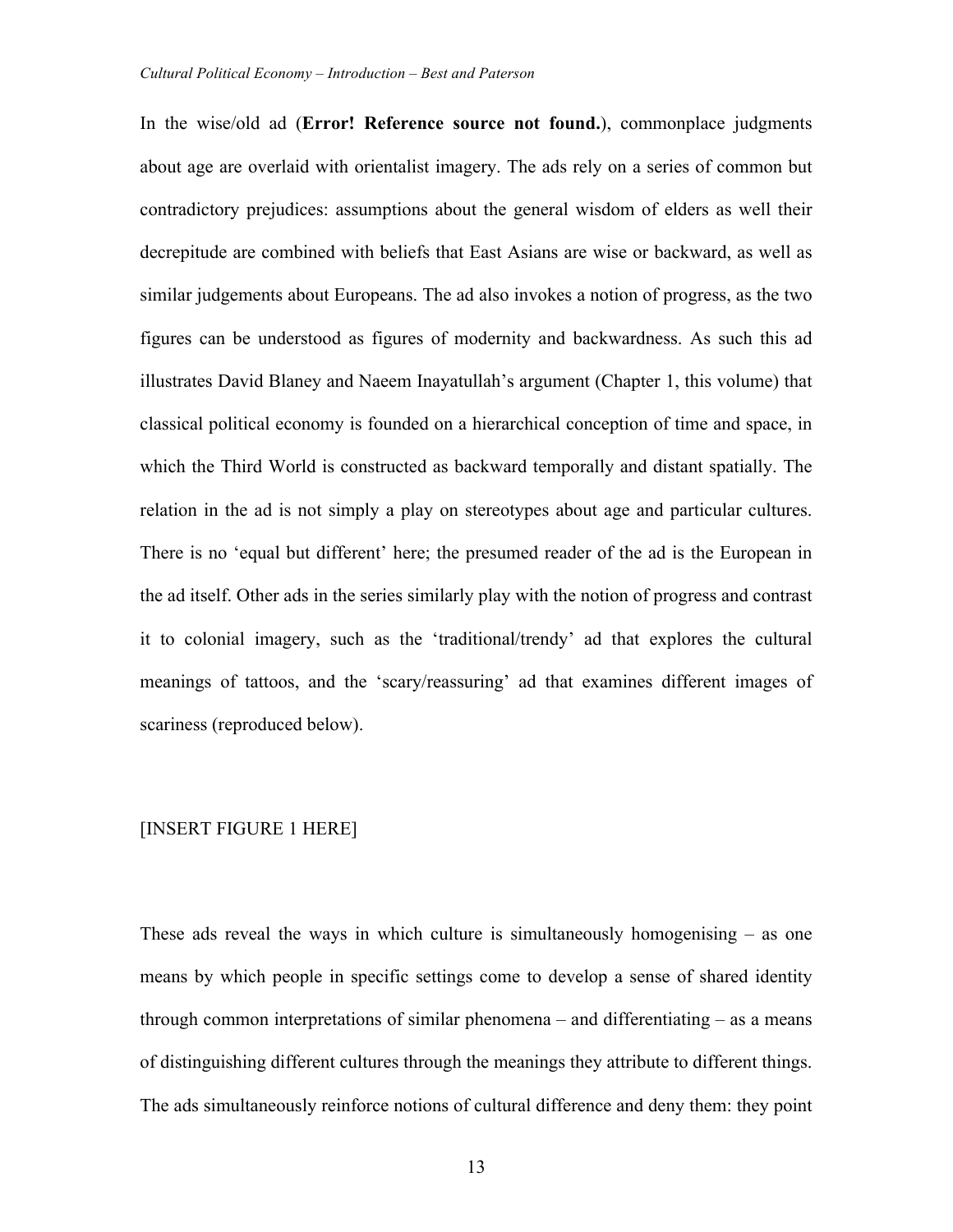out the strangeness of other conceptions of wisdom, beauty or scariness at the same time as they work to undercut those differences by suggesting that the two juxtaposed images are equivalent and interchangeable. And they simultaneously present cultural difference as about relations between equals even while depending on hierarchy and exclusion for their performative effect.

Many of the contributors to this book draw on a similar conception of culture as a force for reinforcing relations of identity and for defining lines of difference. William Walters' chapter (Chapter 5) shows how discourses of cultural difference serve at times to depoliticise migration politics by making it a matter of technical management of those who are 'different' or 'outsiders'. Rob Aitken (Chapter 3) illustrates the use of film to construct a sense of common identity as part of the British Empire, and thus to shape consumption patterns. And Eric Helleiner (Chapter 4) demonstrates the ways in which the shifts in North-South international monetary relations between 1920s and the 1940s were enabled by a changing set of cultural assumptions about the lines of identity and difference that defined the developed and the developing world, as the paternalistic conceptions of Latin America that had characterized the laissez-faire years became complicated by an emerging sense of economic solidarity in the New Deal era.

# *Culture as Webs of Meaning*

The forms of relationship between identity and difference that the HSBC ads articulate are specific expressions of the semiotic character of social life – the various meanings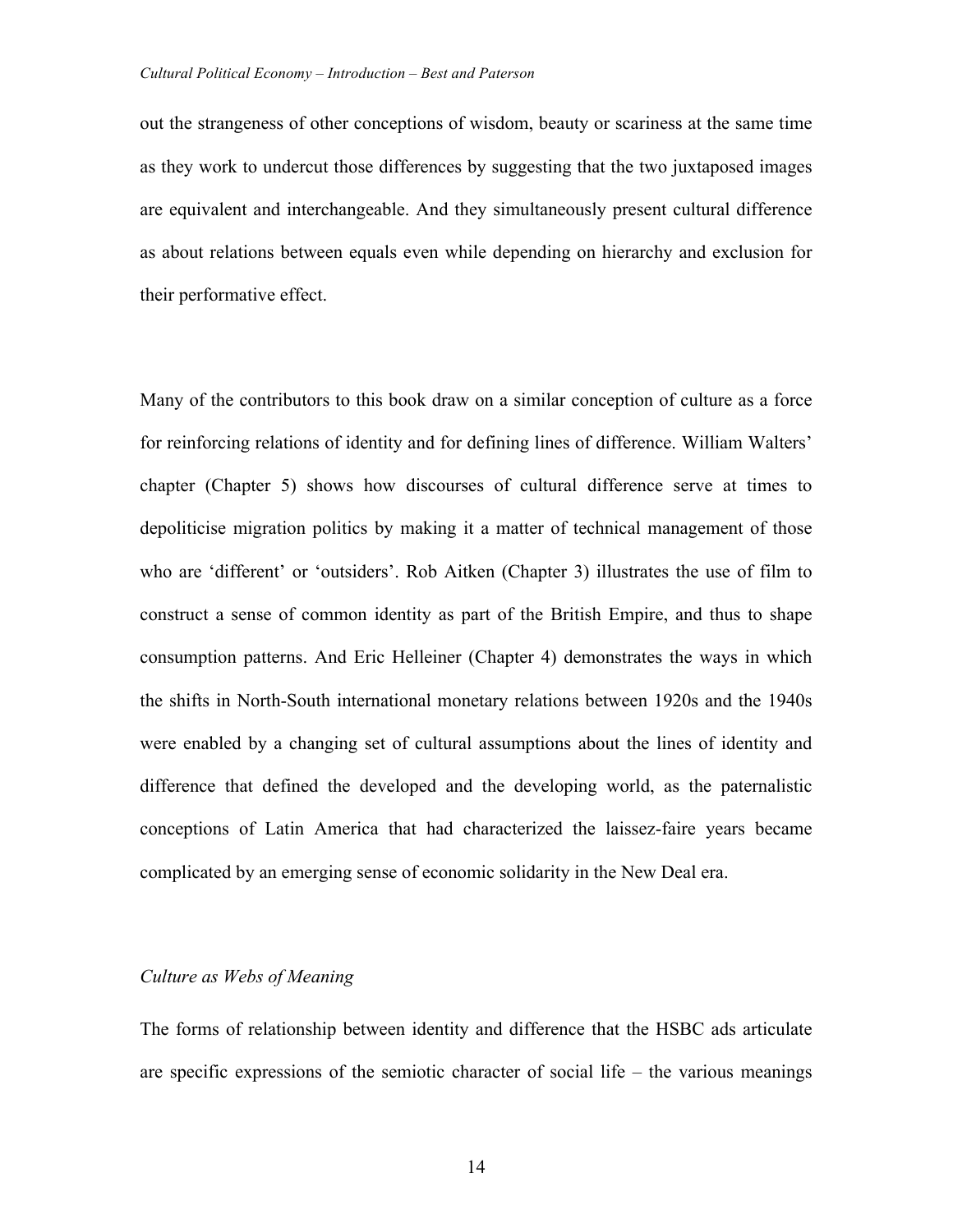that we ascribe to the world around us. Clifford Geertz provides us with another way of understanding culture in his classic definition of culture as the 'webs of significance', or systems of meaning, through which social life is both interpreted and organised (1973: 5).2 Culture is what gives meaning to a variety of phenomena, including practices, devices, techniques, bodies, conduct, experiences, and relationships. A focus on culture thus presumes and attempts to demonstrate that these phenomena cannot be usefully understood separately from the meanings that people collectively give to them. The phrase 'collectively' here is important: culture cannot be reduced to ideas and values that can be adopted or espoused individually, but rather implies that the means by which individuals come to espouse such values or ideas are themselves culturally constituted by broader webs of significance.

One of Geertz's best known examples of cultural practices is the wink – a physical movement whose distinction from an involuntary tick depends entirely on a set of cultural conventions: 'Contracting your eyelids on purpose when there exists a public code in which so doing counts as a conspiratorial signal *is* winking. That's all there is to it: a speck of behavior, a fleck of culture, and – *voilà! –* a gesture' (Geertz 1973: 6).

 <sup>2</sup> This broad definition has the advantage of avoiding reification, since culture in this reading does not need to become a thing, like 'British culture,' but remains instead a fluid object of study. It also provides broad parameters within which more specific conceptions of culture can be organised. For similar classic statements concerning the conceptualization of culture, see Bhabha 1994, or Hall 1980. See also the discussion by Matt Davies (Chapter 2) of Raymond Williams.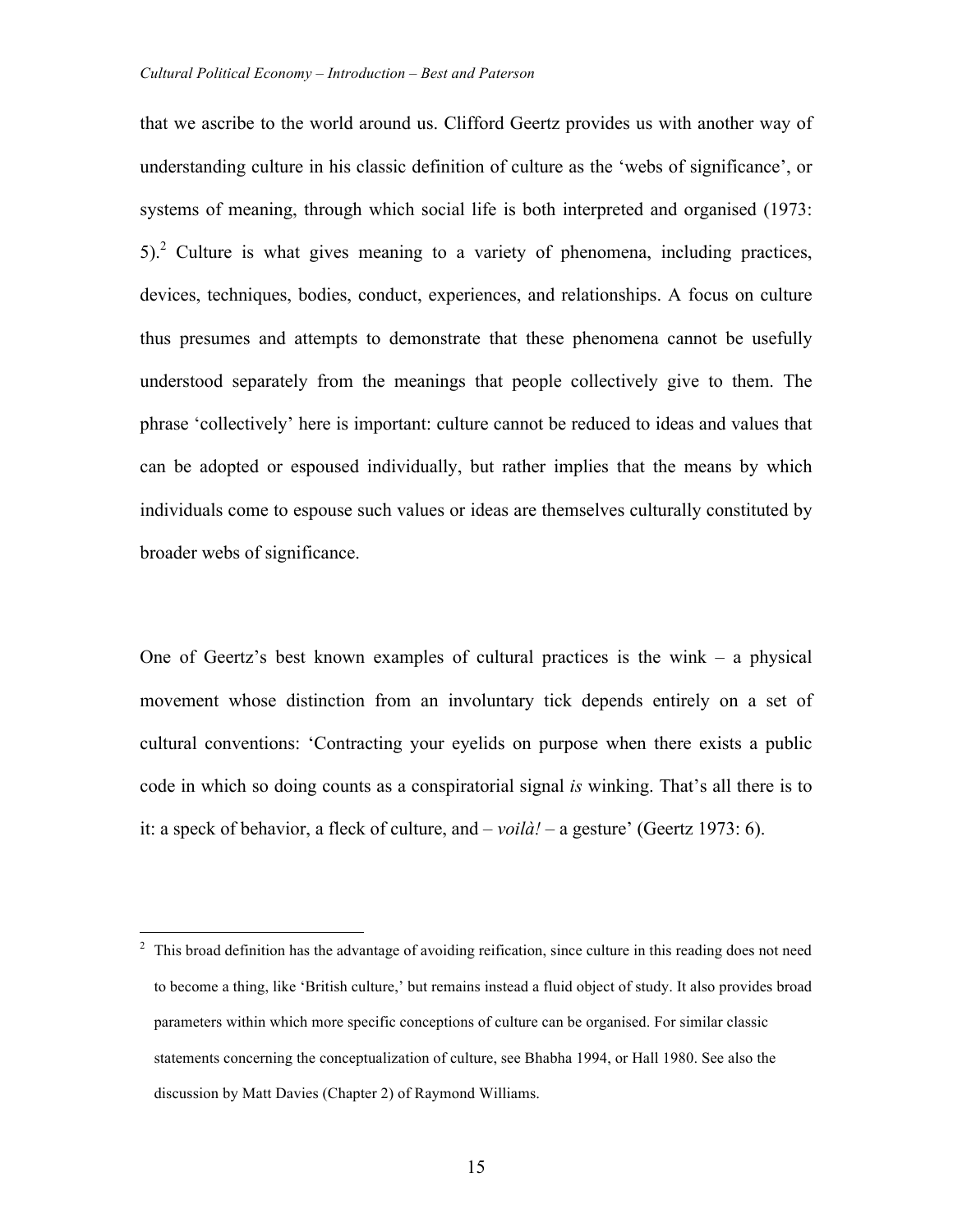The HSBC ads play up the ambiguity of gestures and the importance of cultural conventions for interpreting them. In one of the television ads (not reproduced on the website, but shown at least in Canada and the UK in recent years), a series of hand gestures is displayed each in two different national contexts: in the first country the signal is friendly whereas in the second it is rude or offensive. Similarly, in the print and airport campaigns, various ads make distinctions between the cultural meanings ascribed to different modes of dress, tattoos, masks and toys.

Culture understood as webs of meaning plays an important role in both the contemporary and historical evolution of political-economic practices. As Maxime Ouellet demonstrates (Chapter 8), new information technologies have succeeded in redefining the structure and patterns of the global economy in large measure because of the power of the new imaginary that they have advanced – one that gains legitimacy through its efforts to combine democratic and market ideals. The historical analyses of Rob Aitken (Chapter 3) and Eric Helleiner (Chapter 4) reveal the form and global scope of this imaginary. Thrift's chapter (Chapter 9) expressly understands culture as about the semiotic sphere of life, in his case focusing on the emergence and consequences of an obsession with 'talent' in economic life. Lisle's chapter (Chapter 6) can be understood as about the interpretation of the complex and contested meanings of tourist practices.

# *Culture as Material*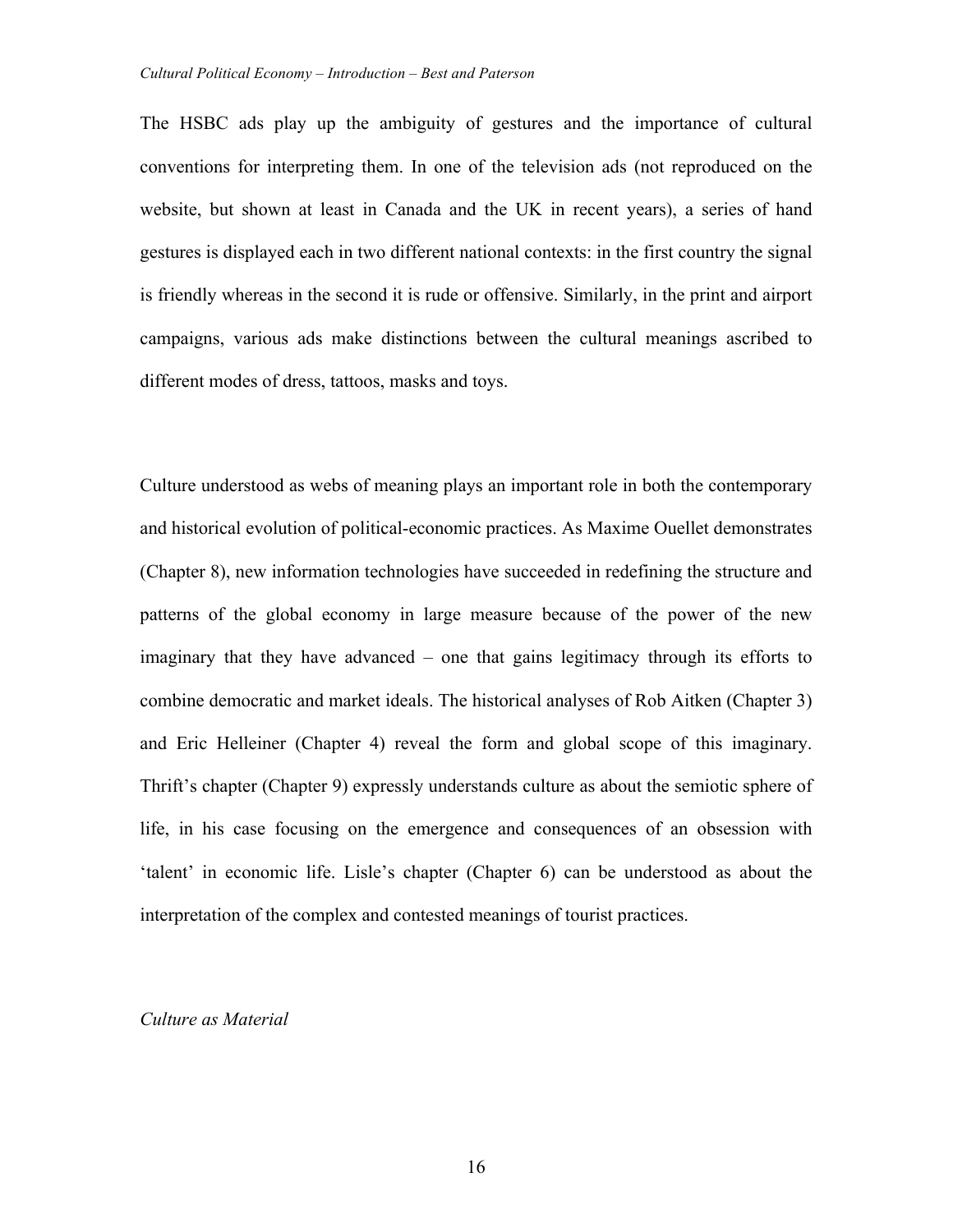Yet culture is not purely about meaning or language. It is also sedimented in routines and rituals, and embodied in living practices. The HSBC ad 'traditional/trendy' provides us with a very concrete example of the materiality of culture by focusing on the way in which we sometimes choose to mark out cultural identity on our very bodies through tattooing (**Error! Reference source not found.**).

### [INSERT FIGURE 2 HERE]

As several of the chapters in this book point out, culture is also about the everyday activities through which we live our lives. It is as much about the 'low' culture of workplace norms and consumer desires as it is about the 'high' culture of great art and philosophy (Davies, Chapter 2). Culture can be articulated and reproduced through the mundane activities of 'money doctors' as they work amongst themselves and with bankers and policy makers abroad, learning from and advising them on monetary reforms (Helleiner, Chapter 4). Culture is thus not simply the thing that draws tourists to new destinations, but is also embodied in the very practices of the tourists themselves – whether they fit the image of the boorish foreigner or the sensitive eco-tourist (Lisle, Chapter 6).

The notion of culture thus refuses a clear separation between the ideal and the material. Culture gives meaning to and becomes embodied in concrete institutions, practices and rituals but cannot be reduced to those material effects. Hence, we cannot understand a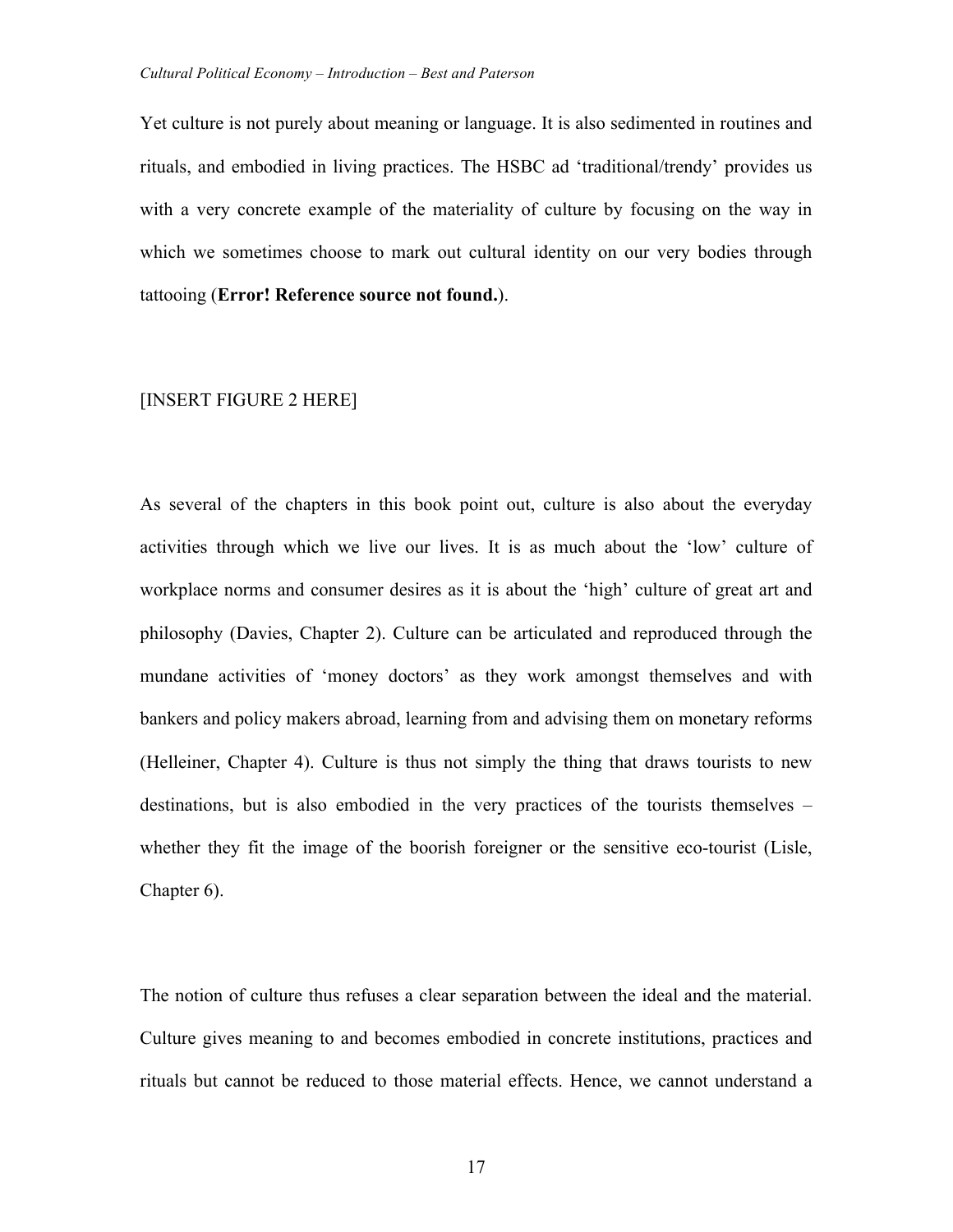wink, or explain its effects on its audience, by simply observing the behaviour of an individual who closes one eye; if we focus only on behaviour, we could well assume that the individual is suffering from an eye spasm. On the other hand, although culture is clearly about meaning, it cannot be reduced to ideas. The wink as a cultural phenomena is simultaneously material and ideal; the practice, the action, the bodily gesture are all as essential as the social conventions that give it meaning. An attention to culture therefore forces us to consider the mutual implication of the ideal and the material in a way that a focus on ideas does not. It also encourages us to focus on the concrete and particular ways in which cultural meanings inform our every day practices, rather than focusing on the big ideas generated by major thinkers and policymakers.

### *Culture and the Limits of Rationality*

Although culture is not irrational – even if colonial and post-colonial narratives have sometimes portrayed it as such (Blaney and Inayatullah, Chapter 1) – as a concept, it does lead us to recognise both the limits of rationality and the cultural constitution of the boundary of the rational/irrational. The elements that make up a culture and our identification with it include affective, spiritual and aesthetic responses. Culture as a concept must therefore be separated from ideas, not simply because of its inherent materiality, but also because it exceeds the cognitive or linguistic.

The HSBC ads tap into this aspect of culture. The 'scary/reassuring' ad (**Error! Reference source not found.**) reminds us of the cultural constitution of our emotional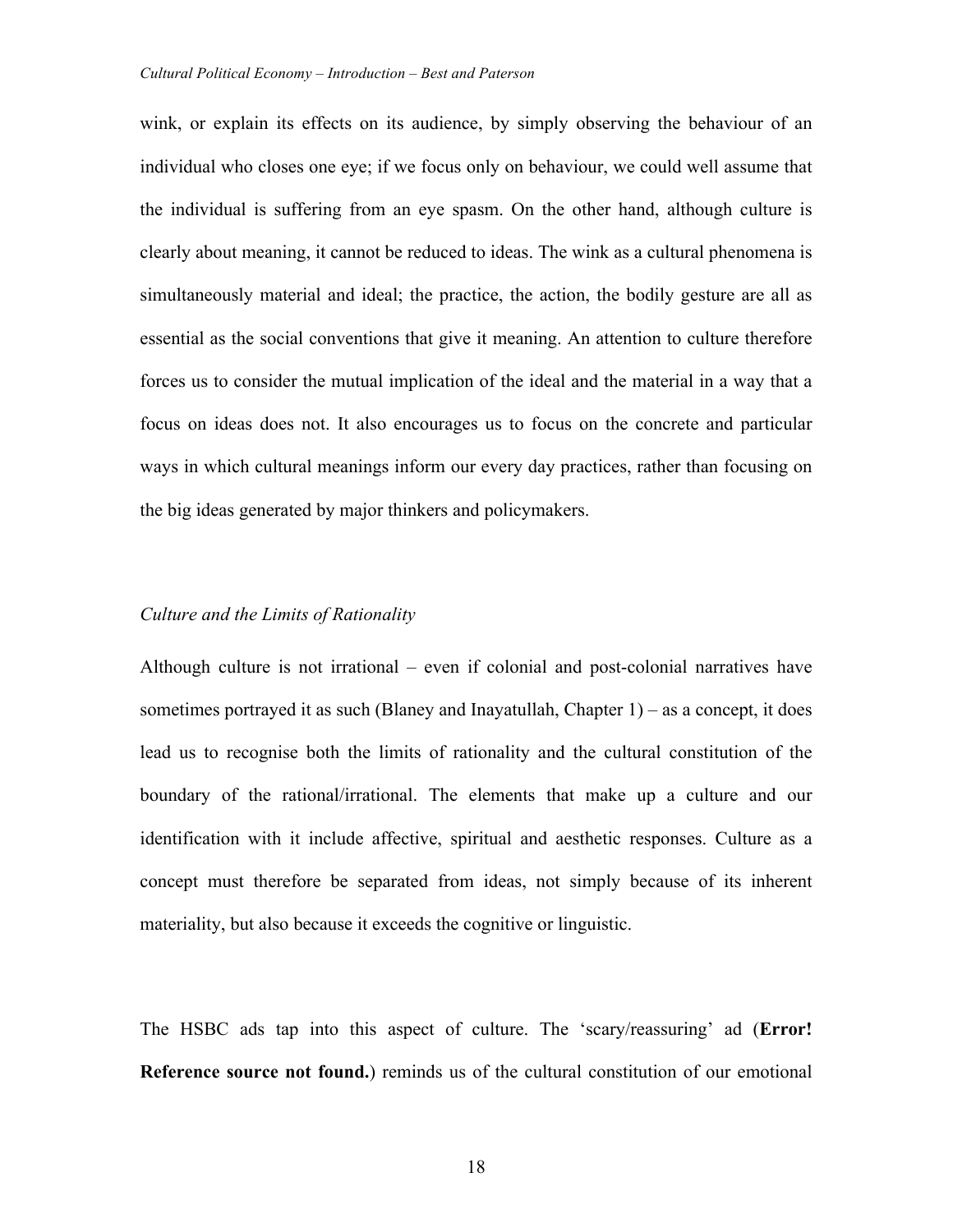reactions. Our fears are not culturally determined, but they are refracted through the lens of cultural convention. Moreover, as recent volatility in the financial markets has reminded us, fear and hope can play crucial and even self-fulfilling roles in the global economy. And what market actors decide is scary can shift rapidly from one day to the next, as changing economic sentiments can change the way in which a similar set of economic data is interpreted (Best 2005, Ch. 2). Moreover, as Nigel Thrift (Chapter 9) argues, global firms have come increasingly to rely on the affective and the visceral layers of human subjectivity in their efforts to increase their profitability: now, more than ever, he suggests, consumers' and workers' capacities for intuition and imagination are being cultivated and exploited by global capital. The HSBC ads appear to be doing precisely that. Crucial here is *whose* fear, of *what* phenomena, gets to count. In this ad, the hierarchal relation between the 'primitivist' mask and the soft cuddly toy is again obscured by their apparent interchangeability. But while one becomes scary through an intertext with a comedy horror film (Gremlins), as well as perhaps a particular sort of fear of random overconsumption, the other operates through a connection to a long colonialist history involving tales of cannibalism, voodoo, and animism. Fear, in this instance, is the fear by the privileged and the dominant precisely of those they dominate and construct as backward and 'irrational' to legitimize their dominance. The focus on various forms of visuality or imagination in a number of chapters (Amoore and de Goede, Chapter 7, Walters, Chapter 5, Aitken, Chapter 3), deploy this conception of culture.

# [INSERT FIGURE 3 HERE]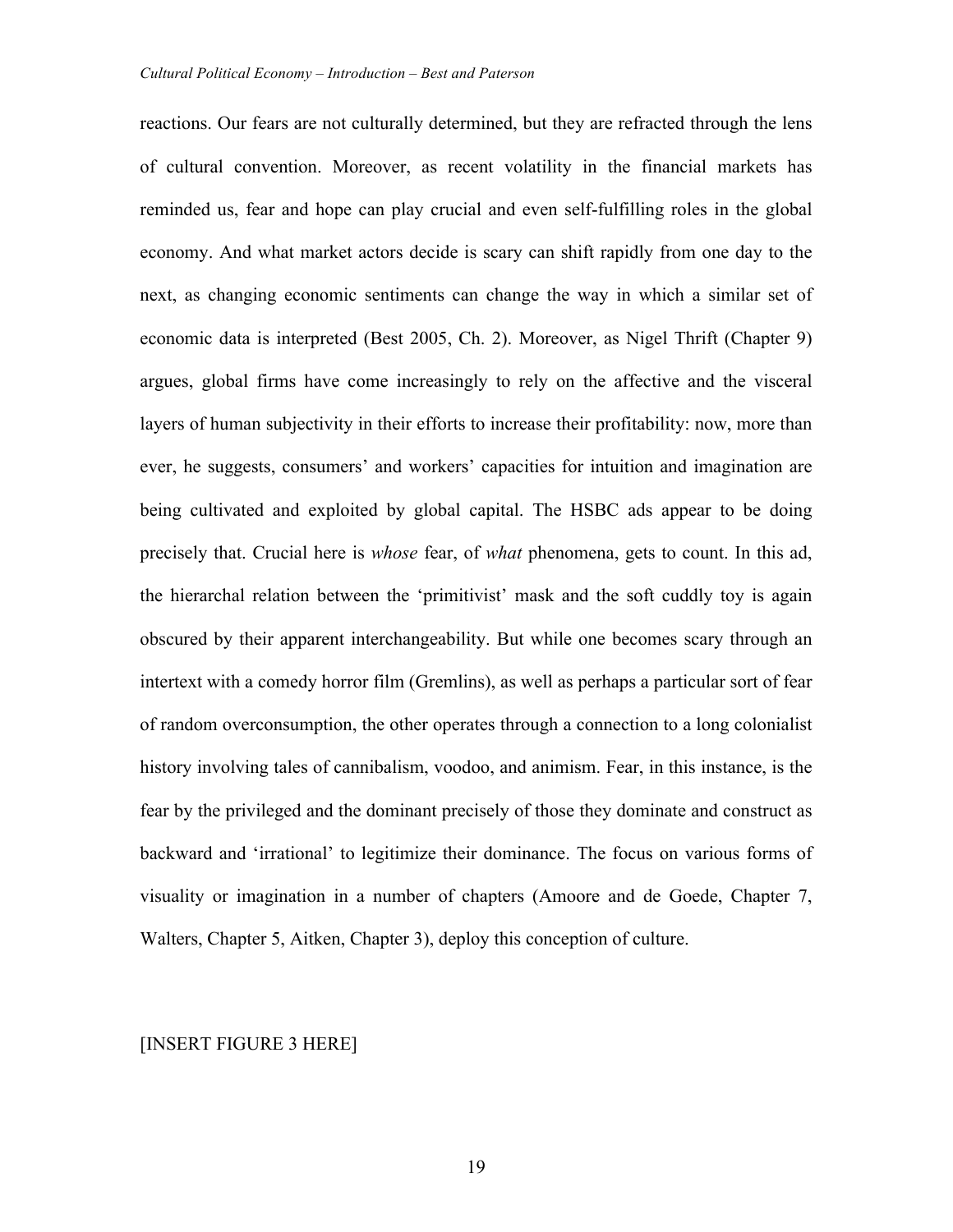# *Culture as Ethical*

If culture is in part about relations of identity and difference, or about meaning and interpretation, then it is also inherently about ethics. Cultural differences are articulated in some measure as particular and sometimes conflicting values and conceptions of the good life, while interpretation is always simultaneously empirical ('what is this thing like?') and moral ('is this thing a good thing?'). The HSBC ads explore this dimension of culture in an ad in this series where the framing is 'good/bad'. The two images are of a papaya and a piece of chocolate cake. Although the ad shies away from more political and contested conceptions of the good by focusing on dessert, it does nonetheless point to the relativity of our judgments and desires. Our notions of what constitutes 'good' food are wrapped up in feelings of temptation and guilt. Patterns of consumption – like tourism (Lisle, Chapter 6) – depend on a particular kind of moral culture organised around pleasure and self-denial. And like Lisle's example of tourism, this ad again has the trace of images that cannot be successfully expunged of their politics. The two foods here are contrasted where the 'good/bad' dyad could be coupled with 'healthy/unhealthy', 'pure (or fresh, or natural)/artificial', while for 'bad/good' we could substitute 'boring/tasty' or 'weird/familiar'. Where papaya is good, it is because of its purity, its 'primitive' or 'natural' character, while where it is bad, it is due to its 'exotic' origins. We are back here to the hierarchic character of the difference underpinning the meaning of HSBC's ads.

Such moral cultures run much deeper than our next trip to the supermarket, however, and are instead central to the ways in which we relate across lines of difference. A cultural ethos can be insular or open to difference; it can seek to learn from and negotiate with the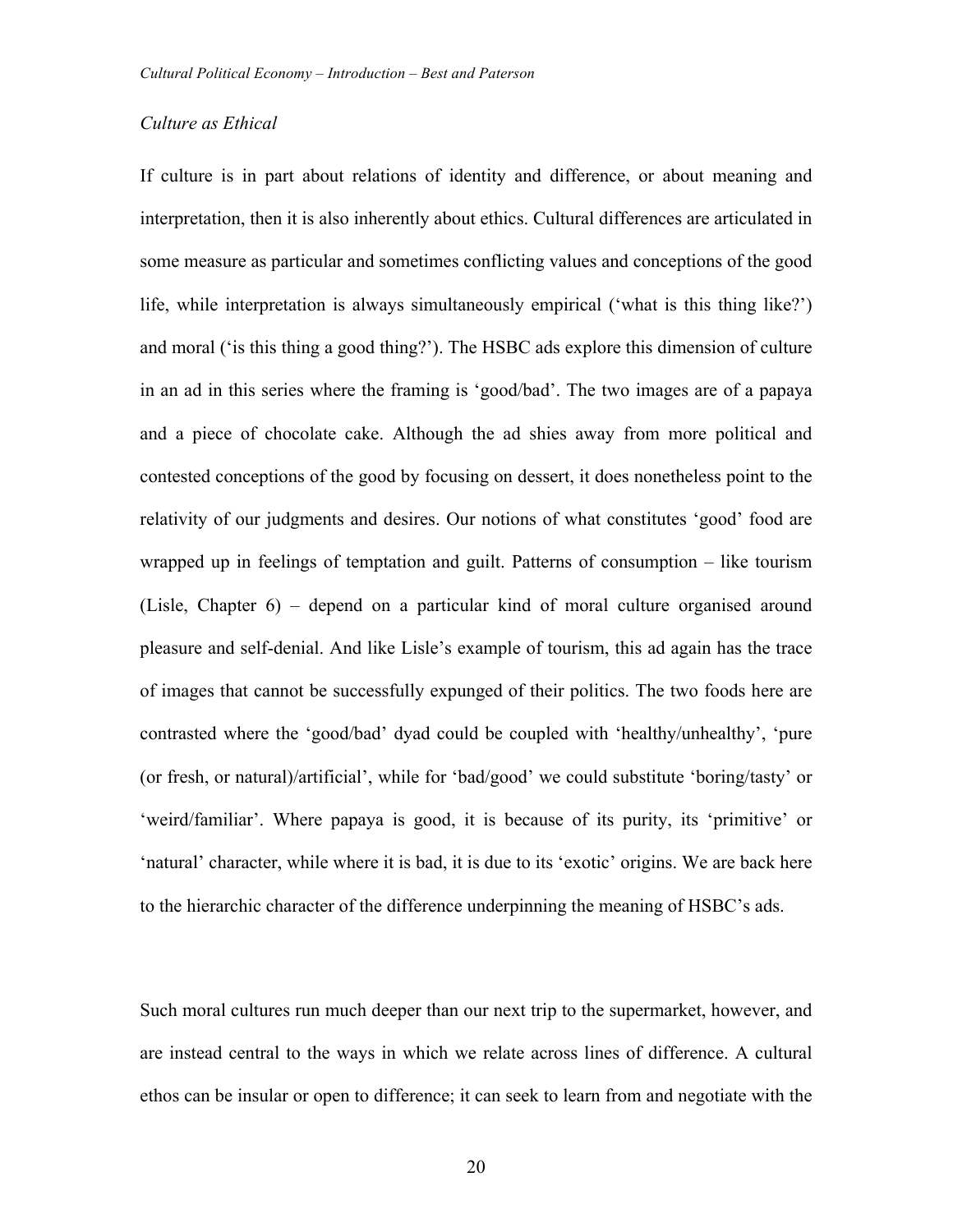other or can work to dominate or assimilate it (Inayatullah and Blaney 1999). As Aitken and Helleiner suggest (Chapters 3 and 4), part of what defines the different eras of global economic evolution are their different orientations towards difference. Moreover, as Debbie Lisle points out (Chapter 6) and as we will discuss further below, the way in which one negotiates such ethical questions is itself highly political. As Amoore and de Goede (Chapter 7) suggest, contemporary security practices frequently operate through ways of sorting 'good' from the 'bad' people, even while the technologies deployed attempt to obscure this ethical judgment.

The notion of culture is thus a particularly slippery one. Rather than presenting a singular coherent 'consensus definition' of culture, this volume therefore proposes a number of different ways of introducing the idea of culture to contemporary debates on political economy. In part this is because part of the value of culture is precisely its messiness, its refusal to be fixed down neatly. In part it is because many of the analyses effectively focus on the question of what is done politically in the name of culture, so what culture is depends on how it is articulated in specific contexts. The book itself, in fact, is organised around a narrative that explores not so much what culture *is* but rather what it *does* in the economy and what is *done* in its name.

### **What Culture Does**

What then does culture do in political economy? We can break down the role of culture in the market economy into two different levels of analysis. At the most basic or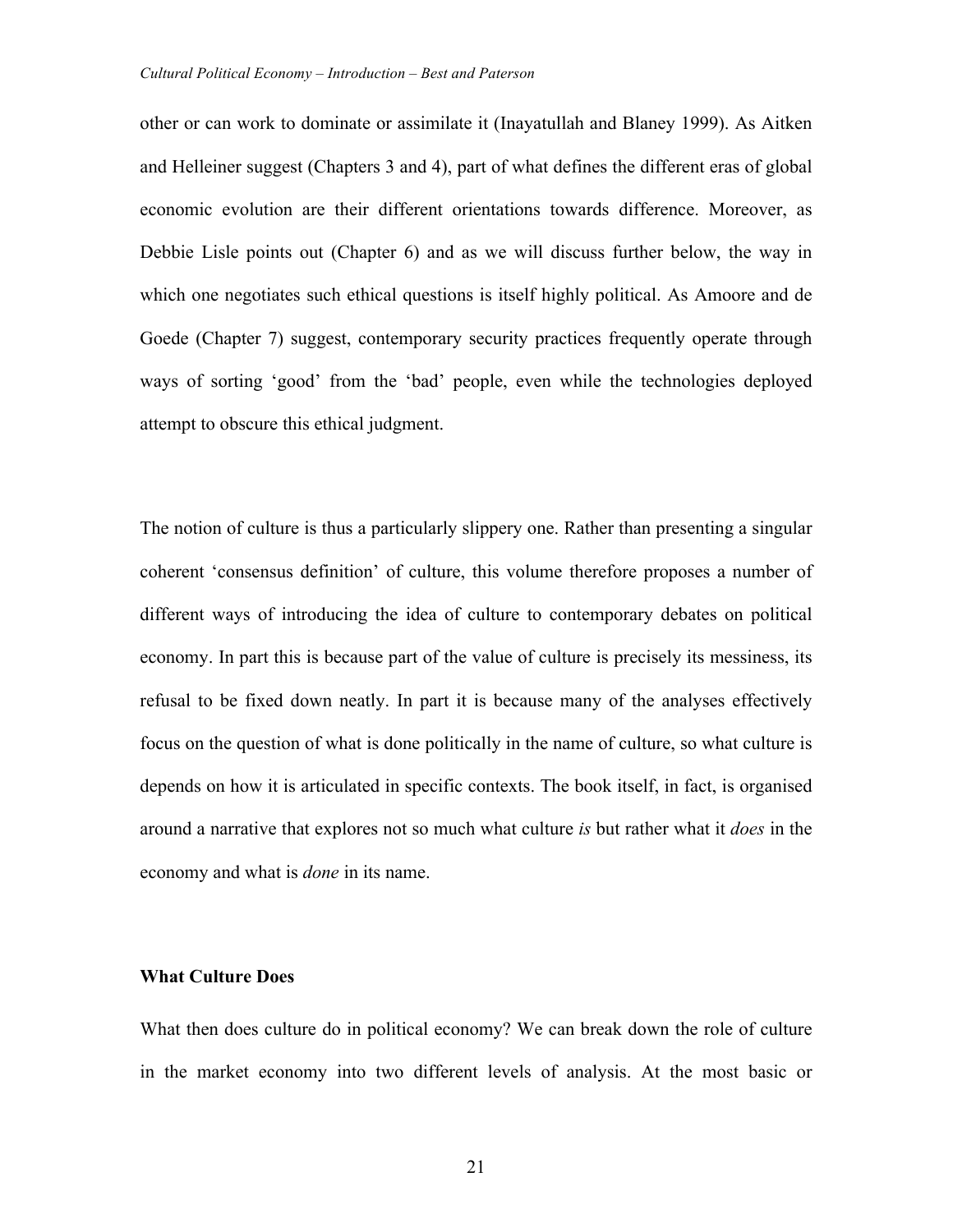*constitutive* level, cultural processes work to produce the basic actors and objects in the economy and to define their relationships with one another. Culture also plays a secondary *contingent* role, intersecting with other social, economic and political processes to help to determine a particular economic outcome. Different contributions to this project emphasize one or both of these particular roles of culture in the economy.

# *Culture as constitutive: the invention of the market*

For a market economy to function, there must exist particular kinds of economic actors who relate to one another and to the objects that they produce and exchange in specific ways. These individuals must be able to calculate not only the relevant information about the objects that they are buying and selling, but also determine their own best interests. They must therefore be capable of a particular kind of calculation (Miller 2004). These individuals must also structure their relationships in specific ways: they must come together and relate to one another in the market at the moment of exchange, but must not retain ongoing relationships that might compromise the automaticity of the price mechanism. At the same time, the boundaries of the economic realm must be carefully demarcated from the non-economic, in order to ensure that the market actors do not muddy their economic calculations with political or personal motives. To use Michel Callon's language, these individuals must be both entangled with one another and their objects in particular ways and simultaneously disentangled from them in other ways in order to ensure that the market functions (Callon 1998: 4-6; 16-17).

To construct a market transaction, that is to say, to transform something into a commodity, and two agents into a seller and a consumer, it is necessary to cut the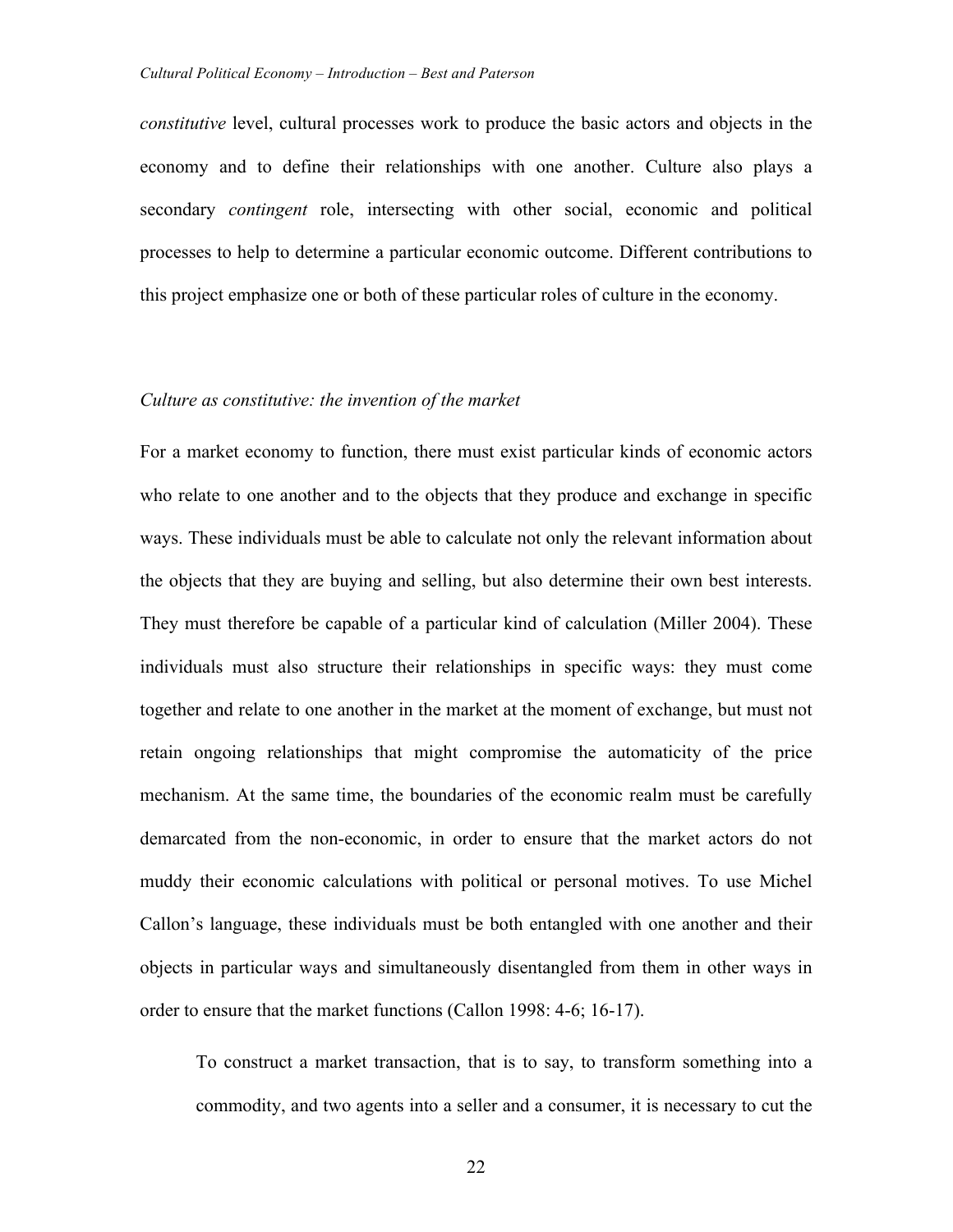ties between the thing and the other objects or human beings one by one. It must be decontextualized, dissociated and detached.

(Callon 1988: 19)

To illustrate the complex construction of this market relationship – its artificial rather than natural production – Callon describes a study by Marie-France Garcia of the transformation of the market for strawberries in the Sologne region of France in the early 1980s (19-22). Up to that point, strawberries had been bought and sold through a complex network of individual relationships between buyers and farmers. Through the initiative of the Regional Chamber of Agriculture, this more entangled set of economic and social relationships was replaced by a classically Walrasian market: the strawberries were all delivered to a warehouse and data sheets produced on each batch setting out their relative quality. Buyers and sellers were kept separately from one another, with their exchanges mediated through an auctioneer. Thus the pre-existing social relationships were broken down and the economic agents given the tools for carefully calculating their exchanges. In effect, by creating this new set of practices for buying and selling strawberries, the regional agricultural council was able to produce a culture of calculation. Why was this a cultural as well as an economic change? Because not only the practices changed, but the relationships among the individuals involved and their perception of the strawberries did too; in the process, the meanings attributed to the economic practices also underwent a transformation. The disembedded market is as much an artefact of culture as the embedded one. The cultural practices that sustain each may differ, but the centrality of culture does not. As suggested above, Polanyi was mistaken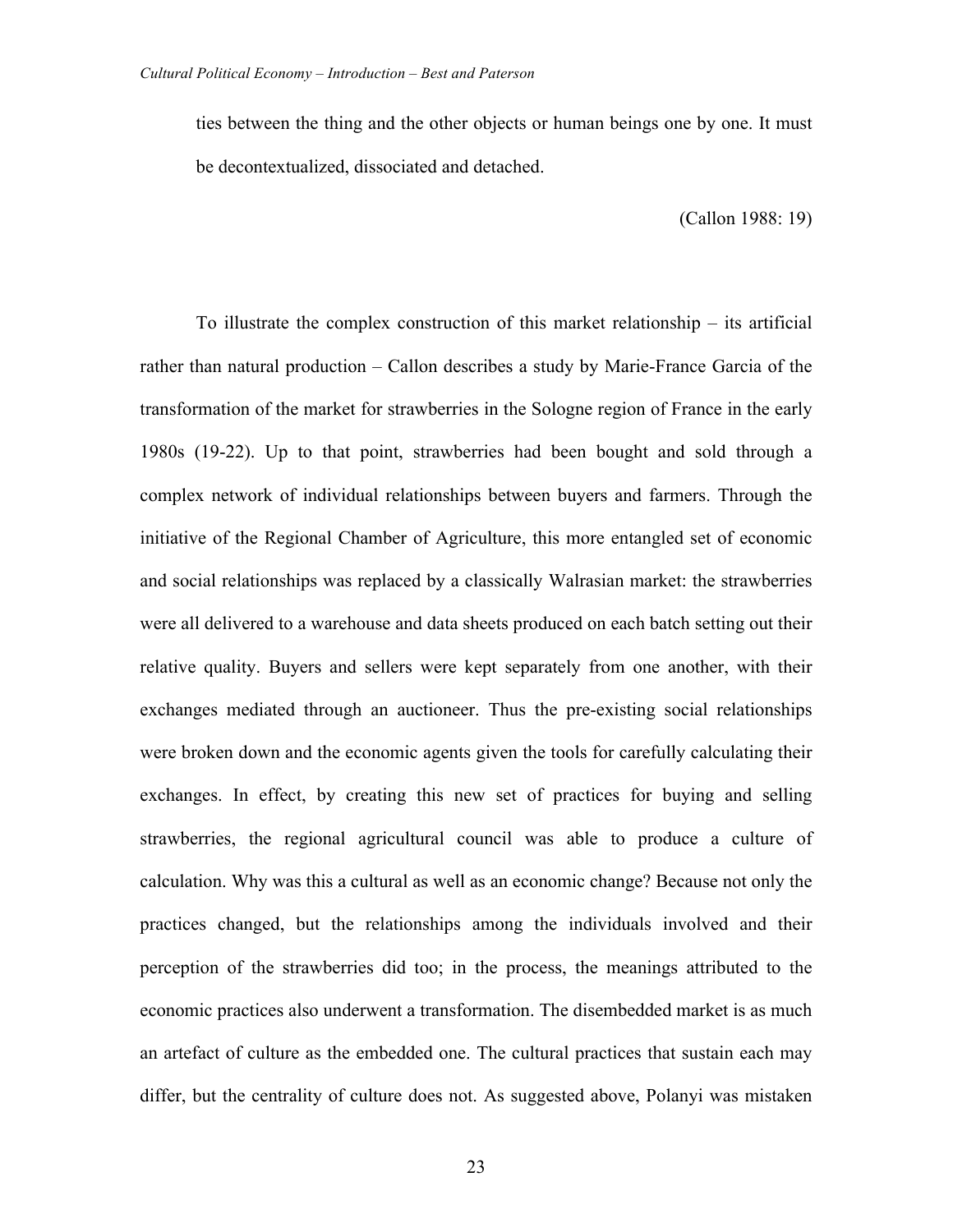that disembedding separates economy from culture in any serious sense. Similar processes involved in the creation of markets can be seen in the work of MacKenzie (2006) on financial markets, or perhaps most obviously at present in the construction of a whole series of 'carbon markets' in response to climate change (MacKenzie 2007; Paterson & Stripple 2007).

The creation of such 'free market' economies on a grander scale similarly entails cultural work to produce the sorts of people and institutions that can sustain such economies. Much recent work on the World Bank and IMF-imposed reforms across the global South has emphasized this dimension of their efforts. The structural adjustment of the 1980s has been replaced by an emphasis on institutions and capacity building, much of which is about the creation of the cultural conditions under which market economies can come into being and reproduce themselves. In particular, it has entailed efforts to actively create 'rational economic man' (Williams 1999). The use of micro-credit systems by the World Bank depends expressly on specific cultural institutions – family forms, gender relations and identities – for its success (Weber 2002). More recently, practices in the two institutions have become more reflexively cultural, as in for example the World Bank's emphasis on the importance of social capital for economic performance. The World Bank's website defines social capital as 'the norms and networks that enable collective action' and suggests that 'increasing evidence shows that social cohesion – social capital – is critical for poverty alleviation and sustainable human and economic development'

24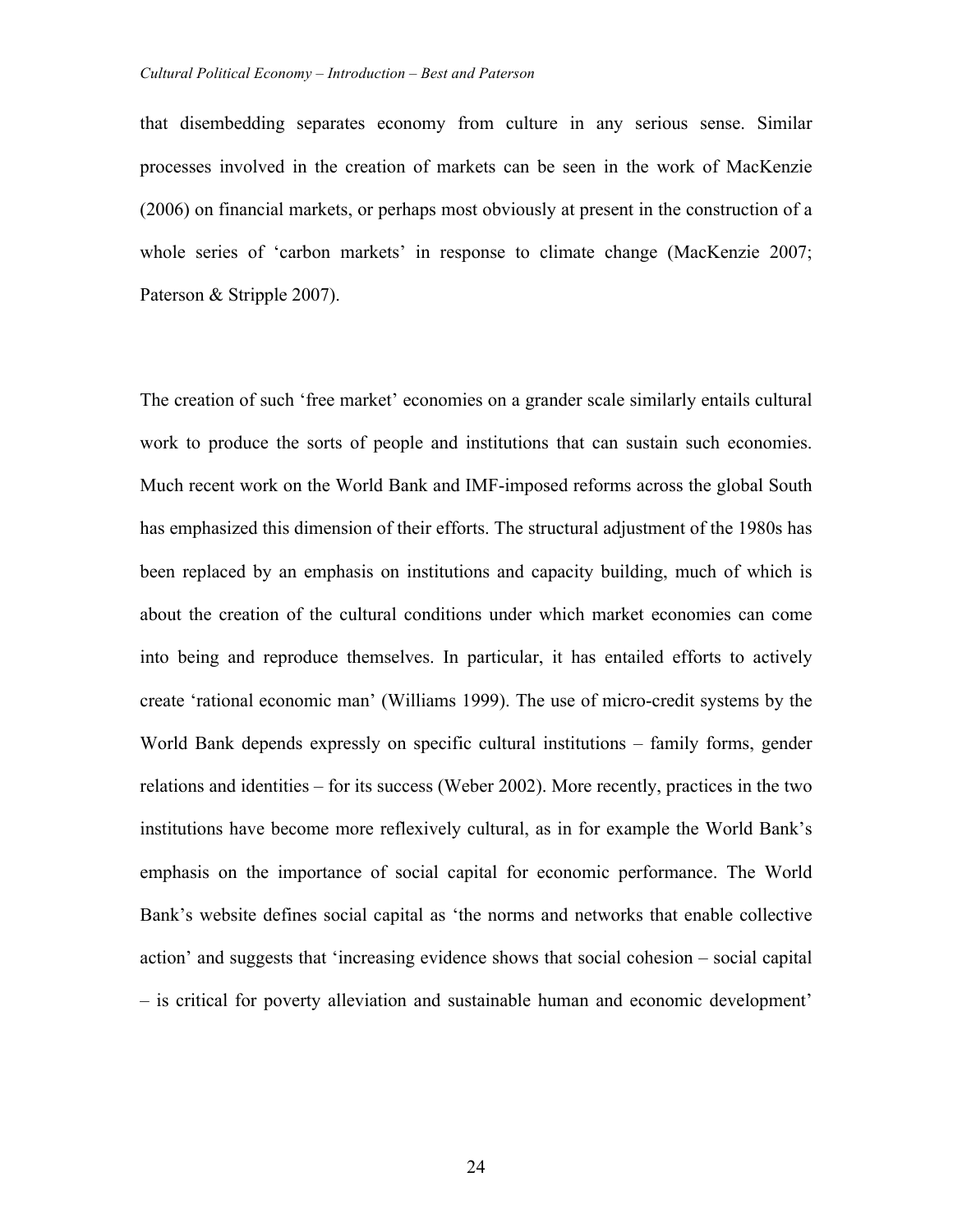(World Bank  $2004$ )<sup>3</sup>. These international financial institutions have begun to recognise that cultural relations play a crucial role in sustaining the trust that is key to economic transactions. Culture is thus *constitutive* of political economy; it plays an important part in constituting what the practices we recognise as within that 'domain' *are*.

Political economy in this account is in effect an assemblage – a loose collection of objects, subjects, practices, and institutions which are then reified into appearing like something much more solid. But just as culture constitutes a set of particular practices into 'an economy', it also works to define the things that it excludes as non-economic. Culture thus works to constitute the boundary between what is inside and outside the economy. In fact, as Walters shows (Chapter 5), culture works as a very powerful negative force – defining certain domains as 'merely cultural' and therefore as neither economic nor political. Drawing on Barry (2002), Walters describes the ways in which this 'anti-political economy' works to define migratory flows (and efforts to contain them) as neither political nor economic. Similarly, in Lisle's chapter, we see attempts by those promoting ethical tourism to present it as 'apolitical' – as simply a moral act – as well as efforts by critics of the industry to present tourism as profoundly political. In Ouellet's chapter, the 'new economic imaginary' of the information economy precisely serves to depoliticise it – to present it as of universal appeal and benefit. In each of these contexts, the politics of culture rests in part in its strategic deployment to obscure the political and economic stakes of contemporary practices.

<sup>&</sup>lt;sup>3</sup> For some excellent critical analyses of the depoliticising logic of the World Bank's concept of social capital, see: Fine (2001) and Walters (2002). On similar practices in the IMF, see Best (2007).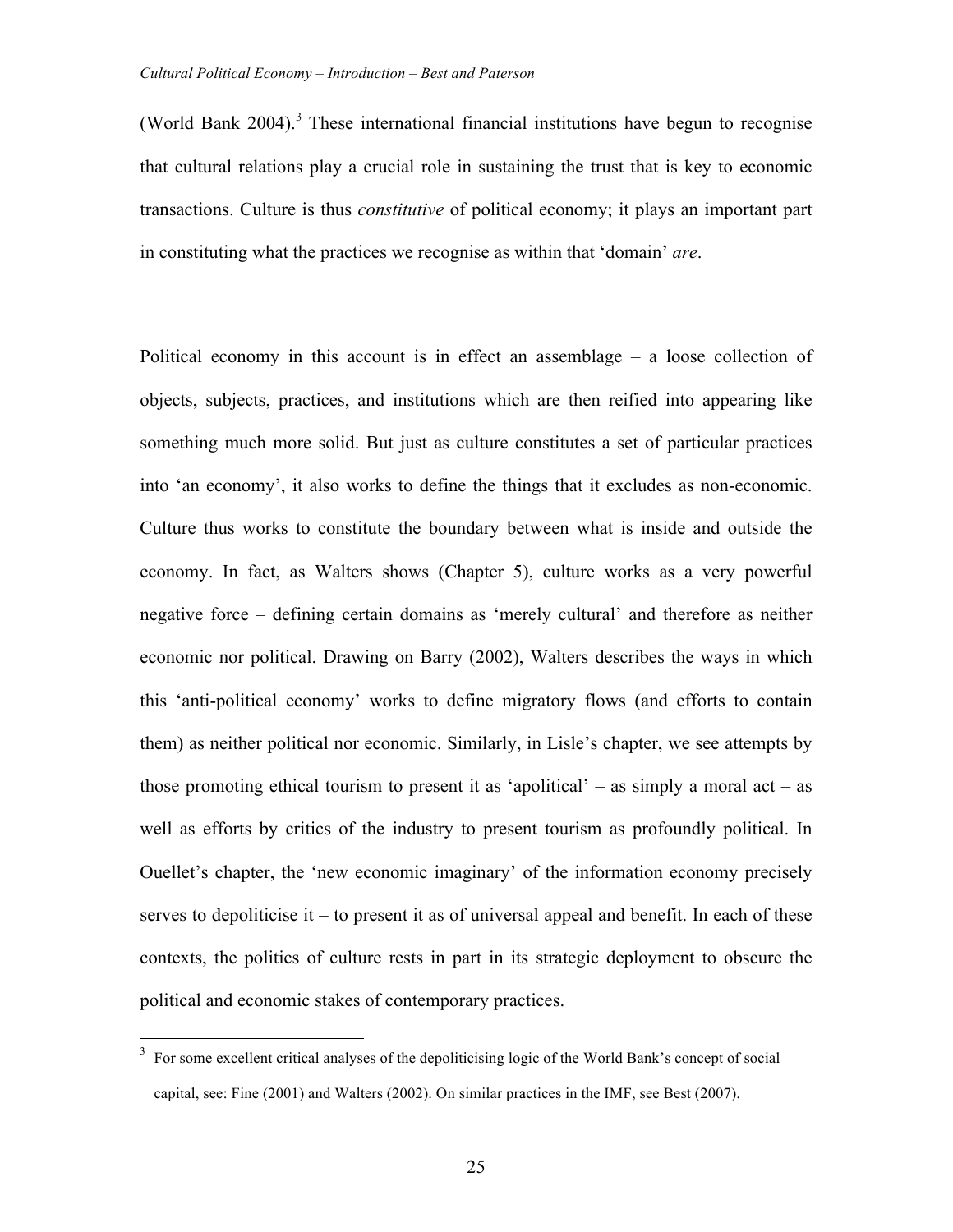### *Culture as contingent: the historical production of contemporary economies*

For the most part, we do not recognise this cultural constitution of our basic economic activities because they have been internalized as habits. One might therefore reasonably ask the question of whether the cultural constitution of these economic identities and practices is worthy of much attention: if our economic habits are so stable, and taken for granted, then do we need to focus on their cultural nature? There are two reasons why we need to do so: because economic cultures are plural and because they are dynamic. It is not only possible to identify an overarching cultural logic to the market (the general constitution of the market by culture), as we have just done, but also to locate a variety of specific and smaller-scale cultures within the market economy – in other words to identify the *contingent* dependence of economic practices on various *specific* cultures which change over time and across space. Economic cultures are also dynamic; they are historically constituted, as Polanyi's analysis of the disembedding of the economy reveals. We may no longer be experiencing the kind of dramatic cultural change that accompanied the invention of the modern market economy, but transformations are nonetheless still ongoing.

The HSBC ads shown above provide us with a clue to the character of the cultural economic transformation currently underway. They point to the way that particular cultures and more precisely inter-cultural symbolic exchanges are appropriated for corporate purposes, something that is temporally and spatially specific; these ads would not have resonated the way they do today if they had been run twenty years ago. The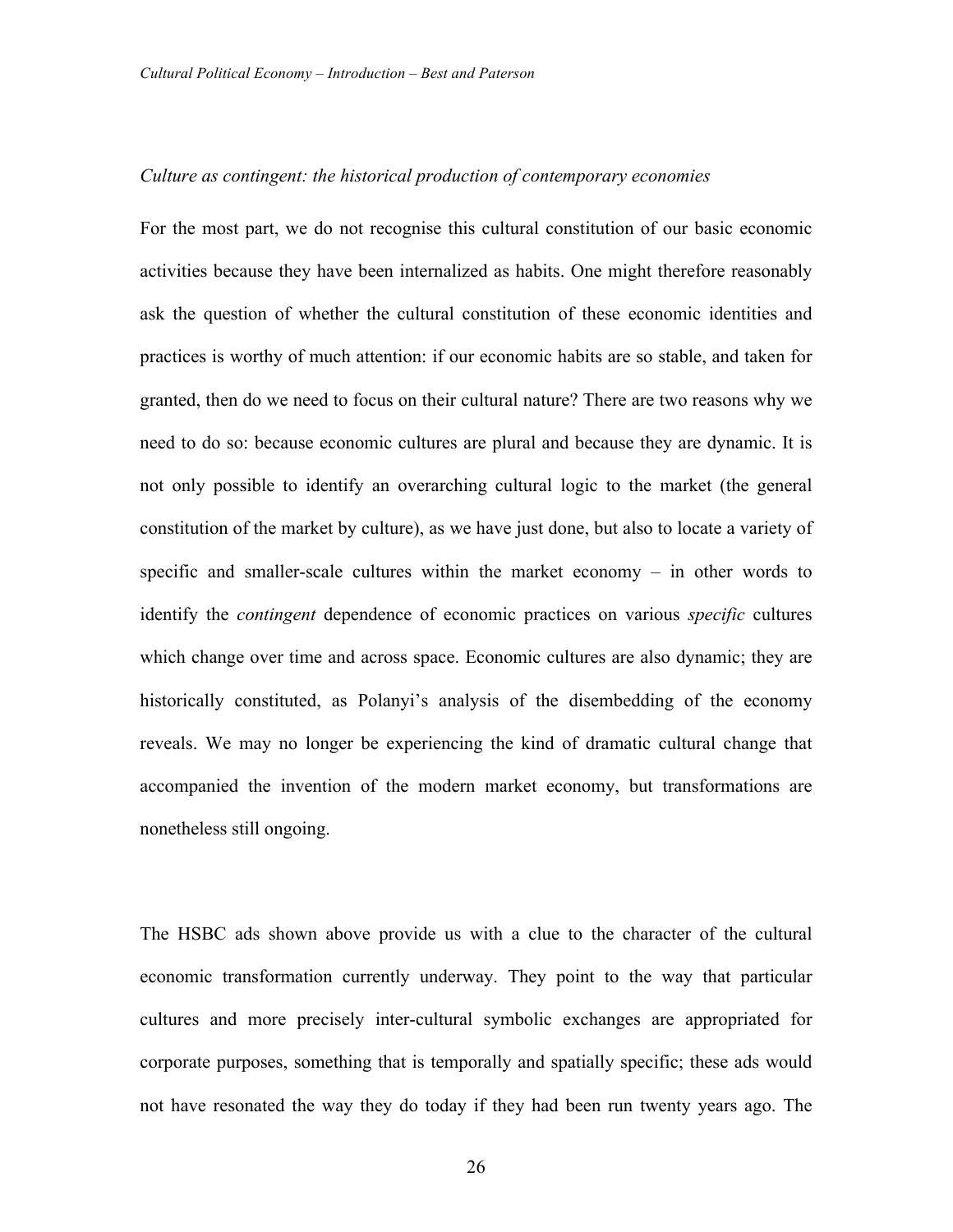historical context within which these HSBC ads make sense reveals the role culture plays in contemporary political-economic transformations. Globalisation, however understood, plays an obvious role here, but it is more instructive to read the practices espoused by HSBC in terms of the emergence of the individual as an investing subject, as alluded to above. This new *homo economicus*, we argue here, is both part of and the outcome of a long process that can be traced back through a series of cultural-political-economic transformations. Specifically, one can highlight three interrelated processes at work: the shifts in economic identity from work to consumption, the (re)financialisation of the economy, and the neoliberal assault on social democracy and Keynesianism.

It is commonplace to assert that economic identities in the West have gradually shifted from work to consumption (Lash & Urry 1994). Part of the brilliance of the post-war compromise was to provide workers with the benefits of mass consumption, which both defused worker militancy and helped to create a sustained period of growth by redistributing wealth (Aglietta 1979; Harvey 1989). The logic of consumption both works towards individualization and towards flexibilisation, tending over time to create pressures to personalize and flexibilise the products being produced.<sup>4</sup> The result is a 'postmodernisation' of consumption: its increased organisation through niche markets rather than neatly hierarchised ones and its increased dependence on branding and other processes which in Thrift's nice phrase 'charging up the semiotic sphere' (Chapter 10).

 $\overline{a}$ 

<sup>&</sup>lt;sup>4</sup> See for example Gartman (2004) or Paterson (2007: Ch.4) on the car sector, crucial in this period of history and to this particular process.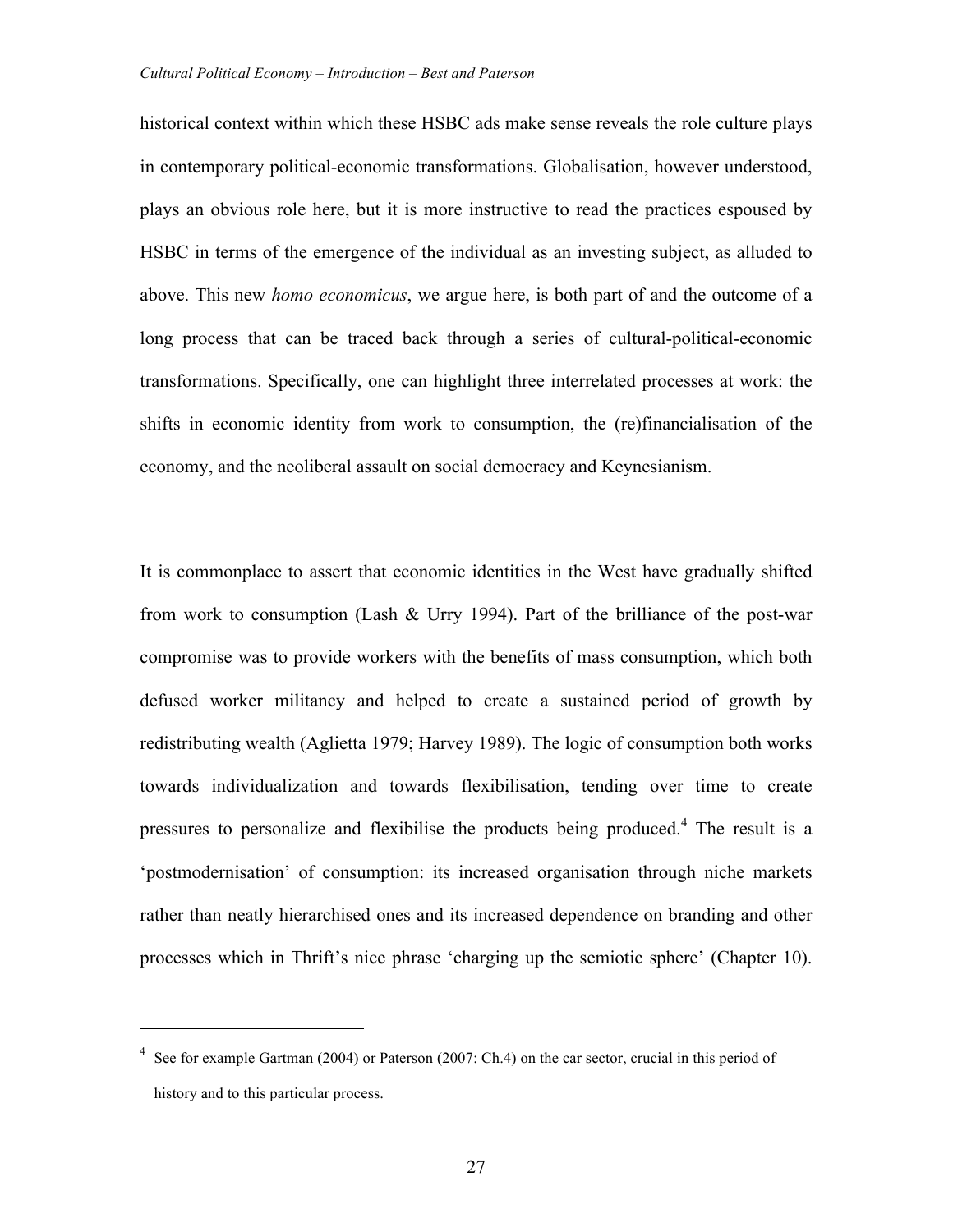At the same time, the consumer has become increasingly identified in political discourse as the privileged economic subject.<sup>5</sup> The sphere of personal consumption has also progressively expanded as more and more arenas of life have been privatized: from the sale of council-housing in the UK to the privatization of pension benefits in the US, we are increasingly told to take ownership of our economic lives and learn to be savvy consumers.

A second historical transition, also well known, is the re-financialisation of the global economy during the 1970s and 1980s (Helleiner 1994; Leyshon and Thrift 1997). The macro-economic dynamics of this transformation are relatively well known, and include the emergence of the Eurodollar market, the collapse of the fixed exchange rate system and the progressive liberalization of financial markets. But this macro process of financialisation is closely connected to smaller-scale, individual and institutional changes that are clearly culturally constituted.<sup>6</sup> Specifically, the expansion of global financial markets has in part been underpinned by the growth in the West, especially in the Anglo-American economies, of private pensions, life insurance, and mutual funds. These now

 $5\;$  In fact, the identity of the consumer has begun to infiltrate even 'non-economic' realms, as universities, local and national governments and non-profit agencies are all encouraged to develop an ethos of customer-service. This process simultaneously reveals the cultural constitution of the boundaries of the economic itself; why should certain spheres of social life be subjected to economic logics and others not?

 $6$  That the money markets are themselves cultural phenomena is also well analyzed, for example by Leyshon and Thrift (1997: Ch. 4) or McDowell (1997).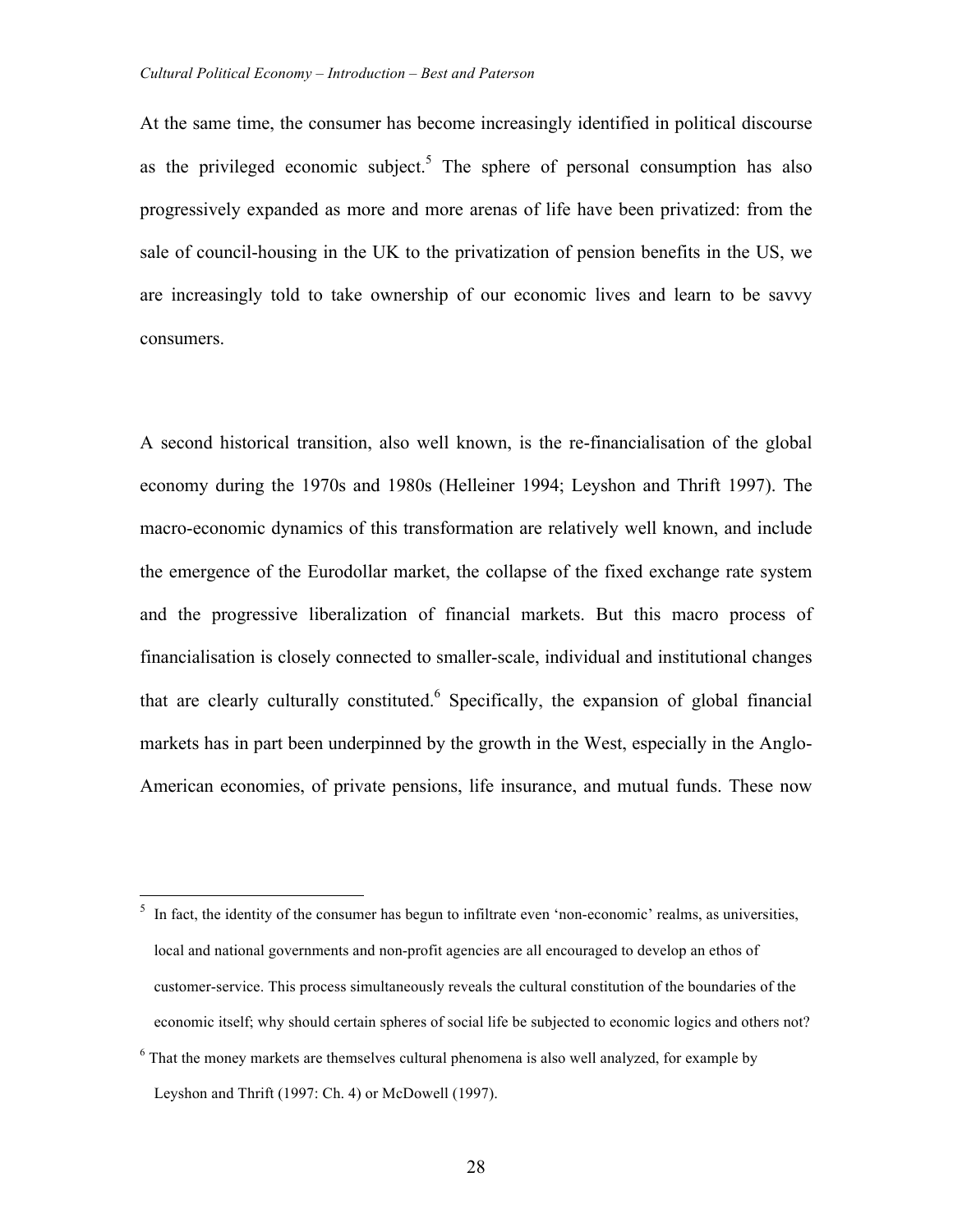tie the futures of millions of individual investors into the performance of such markets (e.g. Harmes 2001).

The liberalization and expansion of global finance has also enabled the massive expansion of consumer credit, which began in the early 1980s. This credit explosion, in turn, is an effect of the intertwining of financialisation with the shift in economic identities towards consumption. As people become consumers, they thus become financial subjects; in order to support our growing desire to consume, we also need to learn to manage credit cards, lines of credit and mortgages. In order to prepare ourselves for an uncertain retirement, we also need to become informed investors, whether in mutual funds, in equity markets or in our own houses (Aitken 2005). The liberalization of global finance therefore has both cultural roots and cultural consequences (Thrift 2001), as well of course as the possibility for profound political and social destabilisation, as is evidenced by the recent sub-prime mortgage crisis, among others (Langley 2008: Ch.10).

A third transition has been the more overtly political one of the shift from Keynesian management to neoliberalism. Financialisation was expressly pursued in the leading neoliberal countries under Thatcher and Reagan through the deregulation of financial markets and the expansion of consumer credit. This credit expansion provided the kind of economic stimulus that had, in the Keynesian era, been provided by public expenditure. At the same time, as governments attempted to adopt monetarism, they sought to manage growth cycles through interest rates rather than through demand management. This strategy was closely associated with goals of undermining organised labour and also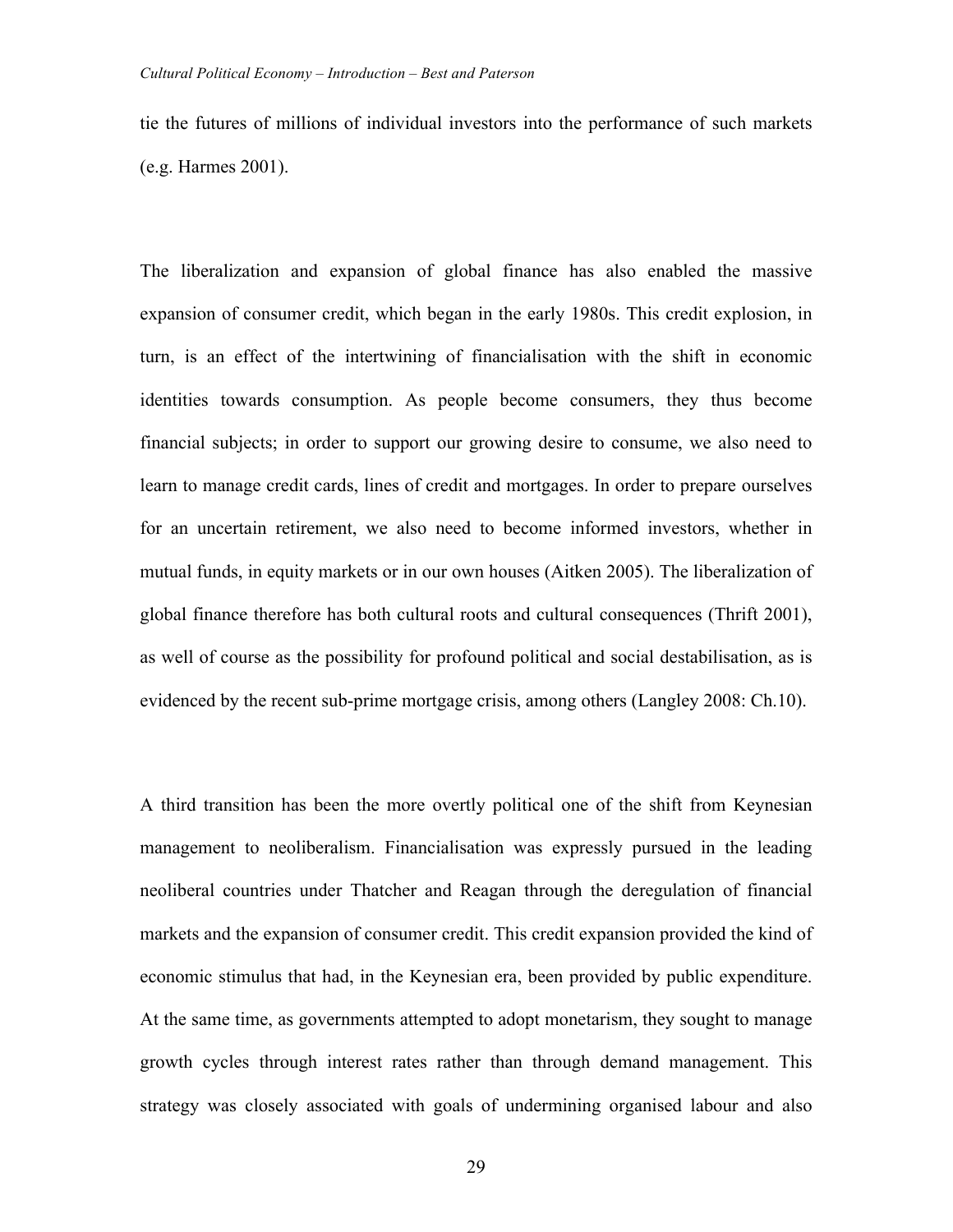subordinated manufacturing to financial interests and power. At the same time, the shifts in identity to consumption played a part in legitimizing this political-economic shift. The Thatcher-Reagan governments, followed since by neoliberal governments the world over, actively promoted their policy package in terms of consumer freedom: crushing trade unions would minimize disruption to consumers; expanded credit would enable a broadening of the range of consumption possibilities; privatization would enable the emergence of a 'shareholder democracy', and in the case of sales of public housing, a 'householder democracy'. The shift to neoliberalism thus has both benefited from the shift to consumer identities and shaped its course through expansion of consumer credit, while the shift to consumerism has itself played an important part in stabilising this political form in the last two decades.<sup>7</sup>

These three shifts – to consumption, to financialisation, to neoliberalism – thus are the cultural political-economic conditions under which marketing strategies like those of HSBC are literally intelligible. The ads are primarily aimed at affluent western investors who have become used to thinking about their lives in terms of investment opportunities, managing their life as a portfolio and operating in a 'global marketplace'. These ads reveal that the active management of investors' lives in this manner is a key part of the reproduction of the global economy. They naturalise and obscure the hierarchical relations involved between the various people figured in the ads themselves, and between

 $\overline{a}$ 

 $<sup>7</sup>$  This brief and highly selective review of neoliberal politics draws, among others, on Gamble 1988, Frank</sup> 2001, and Hall & Jacques 1989.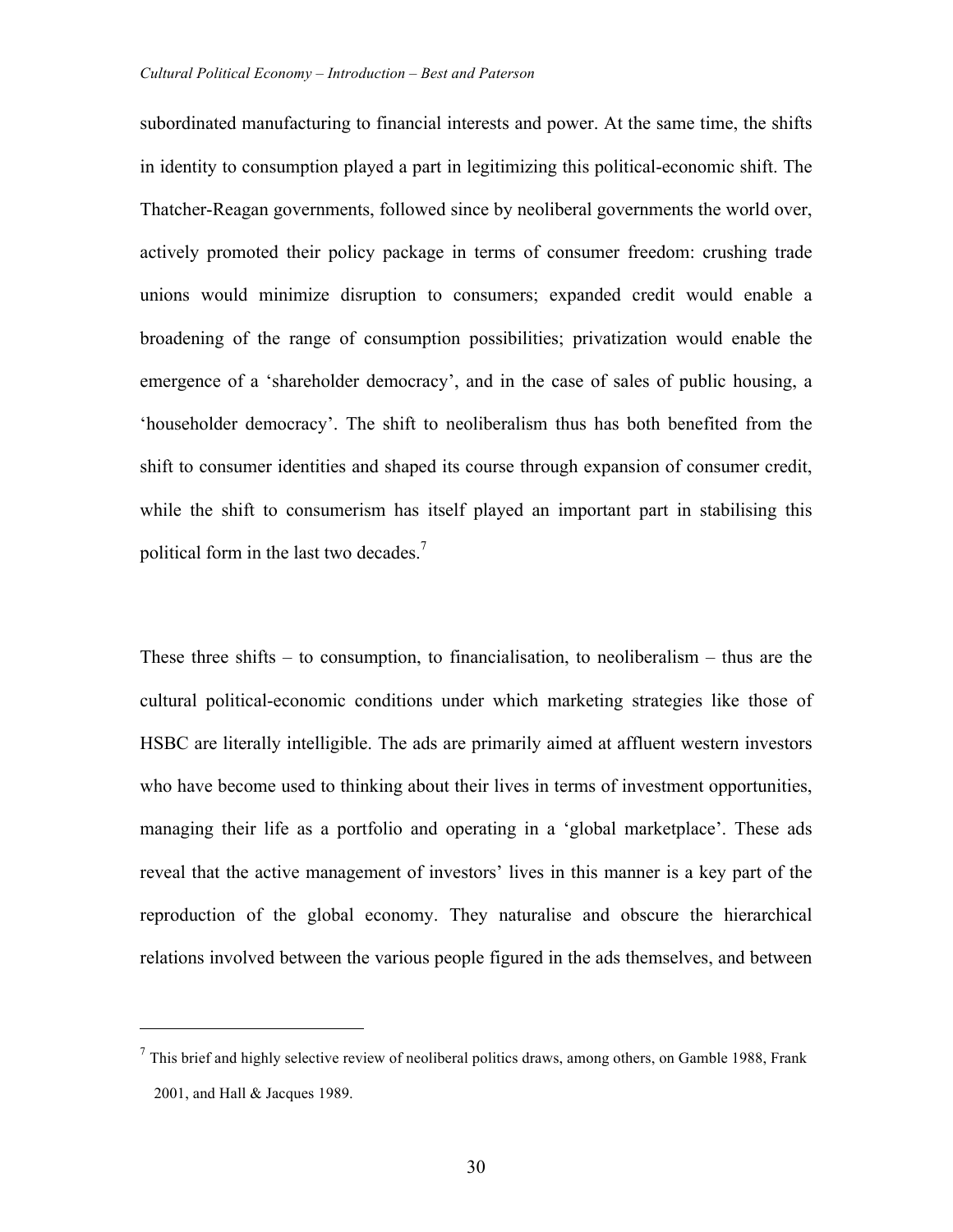the reader of the ad and any of the subjects portrayed. In short, they reveal the work done by culture, and in culture's name, in shaping contemporary political economy.

### **The Narrative of the Book**

Through the chapters that follow, we attempt to tell a story to establish the importance and the character of cultural political economy, beginning from its theoretical foundations, tracing its historical evolution, considering its political implications, exploring its future tendencies, and finally returning to  $-$  and questioning  $-$  its foundational assumptions.

# *Interrogating the Classics*

The first section of the book explores the cultural character of the economy through an interrogation of classics in both political economy and cultural theory. In part this serves to reveal the traces of culture that persist in a discipline, which, as illustrated in the discussion of Polanyi above, has attempted to purify itself from such phenomena. Thus, the economy came to be seen a separate sphere of action from politics, just as economic and political theory were separated into distinct disciplines.

Naeem Inayatullah and David Blaney show the limits of this tradition of thought, by revealing the cultural underpinnings of the long tradition of classical political economy, specifically in relation to Hayek, Smith, Hegel and Marx. They challenge the commonplace assumption that classical political economy is a-cultural, in particular by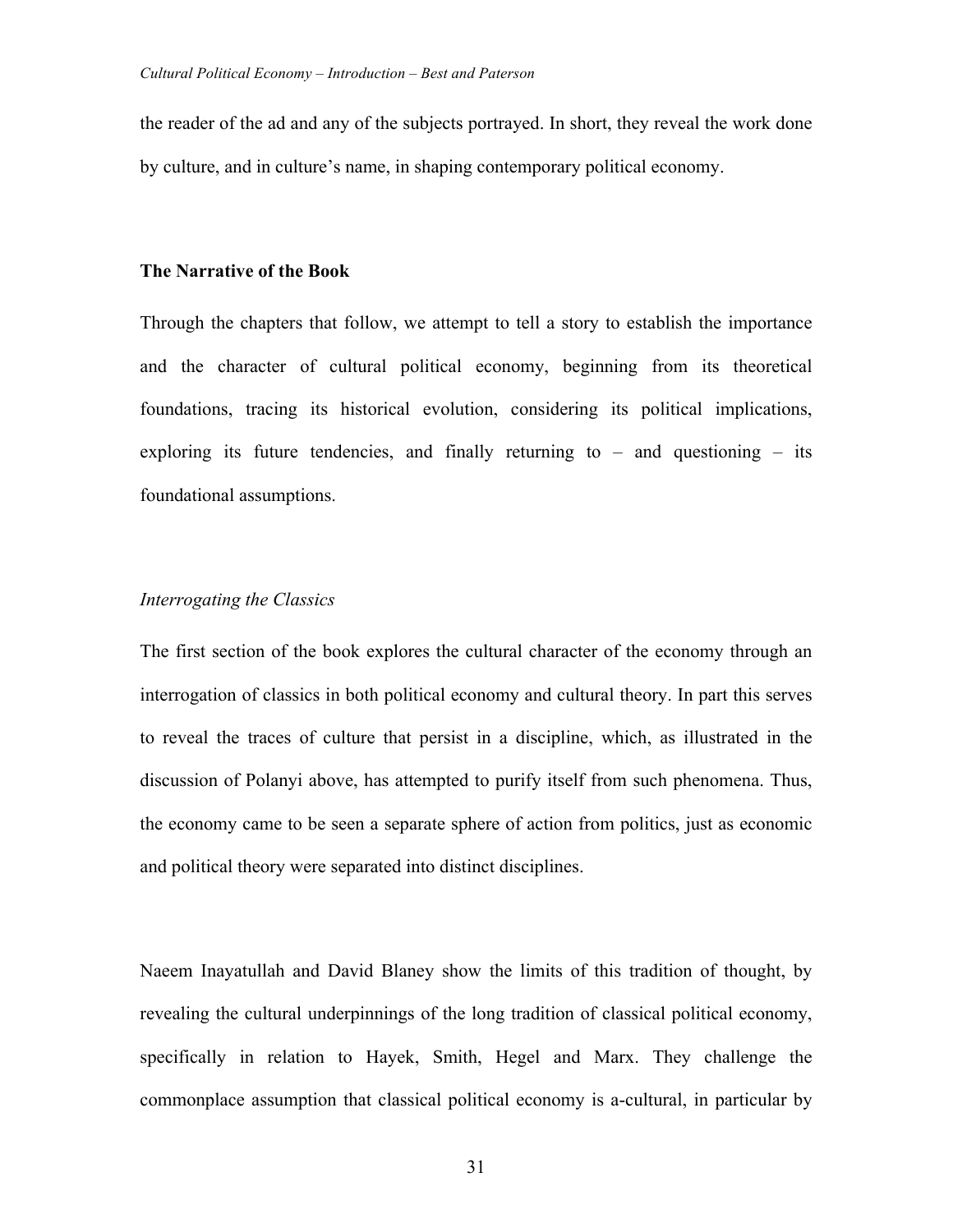showing how those classic writers espouse an ambivalent ethics in relation to capitalism and what Blaney and Inayatullah call its 'wound of wealth'. Significantly complicating Polanyi's suggestion that culture was largely expunged from theory and practice in political economy, Blaney and Inayatullah argue that culture was never in fact expelled, and that we instead remain in an uneasy relationship as political economy attempts to pretend that it has done so, while living with the consequences of having in fact failed. Matt Davies' chapter then provides an engagement with different classics, using key texts in the founding of cultural theory, specifically Raymond Williams and Henri Lefebvre, in order to demonstrate their importance for conceptions of political economy. This is achieved in part through an elaboration of the utility of Lefebvre's notion of everyday life, and of Williams' insistence that 'culture is ordinary'. If political economy is always already cultural, as is shown in the preceding chapter, Davies builds on this by outlining some of the theoretical resources which might re-integrate the two.

### *The Cultural Constitution of Economic History*

After this interrogation of traditions of thought in political economy and cultural theory, the book turns to the way that culture constitutes political economy by showing how an attention to culture can reframe our understanding of economic history. As with a history of ideas, so with economic history; we find here again a more interesting and complex history than would be found by insisting on or presuming the separation of these two dimensions of life. Rob Aitken reinterprets the postwar embedded liberal economic order by demonstrating the role of marketing film in constituting new kinds of economic citizen whose practices would sustain the evolving economic order. Eric Helleiner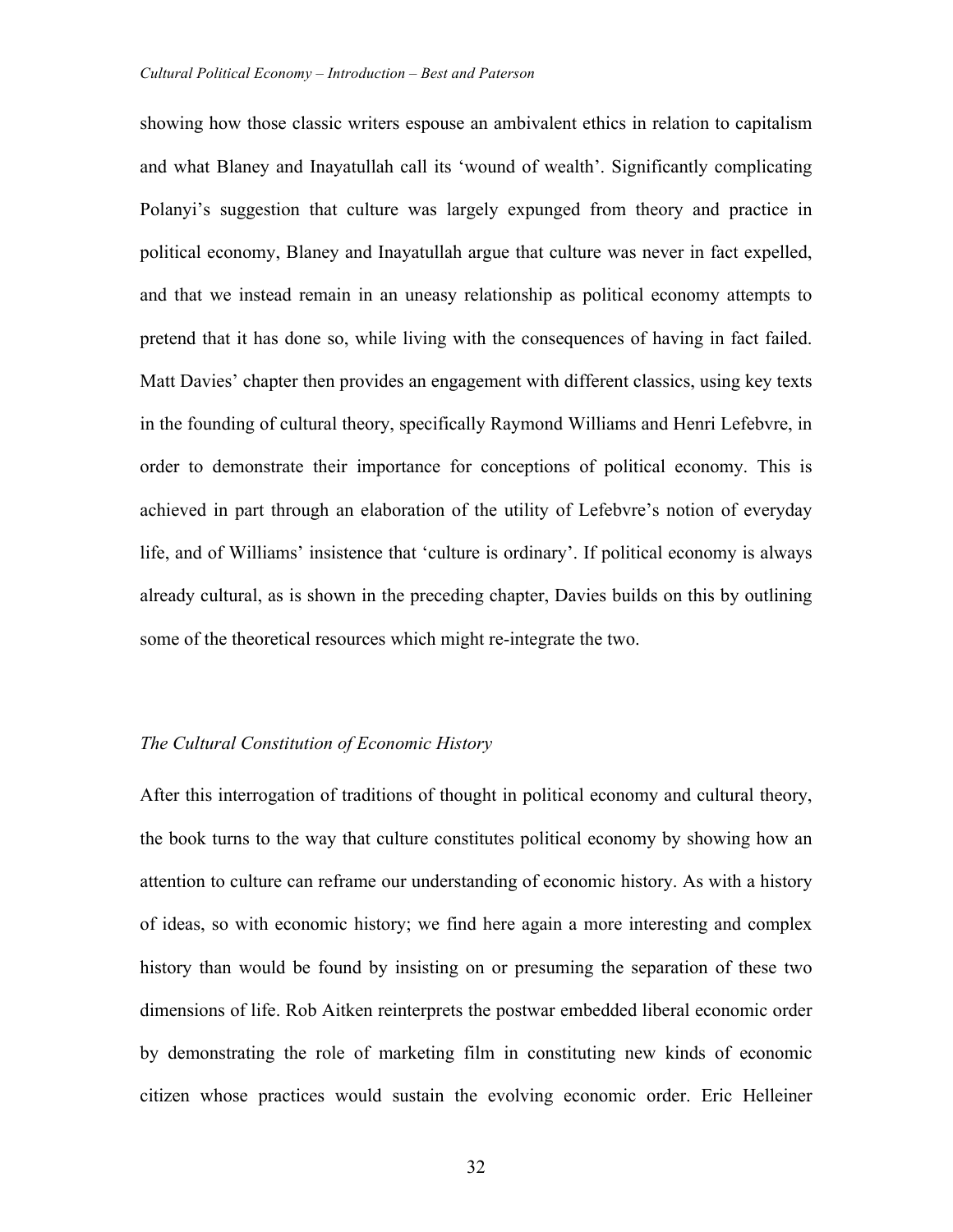focuses on the ways that US 'money doctors' providing advice to Latin American governments, from the 1940s onwards, operated in a spirit of intercultural dialogue rather than through imposition of American economic orthodoxy. He thus shows how cultural shifts both amongst US economic elites and in US society more broadly provided the conditions for novel forms of economic diplomacy.

These two specific chapters illustrate particular instances of a more general claim made by cultural political economy, outlined above in relation to the work of Michel Callon: that the forms of calculative practice necessary for contemporary economic activity are themselves cultural and historical products. The analyses of Helleiner and of Aitken serve to underscore this point about the cultural construction of political economy: Helleiner focusing on the sorts of subjects involved in shaping economic policy, and the sorts of inter-state negotiation of such policies; Aitken elaborating the construction of certain types of consumer subjectivities as central both to the maintenance of an Imperial identity by Britain in the 1930s and of a form of 'embedded liberalism' in the 1940s and beyond.

### *Depoliticising and Concealing the Economic*

As suggested above, the constitutive character of culture in relation to political economy also entails constituting what the practices we recognise as within that 'domain' *are*. It can thus work to *conceal* the political and economic character of particular phenomena. In effect, the process of defining what counts as political and/or economic is simultaneously a process of defining what is excluded from that label – what is 'merely'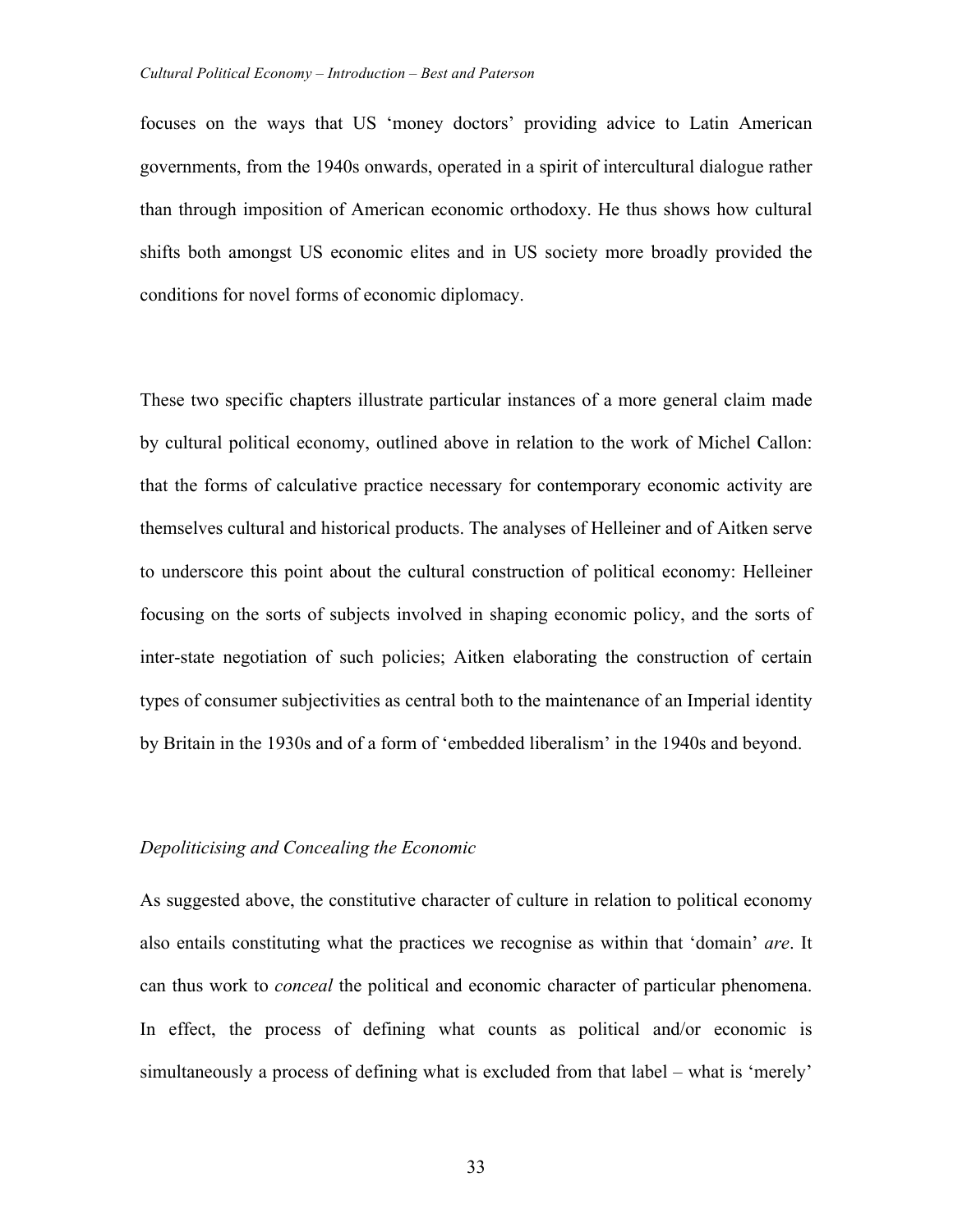cultural. The political effects of this process are to constrain the scope of debate by defining certain subjects as apolitical; ironically, appeals to culture can therefore work much the same was as appeals to technical expertise – as a way of depoliticising certain crucial questions.

These processes are the subject of the third part of the book. William Walters explores this form of 'anti-political economy' in relation to the use of maps to portray migration as a cultural threat rather than as an effect of economic forces or as a profoundly political problem. At the same time, critics of such migration politics deploy maps both to repoliticise migration and to subvert dominant images of the 'swamping' of European or North American societies by various 'others'. Culture operates here both to refer to the medium of maps and cartography, but also to the questions of identity and difference which are deployed to de- or re-politicise migration and to conceal its economic character. Debbie Lisle then explores the contemporary contestations of tourism through the emergence of practices of 'ethical tourism,' showing how they have origins in  $19<sup>th</sup>$ century moral discourse about pleasure. This recurrent moralisation of pleasure operates precisely as a boundary around what sorts of 'economic activity' are culturally and politically acceptable; by promising to supersede politics and overcome economic inequalities, ethical tourism conceals its complicity in reproducing problematic forms of both. As in Walters' analysis, therefore, culture here operates to obscure the political character of the phenomena at hand: the discourse of ethical tourism obscures the power relations involved in its practices through its framing of the question in terms of individual morality and the relationship between morality and pleasure.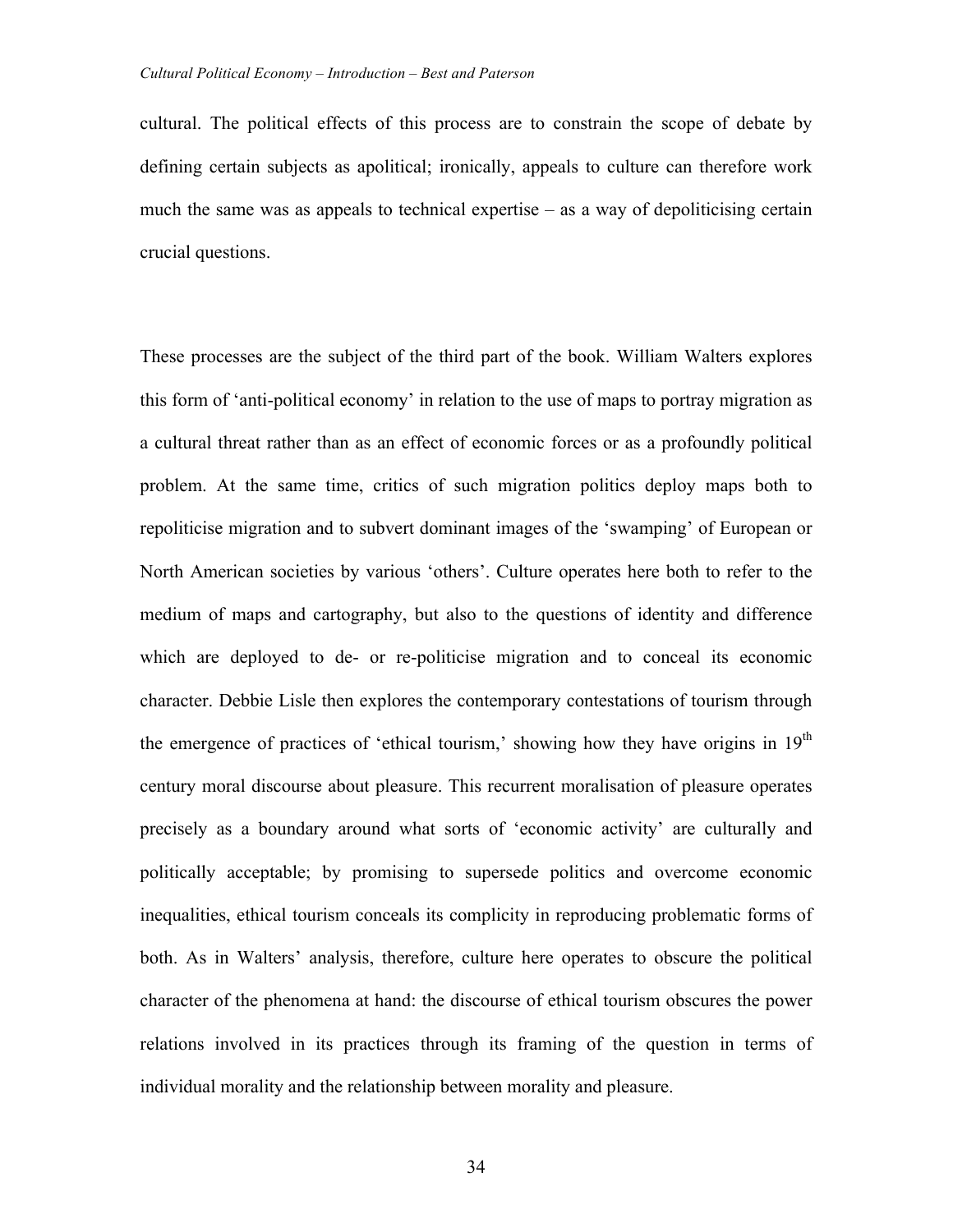### *Imagining Futures*

Although the intersection of culture, politics and economics is longstanding, it has begun to take new and more self-conscious forms in recent years. Part 4 of the book turns to immediate contemporary debates to examine how culture, politics and economy are currently shaping each other, and to articulate a vision of their future. Louise Amoore and Marieke de Goede seek to reinvigorate security studies by bringing a cultural political economy perspective to bear on the 'war on terror'. They consider the ways in which the recasting of terrorism as the 'dark side' of globalisation has also reconfigured its 'bright side.' They focus on the development of new data analysis techniques, suggesting that they are best understood as cultural practices of visualising the identities of potential threatening individuals – practices that not only rely on techniques developed in the field of consumer marketing, but that also feed into a growing industry of private security providers. Maxime Ouellet analyses the hype about a new information-driven economy, focusing on how the rise of information technology is driven by a new kind of culturally mediated politics in which individuals are celebrated for their creative participation in what he calls a 'brand' new world. Nigel Thrift takes the analysis of the 'new economy' one stage further by focusing on the contemporary obsession in business discourse with 'talent' – a culturally constituted aptitude which business is attempting to cultivate and exploit in both workers and consumers. Together, these three chapters trace some of the outlines of our future, pointing to the increasingly intimate interconnection of cultural, political and economic practices.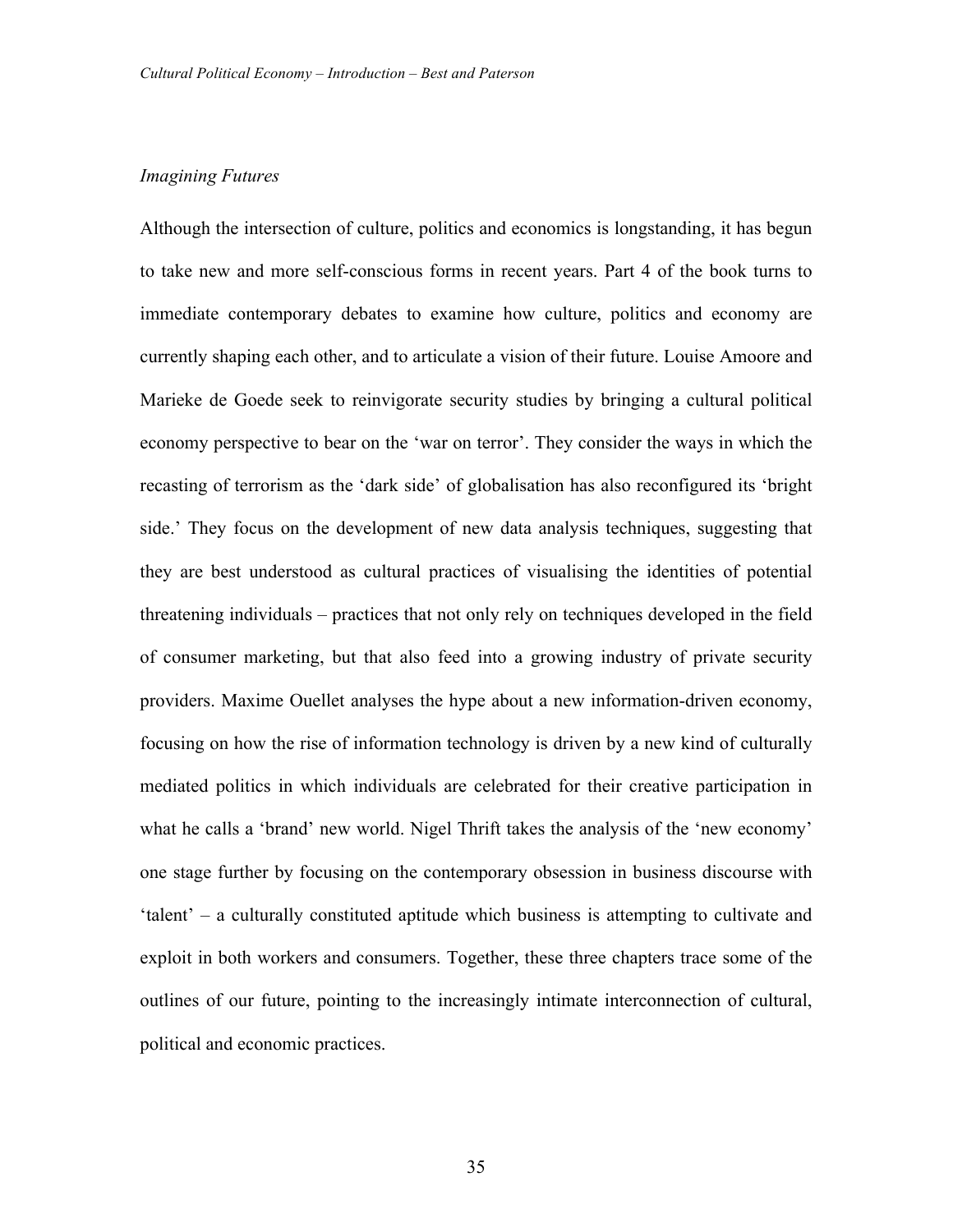In spite of their emphasis on the centrality of cultural processes to contemporary changes in political-economic practices, none of these analyses depend on the thesis that political economy is becoming increasingly 'culturalized'. Some scholars claim that we have over the last 30 years experienced an increased 'culturalization' of the economy – through the expansion of consumer culture, the emergence of specific discourses of management culture, and the expansion of 'the culture industries', including the 'cultural' component to new information technologies (see various contributions to du Gay and Pryke 2002, which despite the intentions of the editors follow such a 'culturalization' theme). Following others (e.g. du Gay and Pryke 2002: 6-12), we are unconvinced of this thesis, and would certainly place more emphasis on a claim that political economy has always been cultural.

To the extent that there is a shift underway, it is that discourse and practice in the global economy has become increasingly reflexively *understood as cultural* (Thrift 1997); the HSBC ads and the strategy underpinning it are thus not evidence that the economy is becoming more determined by 'cultural factors' but that actors like HSBC are simply becoming more aware of the role that culture has always played, despite the rhetoric of economics which suggests the abstract, depersonalized (and thus deculturalized) character of 'modern' economies. Analyses of other dimensions of the culturalization of the economy, from studies of governmentality which emphasize the cultural character of power in contemporary economies (as subjects self-monitor rather than have control externally imposed), to analyses of corporate 'business culture', or advertising, or to studies of the professional cultures produced by MBA programmes, for example, are also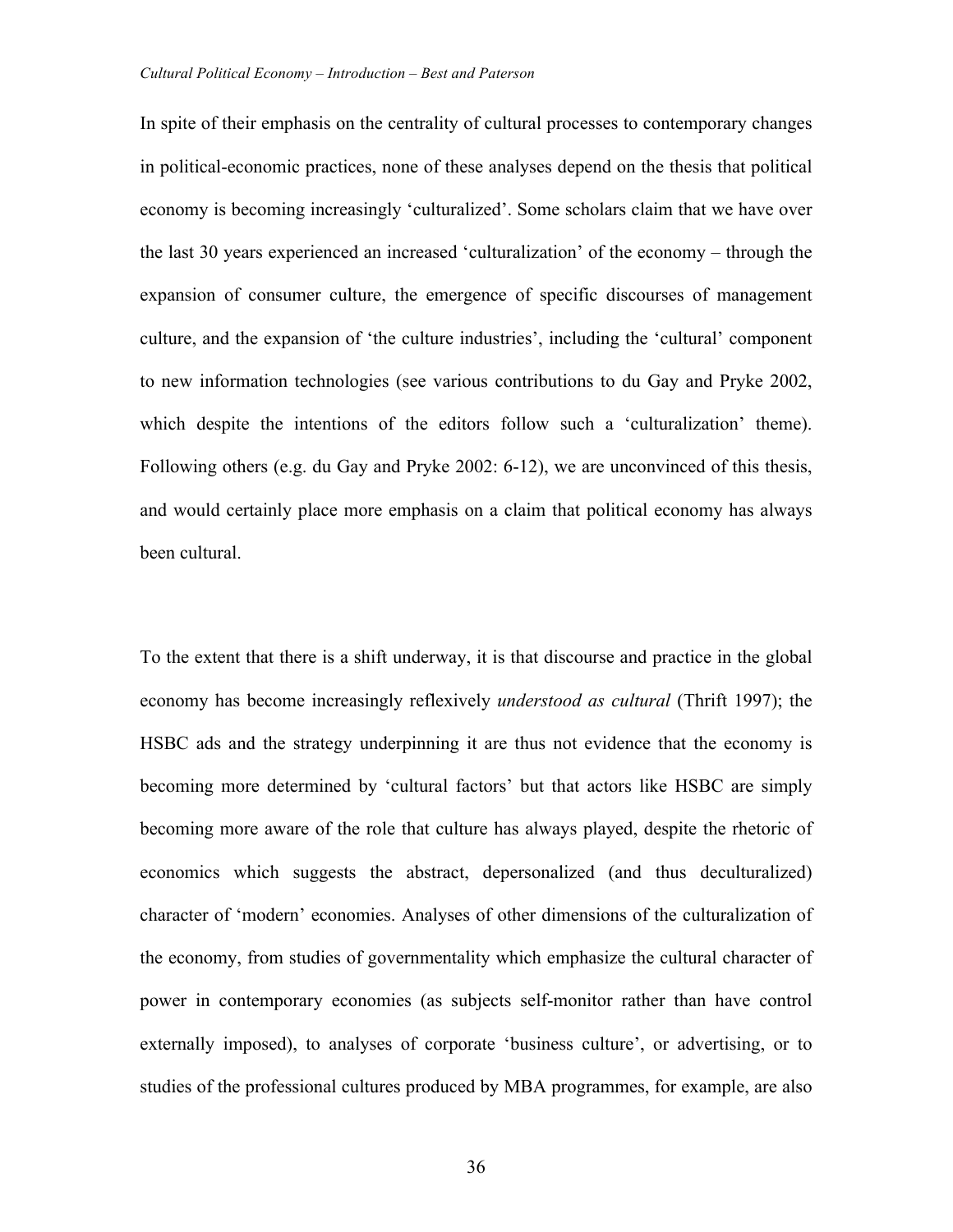best understood in this sense. That is, they testify to a trend towards recognising that 'culture', however understood, has always been important to business success, national economic performance, class politics, employment chances, or any other dimension of political economy, rather than suggesting that culture is itself becoming more important to those phenomena. The various 'cultural futures' outlined by Amoore and de Goede, Ouellet and Thrift should be understood in this light; the processes they describe involve actors who themselves understand their economic and political practices as *cultural*.

### *Conclusions and Provocations*

We do not pretend to have resolved the many conceptual, theoretical, and practical questions thrown up by the attempt to articulate a conception of cultural political economy. By way of conclusion, R. B. J. Walker provides a commentary on the notion of cultural political economy, and on how it is invoked across the chapters in the book. Walker argues provocatively that a notion of cultural political economy is simultaneously essential and impossible. Essential for the reasons we have already attempted to illustrate – those phenomena we conventionally understand as in the domain of political economy are always at the same time cultural. But impossible because, in Walker's words, 'each of these terms already imply versions of the others', and at the same time because 'these terms imply claims about value which are in profound contradiction with the others.' The attempt to combine them thus inevitably stumbles on basic problems of either basic contradictions between the values prioritized by one or other term and the others, and/or the choice of a particular version of one in effect deciding what the other two look like. The chapter provides a critical reflection on the enterprise of the book as a whole.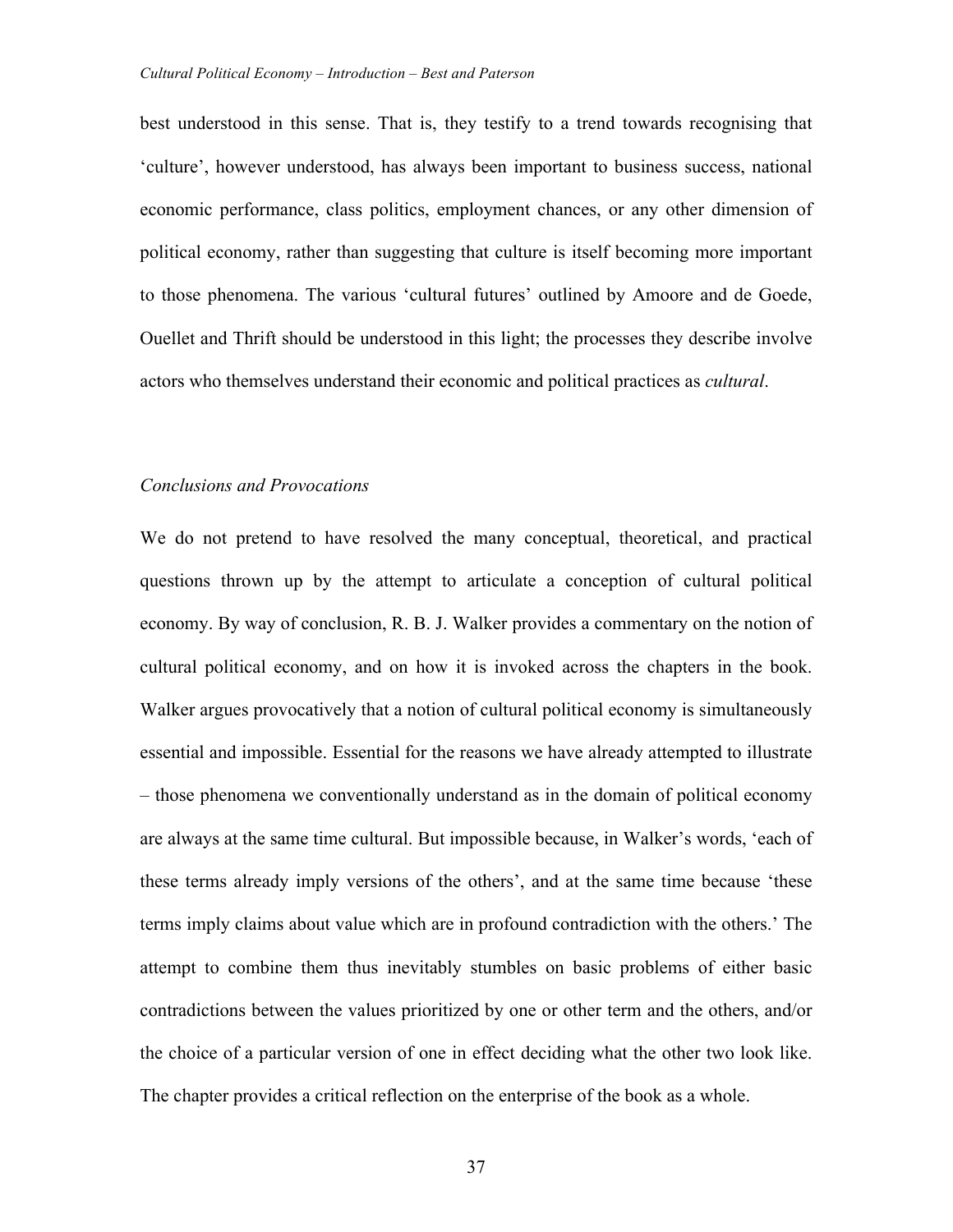# **Contributions**

Despite Walker's provocations (or perhaps because of them), we do want to claim in this book that an attention to the concrete cultural constitution of the political economy has significant intellectual and practical advantages. We can on the one hand better understand the 'economic' in political economy. By recognising the mutual implication of culture and economy, we can develop a richer understanding of significant economic phenomena, not only in the various specific instances discussed in the volume but also in terms of the overall character of the global political economy. Here we discuss diverse practices varying from ethical tourism, to the war on terror, to the search for talent, to the history of money doctoring. Our claim is nevertheless broader – while there will be many nuances in the stories which can be told in specific contexts, we do argue that the overall shape of the global economy, from the practices of multilateral agencies, global financial actors, or multinational firms, and the manifold relations among them, can be better understood by insisting on and then interrogating their cultural character.

Second, we want also to claim that by focusing on culture, we can also better understand the 'politics' in political economy. In part this consists of a deepening of a claim about 'ideology'. Standard critiques of dominant practices might focus on the ideological character of the 'cultures' associated with them. The chapters here suggest that such a notion of ideology is often rather thin; it is more fruitful to take seriously the network of relations between particular ideas and the daily practices and desires to which those ideas give expression and shape. Thus one might imagine critiques of the chapter by Thrift that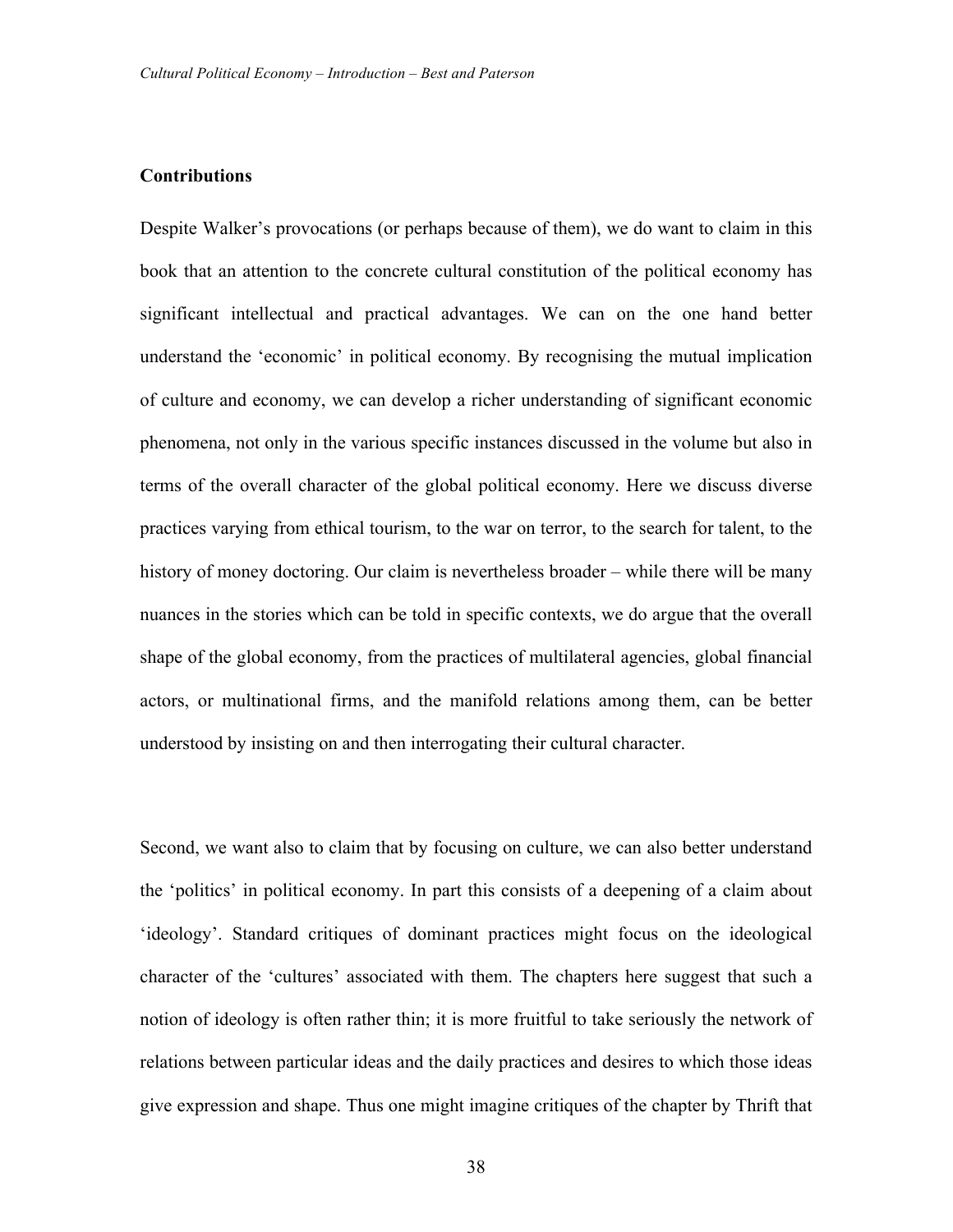the notion of 'talent' is merely one more way to exploit labour; or that the maps in Walters' chapter simply reflect the instrumental deployment of cultural fears about migrants for particular purposes; or that the various imaginings in the chapter by Amoore and de Goede are constructs designed to 'keep people afraid' while serving specific corporate interests. Our reaction to this criticism is however to say that such understandings can certainly be brought to bear on these phenomena, but that they in turn exceed the parameters of the critique. 'Talent' can work ideologically precisely because it articulates with complicated patterns of desire which are difficult to completely reduce to effects of capitalist power; migration maps work because of their existence in a network of significations about migration which are difficult to simply disregard as racist simplifications; what is interesting about imaginations of terrorist attacks is precisely the complexities of the imaginations, which do not have specific political projects associated with them, or if they do, exceed the limits of those projects. And so on.

So certainly, culture can be strategically deployed, but it does not follow that that is the only question we can ask of it. It need not be strategically deployed, for example, for it to have significant effects on power relations. In fact, culture is perhaps at its most powerful when it is simply taken for granted as one of the markers of identity, privilege or appropriate behaviour, or when it produces the infrastructure of the economy and daily life. As the HSBC ads demonstrate, culture is a force that works to demarcate divisions between self and other – distinctions between identity and difference that can easily translate into logics of inclusion and exclusion, good and evil, powerful and powerless. Although the ads seek to unsettle such easy assumptions, and thus to embrace difference,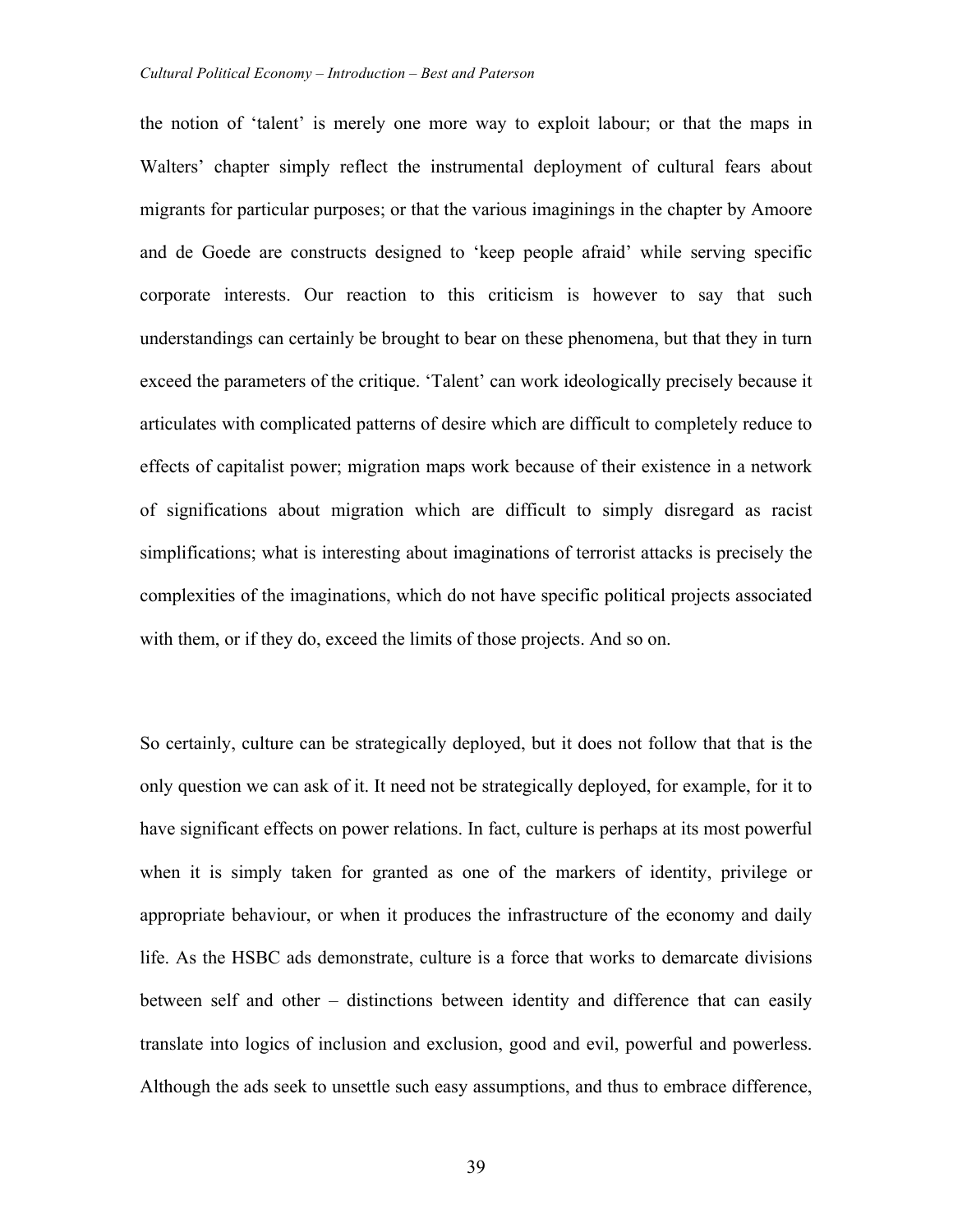they also work to reinforce their implicit hierarchies, and thus play into the logics of inclusion and exclusion that culture enables.

In short, a focus on cultural political economy not only enables us to better understand new patterns of activity and to attend to different sites of economic importance, but also contributes to our understanding of the core questions of political economy: the nature of production, trade and finance, the global patterns of distribution and inequality, and the power relations that sustain and constrain them all.

# **Bibliography**

Aglietta, Michel (1979) *A Theory of Capitalist Regulation*, London: New Left Books.

- Aitken, Rob (2005) '"A Direct Personal Stake": Cultural Economy, Mass Investment and the New York Stock Exchange'. *Review of International Political Economy*, 12 (2): 334-65.
- Albert, Mathias, David Jacobson and Yosef Lapid (eds) (2001) *Identities, borders, orders: rethinking international relations theory*, Minneapolis: University of Minnesota Press.
- Amin, Ash and Nigel Thrift (eds) (2004) *The Blackwell Cultural Economy Reader*, Oxford: Blackwell.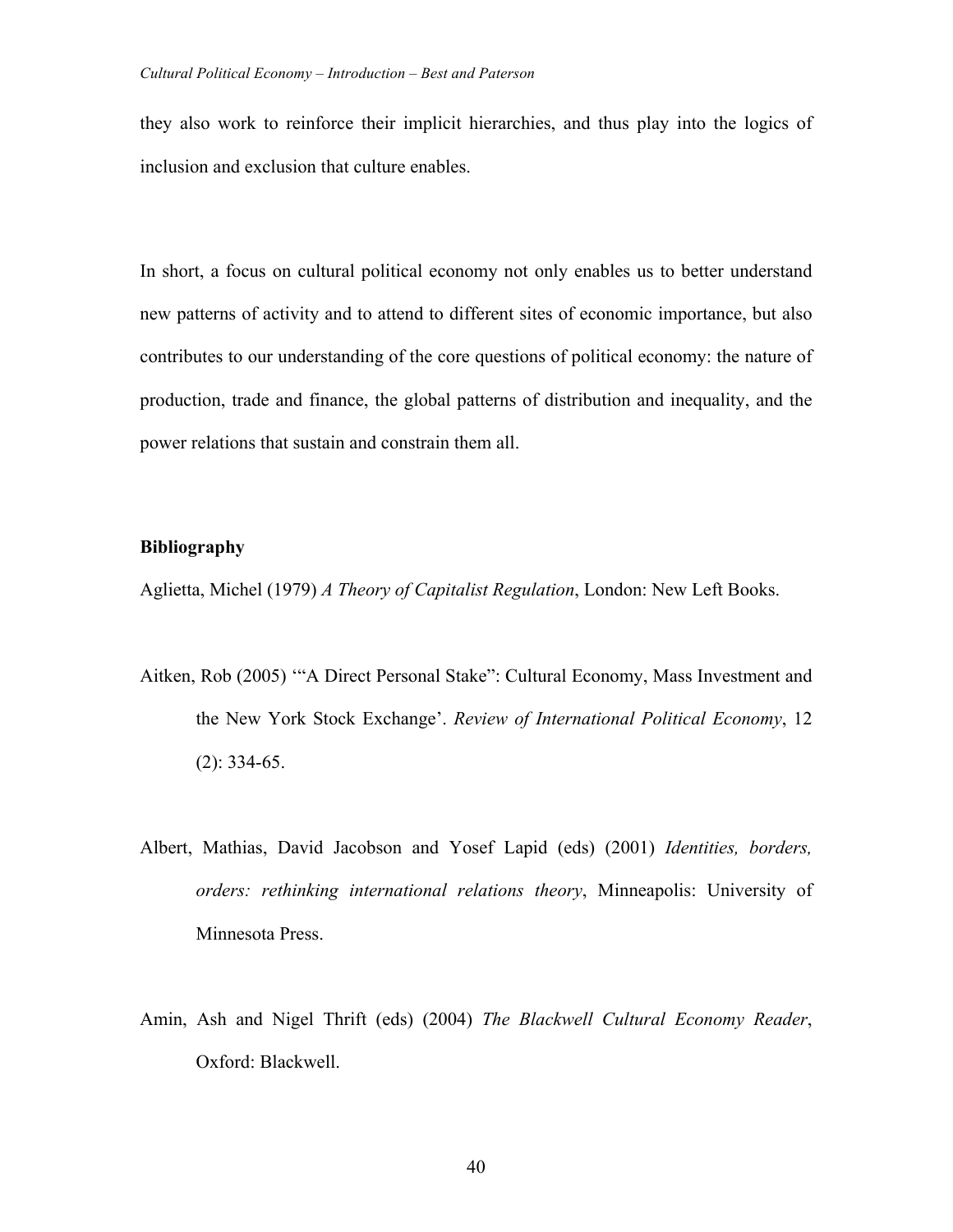- Appadurai, Arjun (1990) 'Disjuncture and difference in the global cultural economy', in Mike Featherstone (ed.) *Global Culture: Nationalism, Globalization and Modernity,* London: Sage, pp. 295-310.
- Barnett, Michael, and Martha Finnemore (2004). *Rules for the World: International Organizations in Global Politics*, Ithaca: Cornell University Press.
- Barry, Andrew (2002) 'The Anti-Political Economy', *Economy and Society,* 31 (2): 268- 284.
- Best, Jacqueline (2005) *The Limits of Transparency: Ambiguity and the History of International Finance*, Ithaca, NY: Cornell University Press.
- Best, Jacqueline (2007) 'Legitimacy Dilemmas: The IMF's Pursuit of Country Ownership', *Third World Quarterly*, 28 (3): 469-488.

Bhabha, Homi (1994) *The Location of Culture*, London and New York: Routledge.

- Blyth, Mark (2002) *Great Transformations: Economic Ideas and Institutional Change in the Twentieth Century*, Cambridge: Cambridge University Press.
- Buzan, Barry (1983) *People, States and Fear: the National Security Problem in International Relations*, Chapel Hill: University of North Carolina Press.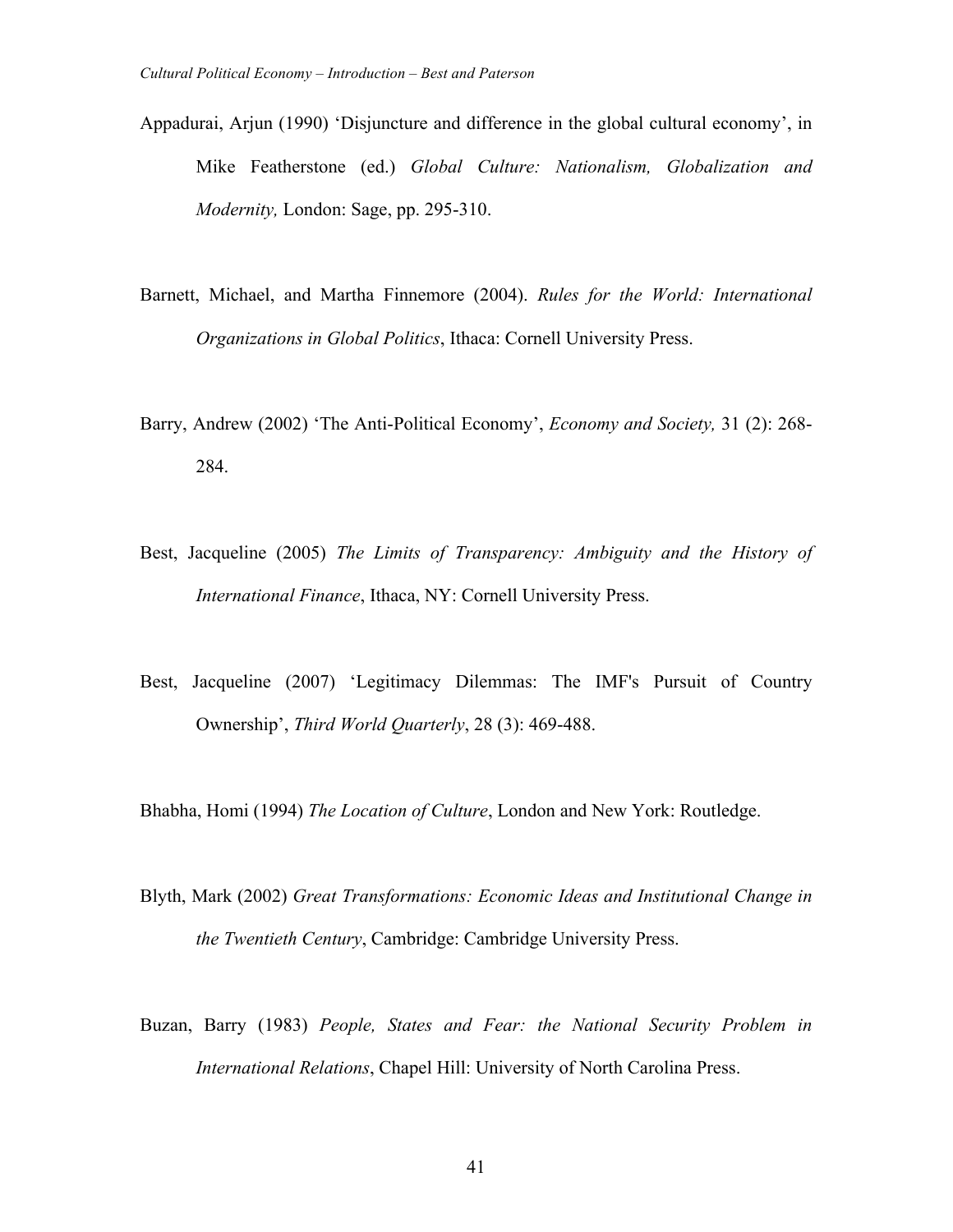Callon, Michel (1998) *The Laws of the Markets*, Oxford: Blackwell.

- Campbell, David (1998) *Writing Security: United States Foreign Policy and the Politics of Identity,* (Second ed.), Minneapolis: University of Minnesota Press.
- Connolly, William E. (1991) *Identity/Difference: Democratic Negotiations of Political Paradox*, Ithaca: Cornell University Press.
- Cox, Robert W. (1987) *Production, Power and World Order*, New York: Columbia University Press.
- de Goede, Marieke (2005) 'Carnival of money: Politics of dissent in an era of globalizing finance', in Louise Amoore (ed.), *The Global Resistance Reader,* New York: Routledge, pp. 379-391.
- de Goede, Marieke (2006) *International Political Economy and Poststructural Politics*, London: Palgrave.
- Dean, Mitchell (1999) *Governmentality: power and rule in modern society*, Thousand Oaks, Calif.: Sage.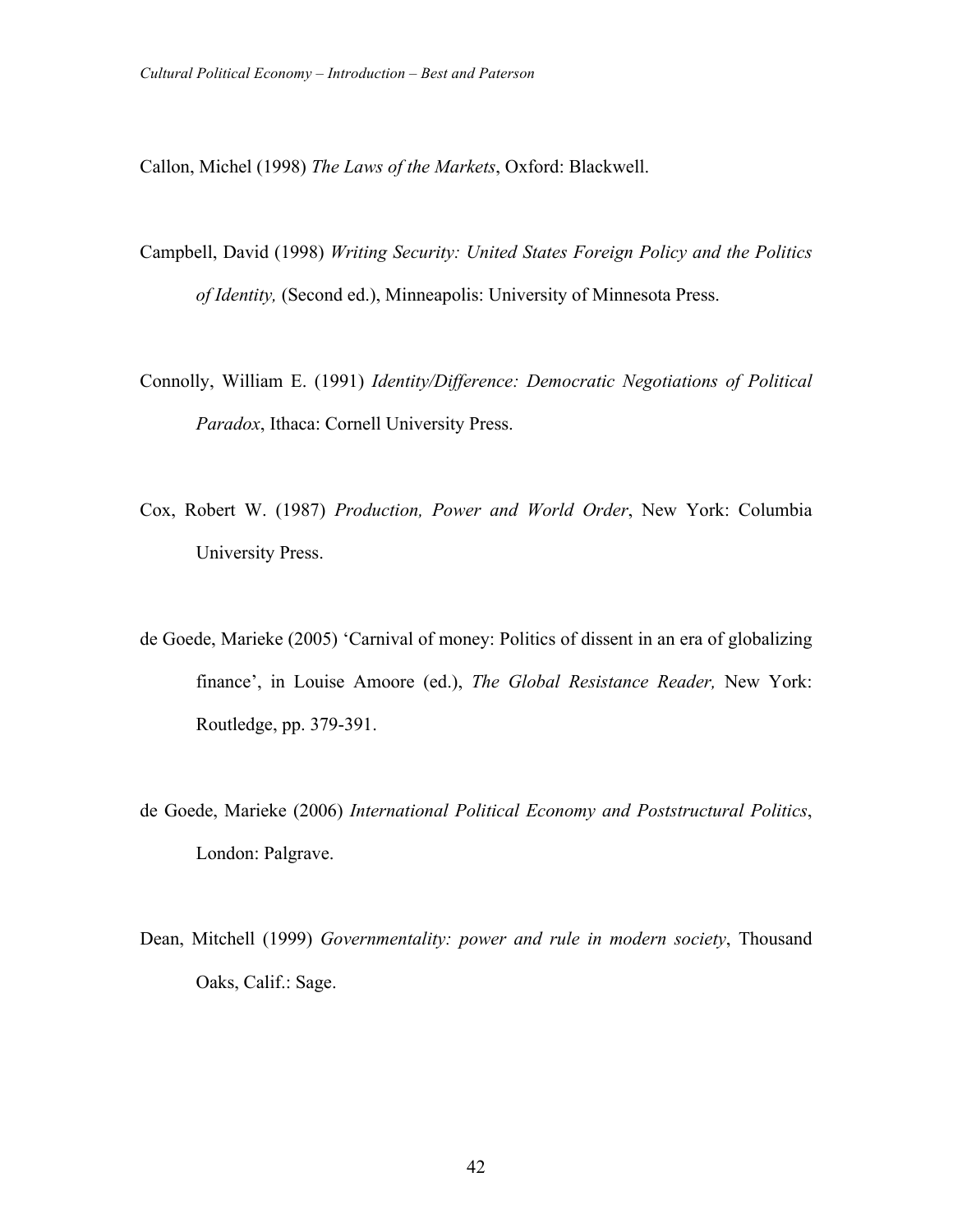- Fine, Ben (2001) *Social Capital versus Social Theory: Political Economy and Social Science at the Turn of the Millennium,* London: Routledge.
- Frank, Thomas (2001) *One market under God: extreme capitalism, market populism and the end of economic democracy*, London: Secker and Warburg.
- Gamble, Andrew (1988) *The free economy and the strong state: the politics of Thatcherism*, London: Macmillan.
- Gartman, David (2004) 'Three Ages of the Automobile: The Cultural Logics of the Car', *Theory, Culture and Society*, 21 (4-5): 169-195.

du Gay, Paul and Michael Pryke (eds) (2002) *Cultural Economy*, London: Sage.

Geertz, Clifford (1973) *The Interpretation of Cultures*, New York: Basic Books.

- Gill, Stephen (1995) 'The Global Panopticon? The Neoliberal State, Economic Life and Democratic Surveillance', *Alternatives*, 20 (1): 1-49.
- Hall, Stuart (1980) 'Cultural Studies: Two Paradigms', *Media, Culture and Society,* 2 (1): 58-72.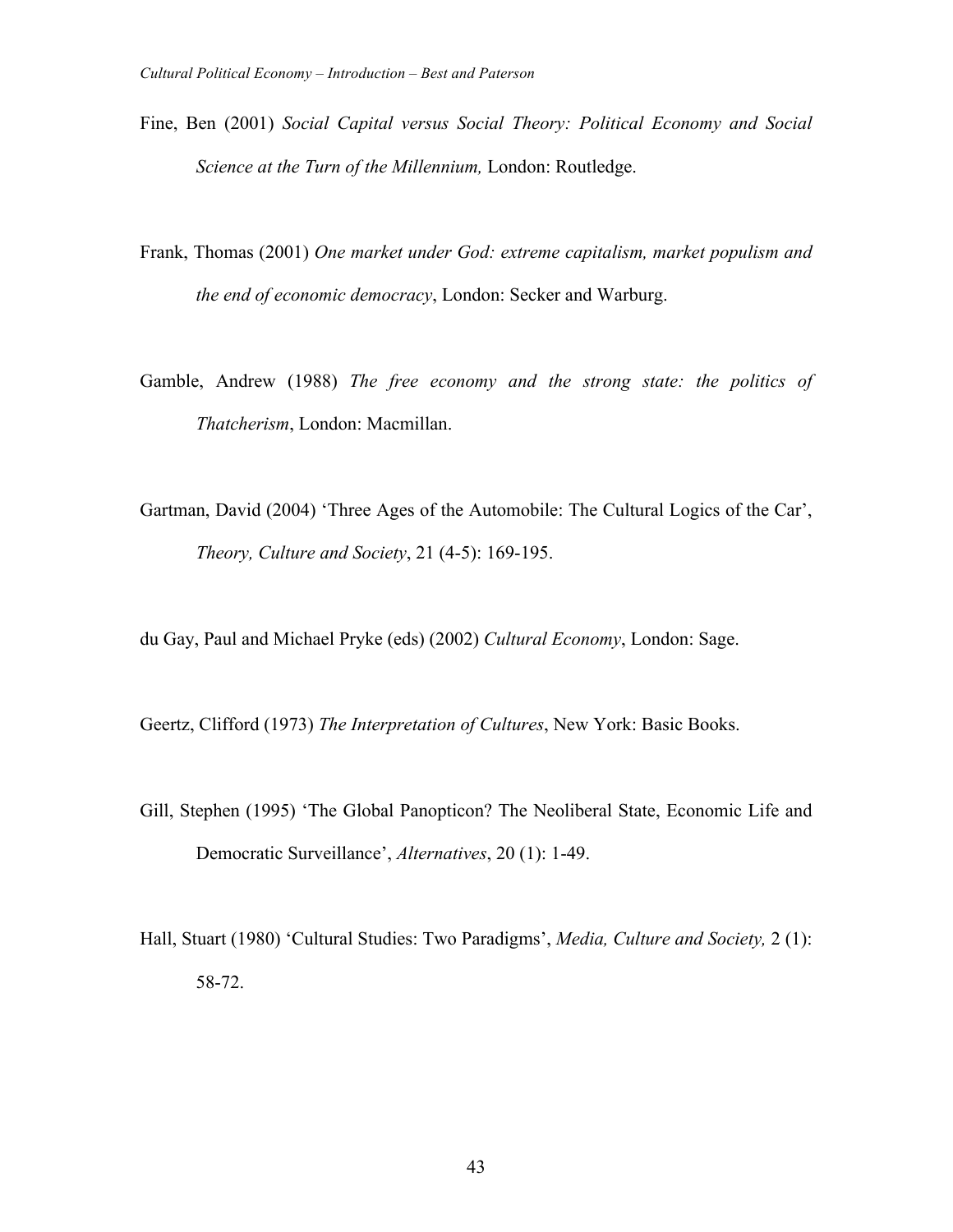- Hall, Stuart and Jacques, Martin (eds) (1989) *New times the changing face of politics in the 1990s*, London: Lawrence and Wishart.
- Harmes, Adam (2001) 'Mass Investment Culture?', *New Left Review*, 9 (May/June): 103- 24.

Harvey, David (1989), *The Condition of Postmodernity*, Oxford: Blackwell.

- Heelas, Paul, (2002), 'Work Ethics, Soft Capitalism and the "Turn to Life"', in Paul Du Gay and Michael Pryke, (eds) *Cultural Economy*, London: Sage, pp. 78-96.
- Helleiner, Eric (1994) *States and the Reemergence of Global Finance: From Bretton Woods to the 1990s,* Ithaca, NY: Cornell University Press.
- Hindess, Barry (1997) 'Politics and Governmentality', *Economy and Society*, 26 (2): 257- 272.
- Hirschman, Albert (1978) *The Passions and the Interests: Political Arguments for Capitalism before Its Triumph,* Princeton: Princeton University Press.
- Hobson, John, and Leonard Seabrooke (eds) (2007) *The Everyday Politics of the World Economy*, Cambridge: Cambridge University Press.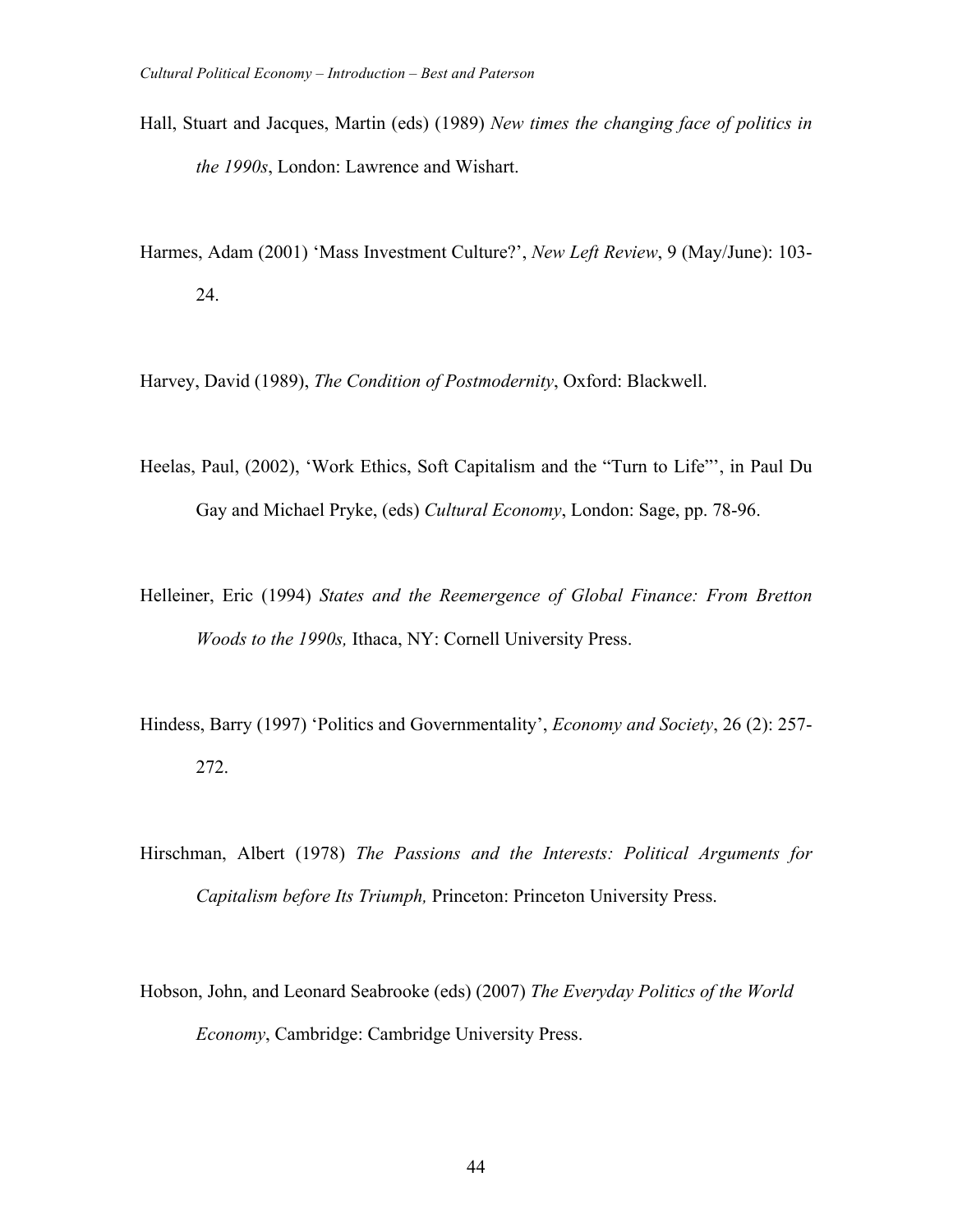- Huysmans, Jef. (2006) *The Politics of Insecurity: Fear, Migration and Asylum in the EU*, London: Routledge.
- Inayatullah, Naeem, and David L. Blaney (1999) 'Towards an Ethnological IPE: Karl Polanyi's Double Critique of Capitalism', *Millenium* 28 (2): 311-340.
- Jessop, Bob and Ngai-Lin Sum (2001) 'Pre-disciplinary and post-disciplinary perspectives', *New Political Economy*, 6 (1): 89-10.
- Kratochwil, Friedrich (1995) *Rules, Norms and Decisions: On the Conditions of Practical and Legal Reasoning in International Relations and Domestic Affairs*, Cambridge: Cambridge University Press.
- Langley, Paul (2008) *The Everyday World of Global Finance: Saving and Borrowing in Anglo-America*, Oxford: Oxford University Press.
- Larner, Wendy, and William Walters (eds) (2004) *Global Governmentality: Governing International Spaces*, London: Routledge.

Lash, Scott and John Urry (1994), *Economies of Signs and Space*, London: Sage.

Leyshon, Andrew and Nigel Thrift (1997), *Money/Space: Geographies of Monetary Transformation,* London: Routledge.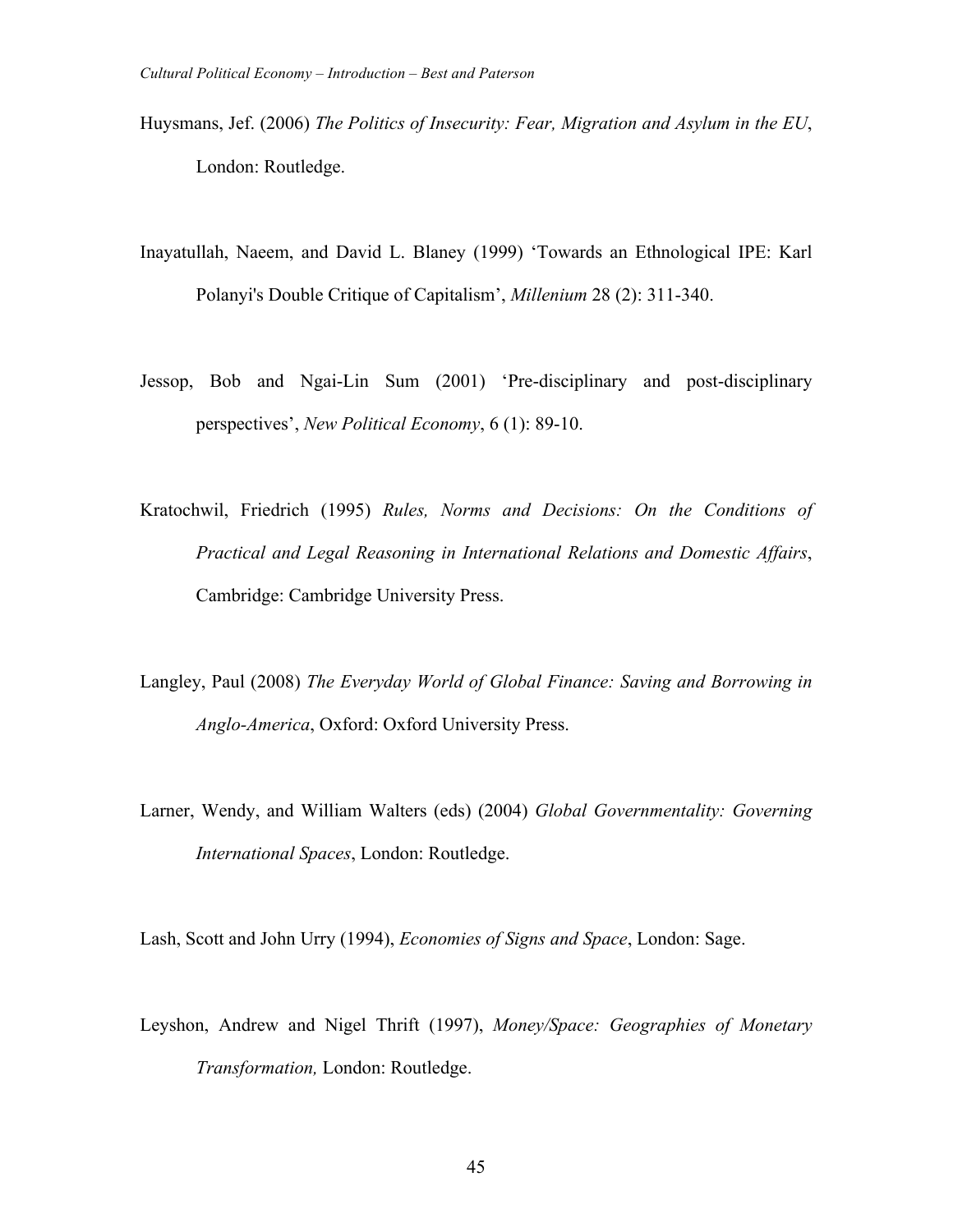- MacKenzie, Donald (2006) *An Engine, Not a Camera: How Financial Models Shape Financial Markets*, Cambridge MA: MIT Press.
- MacKenzie, Donald (2007) 'Making things the same: Gases, Emissions Rights and the Politics of Carbon Markets', paper presented to the seminar on Carbon Markets in Social Science Perspective, Durham University, 7 November 2007.

McDowell, Linda (1997), *Capital Culture*, Oxford: Blackwell.

- McNamara, Kathleen R. (1998), *The Currency of Ideas: Monetary Politics in the European Union*, Ithaca: Cornell University Press.
- Miller, Peter (2004) 'Governing by Numbers: Why Calculative Practices Matter', in Ash Amin and Nigel Thrift (eds) *The Blackwell Cultural Economy Reader*, Oxford: Blackwell, pp.179-190.
- Miller, Peter and Nikolas Rose (1990), 'Governing Economic Life', *Economy and Society*, 19 (1): 1-31.
- Murphy, Craig and Cristina Rojas de Ferro (1995) 'Introduction: The Power of Representation in International Political Economy', *Review of International Political Economy,* 2 (1): 63-69.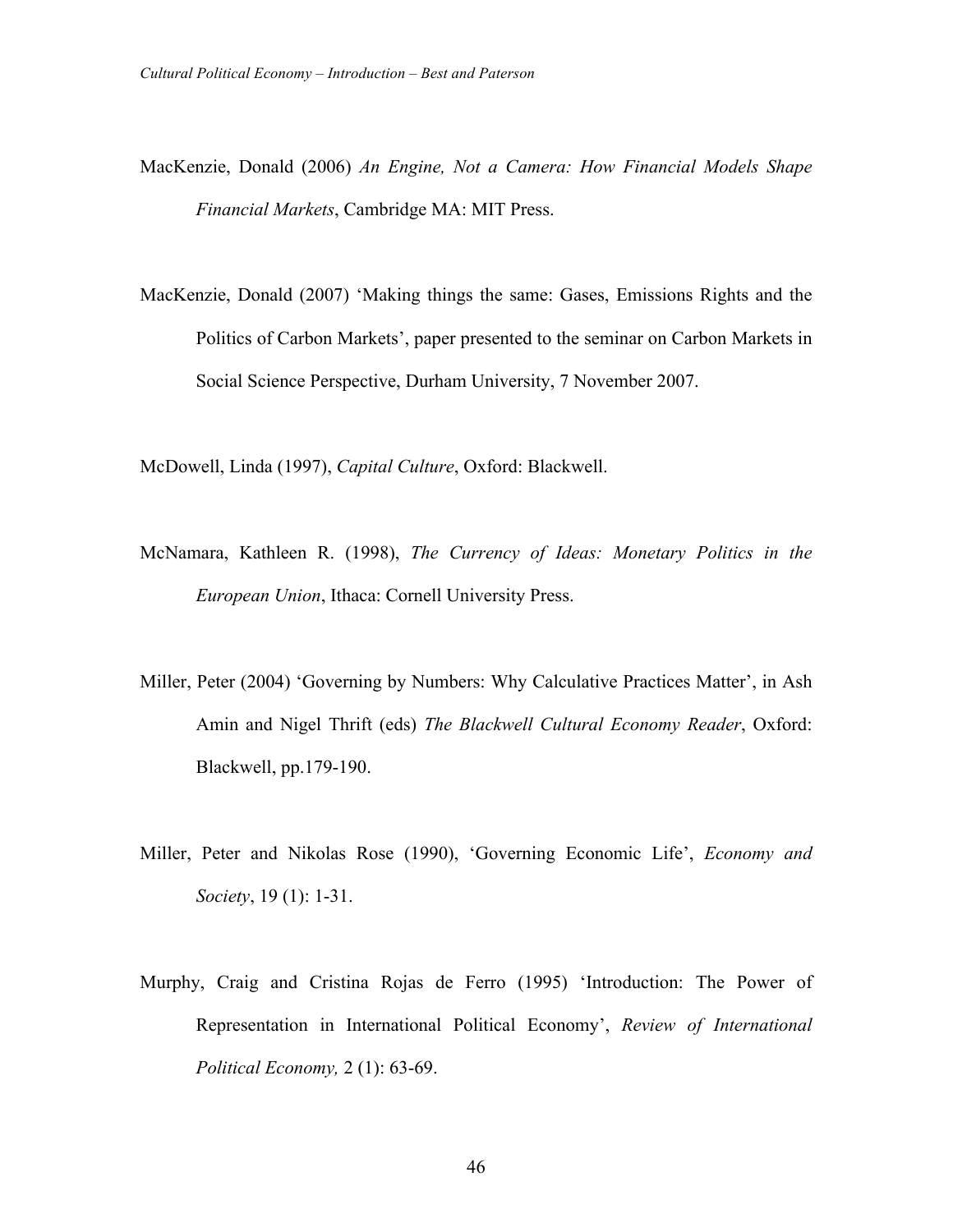- Onuf, Nicholas (1998) 'Constructivism: A User's Manual', in V. Kubálková, N. Onuf and P. Kowert (eds), *International Relations in a Constructed World,* Armonk, NY: M.E. Sharpe, pp. 58-78.
- Park, Susan (2006) 'Theorizing Norm Diffusion within International Organizations', *International Politics*, 43 (3): 342-361.
- Paterson, Matthew (2007). *Automobile Politics: Ecology and Cultural Political Economy,* Cambridge: Cambridge University Press.
- Paterson, Matthew and Johannes Stripple (2007) 'My Space: Governing Individuals through the Carbon Market'. Paper presented at the  $4<sup>th</sup>$  European Consortium for Political Research General Conference, Pisa, Italy, 6-8 September.
- Polanyi, Karl, (1944) *The Great Transformation: The Political and Economic Origins of Our Time*, Boston: Beacon Press.
- Ray, Larry and Sayer, Andrew (eds) (1999) *Culture and Economy: After the Cultural Turn*, London: Sage Publications.

Robertson, Roland (1992) *Globalization: social theory and global culture,* London: Sage.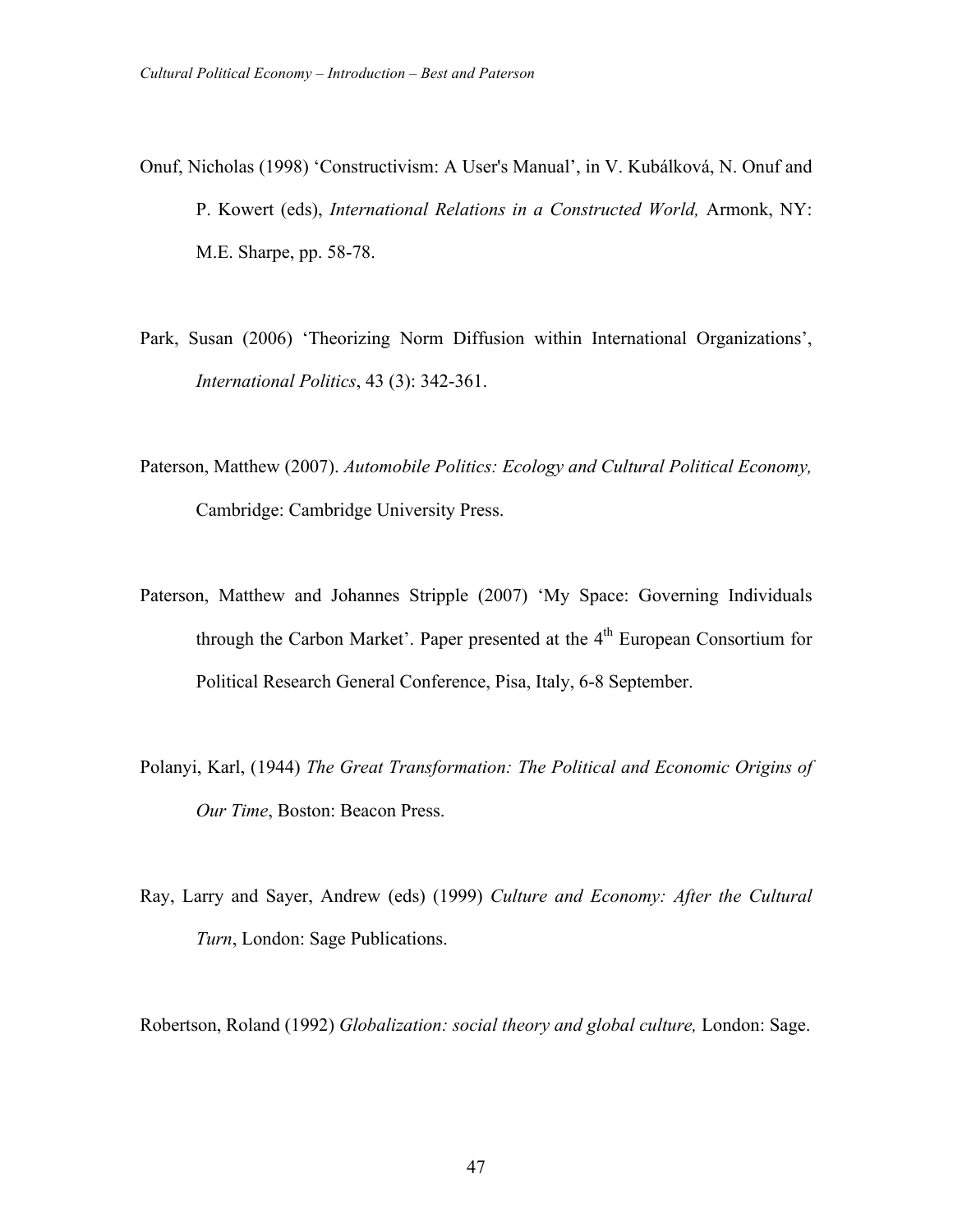- Rose, Nicholas (1993) 'Government, authority and expertise in advanced liberalism', *Economy and Society*, 22 (3): 283-299.
- Rose, Nicholas (1996) 'The death of the social? Re-figuring the territory of government', *Economy and Society*, 25 (3): 327-356.
- Rosow, Stephen, Naeem Inayatullah and Mark Rupert (eds) (1994) *The Global Economy as Political Space,* Boulder CO: Lynne Rienner.
- Neumann, Iver B., and Ole Jacob Sending (2006) Governance to Governmentality: Analyzing NGOs, States and Power. *International Studies Quarterly,* 50 (3):651- 672.
- Shapiro, Michael J. (1993) *Reading 'Adam Smith': Desire, History and Value,* London: Sage.
- Thrift, Nigel (2001) '"It's the Romance, not the Finance, that Makes the Business Worth Pursuing": Disclosing a New Market Culture', *Economy and Society*, 30 (4): 412- 432.
- Waever, Ole. 1993. *Identity, Migration and the New Security Agenda in Europe*, New York: St. Martin's Press.